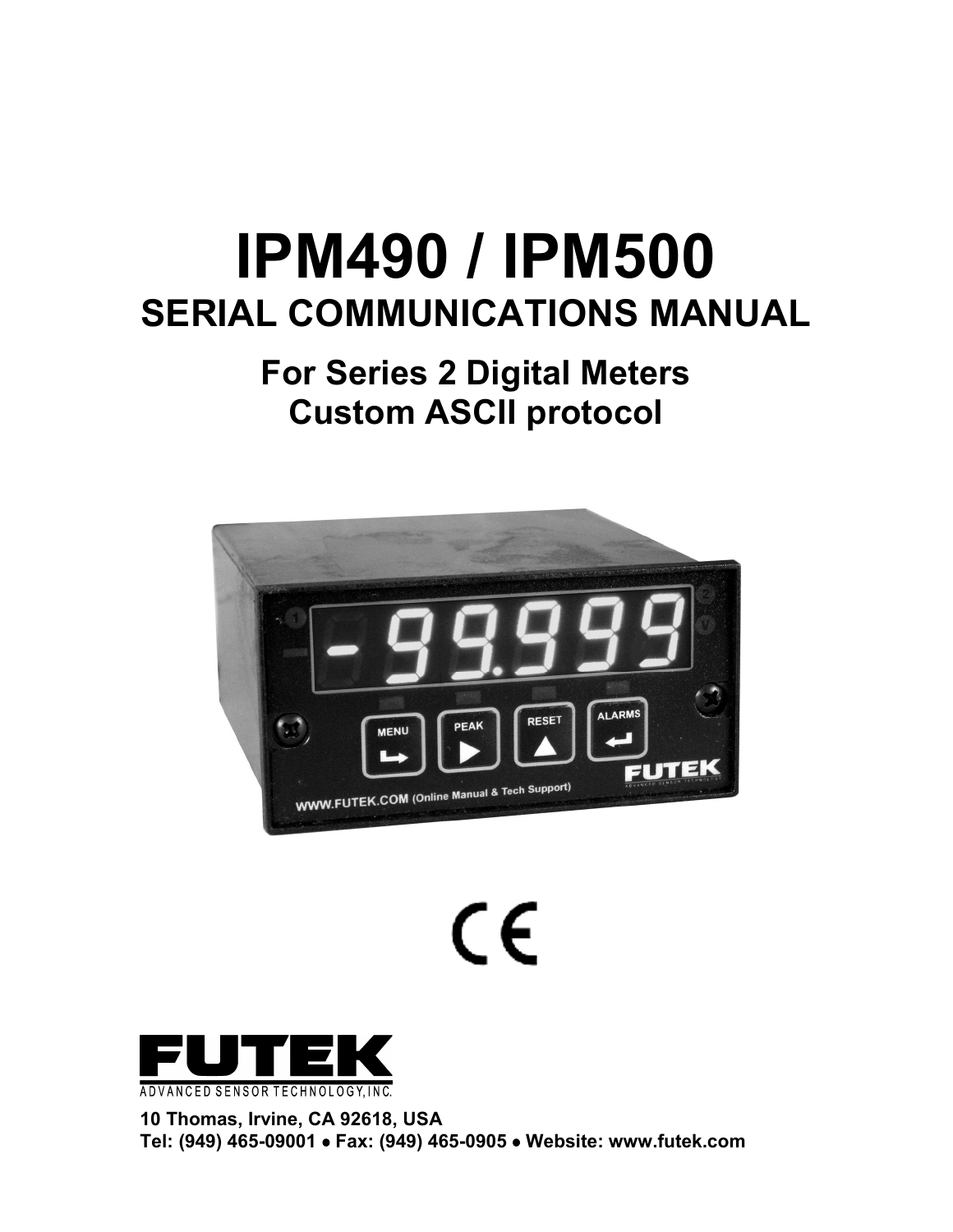## **1. TABLE OF CONTENTS**

| 2.               |                                                                      |  |
|------------------|----------------------------------------------------------------------|--|
| 3 <sub>1</sub>   |                                                                      |  |
| $\overline{4}$ . |                                                                      |  |
| 5 <sub>1</sub>   |                                                                      |  |
| 6.               |                                                                      |  |
| 7 <sup>1</sup>   |                                                                      |  |
| 8 <sub>1</sub>   |                                                                      |  |
| 9.               | APPENDIX B: COUNTER / TIMER MEMORY ADDRESSES AND DATA DEFINITIONS 30 |  |

## **2. INTRODUCTION, CUSTOM ASCII SERIAL PROTOCOL**

**This manual applies** to our programmable digital panel meters, counters and timers with Series 2 firmware. Before applying this manual to your device, verify that the label states "Series 2."

**The Custom ASCII Protocol** is a simple serial communications protocol which is optimized for use with Series 2 programmable digital panel meters, counters and timers. It is compatible with RS232 and RS485 signals. It supports point-to-point and multipoint (or multidrop) communications, with addressing of up to 31 devices on the same RS485 serial data line.

Digital panel meters, counters and timers require a plug-in option board for serial communications. This can be an RS232 board, RS485 board, or RS485 Modbus board. The RS485 and RS485 Modbus boards are electrically equivalent, but the RS485 board uses RJ11 connectors, while the RS485 Modbus board uses RJ45 connectors. All of the serial board support the Modbus protocol. The two RJ11 or RJ45 connectors are wired in parallel to allow daisy chaining with no need for a hub. One of the jacks is equipped with two indicator LEDs.

The Modbus Protocol is a software-selectable alternative to the Custom ASCII Protocol and can be used with RS232 or RS485 signal levels. It is an industry standard which allows devices by different manufacturers to be digitally addressed on the same RS485 serial data line. However, it is substantially more complex than the Custom ASCII Protocol. For additional information, please refer to the separate Modbus Protocol Communications Manual.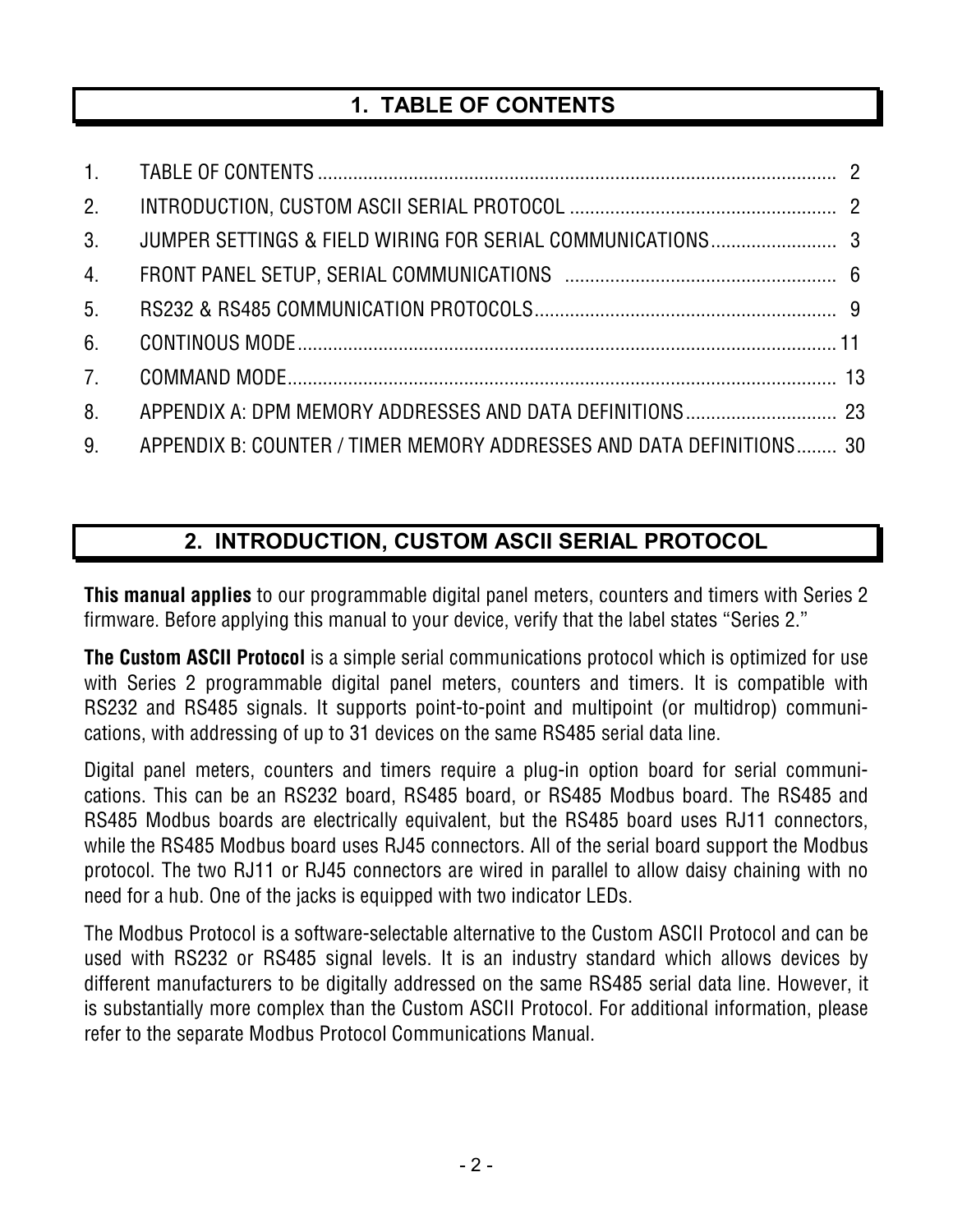## **3. JUMPER SETTINGS & FIELD WIRING FOR SERIAL COMMUNICATIONS**

## **3.1 SAFETY WARNINGS**



Digital panel meters, counters and timers may be powered with AC (mains) from 85-264V ac or 90-300V dc with the high voltage power supply option, or 12-30V ac or 10-48 Vdc with the low voltage power supply option. To avoid the possibility of electrical shock or damaging short circuits, always unplug the device before opening the case. Please refer to the respective device manuals for full safety information and instruction on how to open the case. Signal wiring changes external to the case can be made safely while the units are under power.

5

#### **3.2 RS232 & RS485 CONNECTION OF METERS, COUNTERS & TIMERS TO A COMPUTER**



RS485 INTERFACE - FULL DUPLEX





## RS485 INTERFACE - HALF DUPLEX

5

g

ものあるの

 $0 0 0 0$ 

6



#### RS485-MODBUS - FULL DUPLEX RS485-MODBUS - HALF DUPLEX

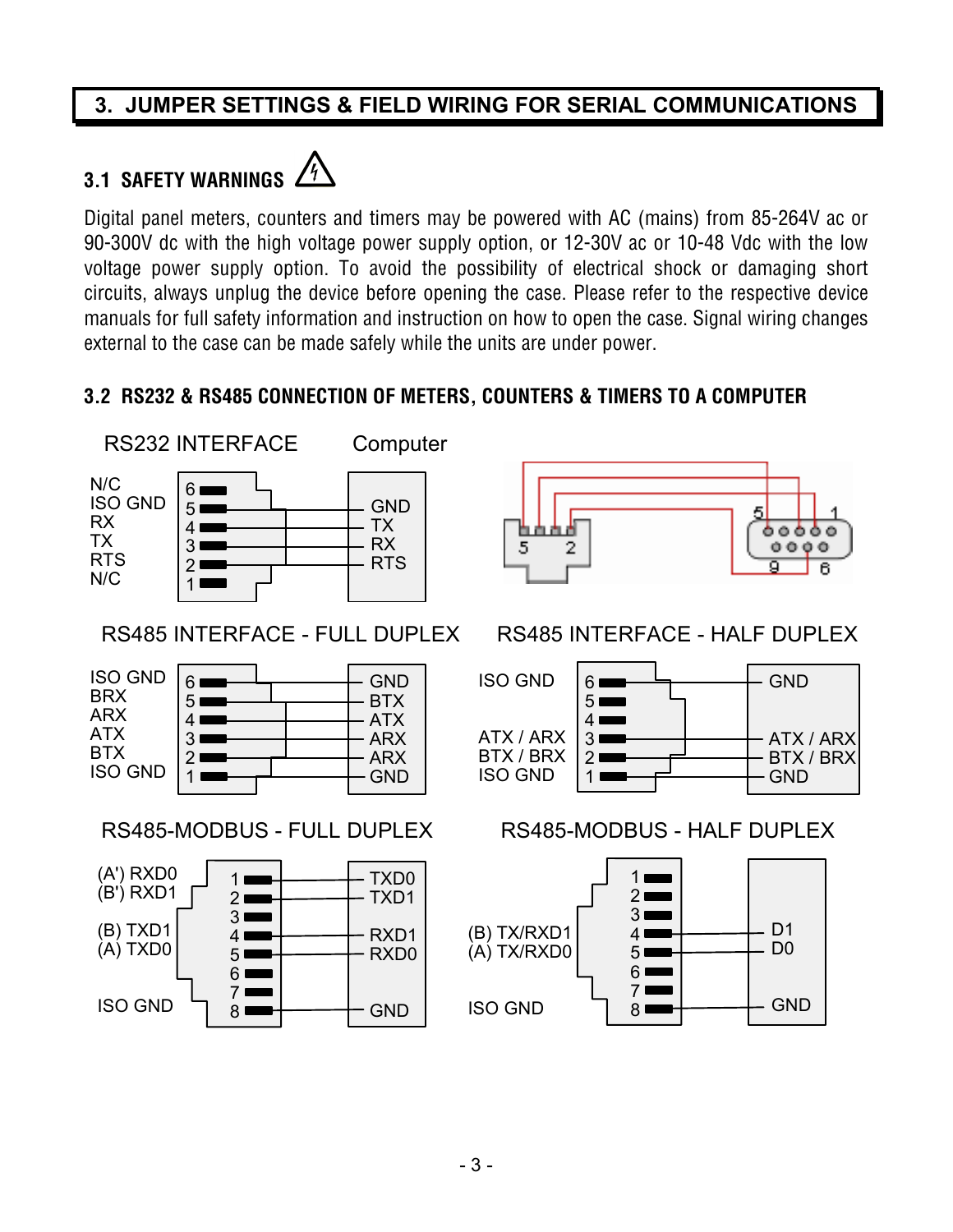#### **3.3 JUMPERS SETTINGS OF METERS, COUNTERS & TIMERS**

#### **RS232 Board**

- **g** Normal operation.
- **h** Slave display operation to RS232 output of another meter.
- **J** Pull-up resistor on RTS line.
- **Note:** The RS232 board is shipped standard with jumpers g and j installed.

#### **RS485 and RS485-Modbus Boards**

#### **Full Duplex Operation**

- **b & e** These bias jumpers should be installed on 1 (and only 1) meter.
- **a & d** Installed on last meter in line with long cable runs.

#### **Half Duplex Operation**

- **b & e** Bias jumpers installed on 1 board.
- **c & f** Installed for half duplex operation. installed on last meter in line with long cable runs.
- **Note:** RS485 and RS485 Modbus boards are shipped standard with no jumpers installed.



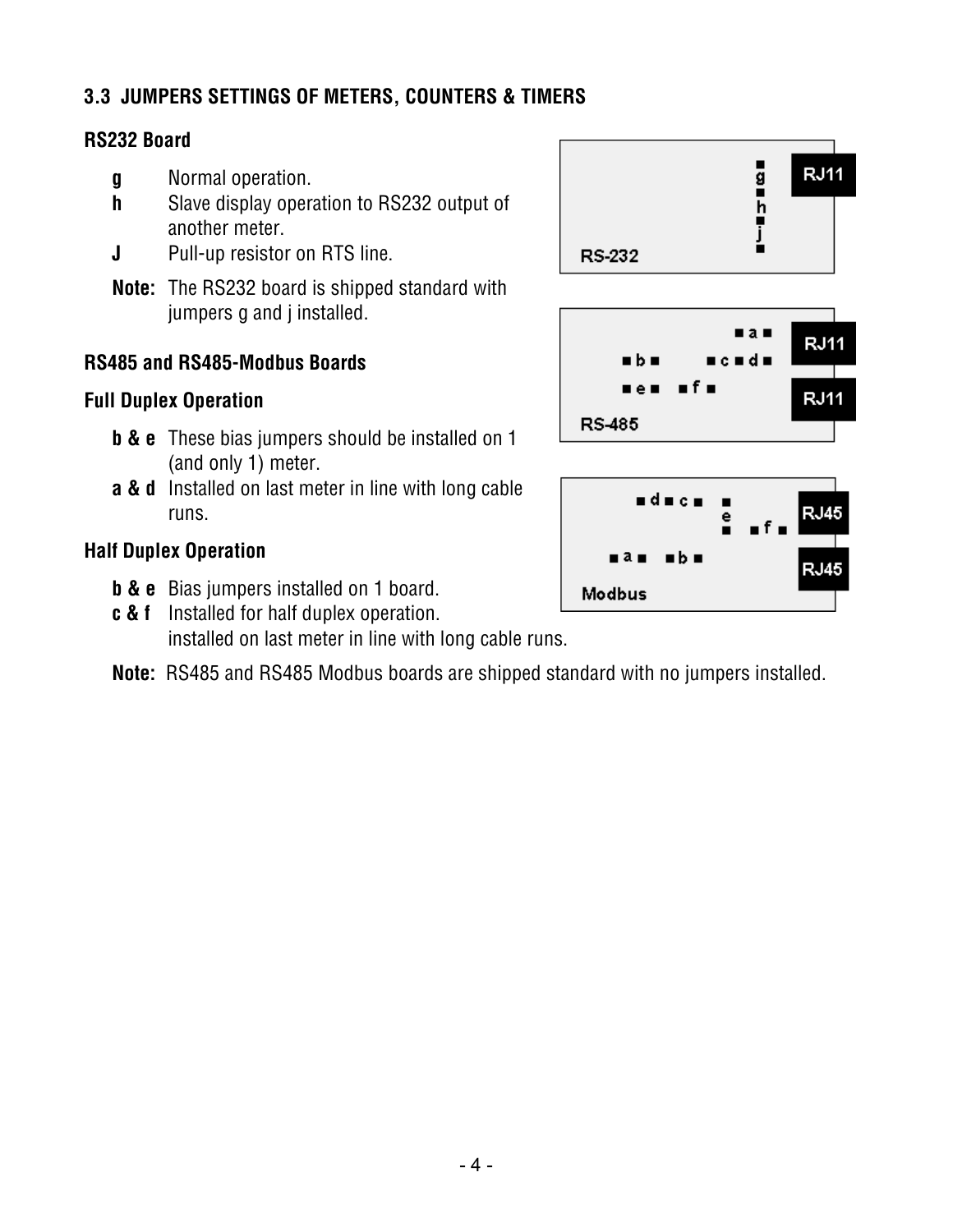## **4. FRONT PANEL SETUP, SERIAL COMMUNICATIONS**

## **4.1 FRONT PANEL SETUP, DIGITAL PANEL METERS & SCALE METER ONLY**

| <b>Press Menu</b><br>MENU<br><b>Select Key</b>                                                  | <b>PEAK</b> Press Digit Select<br><b>Key</b> | <b>RESET</b><br><b>Press Value Select Key</b>                                                                                                                                                                                                                                                                                                                                                                         |
|-------------------------------------------------------------------------------------------------|----------------------------------------------|-----------------------------------------------------------------------------------------------------------------------------------------------------------------------------------------------------------------------------------------------------------------------------------------------------------------------------------------------------------------------------------------------------------------------|
| SEr 1<br>$Press \rightarrow$ until                                                              | 000<br><b>Output filtering</b>               | $\boldsymbol{0}$<br>Send unfiltered signal<br>$\overline{\mathbf{1}}$<br>Send filtered signal                                                                                                                                                                                                                                                                                                                         |
| Ser 1 is displayed.<br><b>Fixed Parameters:</b><br>- No parity<br>- 8 data bits<br>- 1 stop bit | .000<br><b>Baud rate</b>                     | $\bf{0}$<br>300 baud<br>$\overline{1}$<br>600 baud<br>$\overline{2}$<br><b>1200 baud</b><br>$\overline{3}$<br>2400 baud<br>4<br>4800 baud<br>5<br>9600 baud<br>6<br>19200 baud                                                                                                                                                                                                                                        |
|                                                                                                 | 000<br>Output update rate                    | 60 Hz<br>50 Hz<br>$\boldsymbol{0}$<br>0.017 sec<br>0.020 sec<br>$\mathbf{1}$<br>$0.28$ sec<br>$0.34$ sec<br>$\overline{\mathbf{2}}$<br>$0.57$ sec<br>0.68 sec<br>3<br>$1.1$ sec<br>1.4 <sub>sec</sub><br>4<br>$2.3 \text{ sec}$<br>2.7 sec<br>$\frac{5}{6}$<br>4.5 sec<br>5.4 sec<br>9.1 <sub>sec</sub><br>10.9 <sub>sec</sub><br>7<br>18.1 sec<br>21.8 sec<br>8<br>36.6 sec<br>43.5 sec<br>9<br>72.5 sec<br>86.7 sec |
| SEr 2<br>Serial Setup 2                                                                         | 0000<br>Line feed                            | $\boldsymbol{0}$<br>$No < LF$ following $<$ CR $>$<br>$\overline{\mathbf{1}}$<br>$\langle$ LF> following $\langle$ CR>                                                                                                                                                                                                                                                                                                |
|                                                                                                 | [0000]<br>Alarm data with readings           | $\bf{0}$<br>No alarm data with reading<br>$\mathbf{1}$<br>Alarm data with reading                                                                                                                                                                                                                                                                                                                                     |
|                                                                                                 | 0000<br>Control of data output               | $\bf{0}$<br>Continuous data output<br>$\overline{\mathbf{1}}$<br>Data output on ASCII command only                                                                                                                                                                                                                                                                                                                    |
|                                                                                                 | $_{.000}$<br>Meter address                   | Select $\bullet$ thru $\bullet$ for addresses 1 thru 15.<br>Select $\overline{0}$ , thru $\overline{1}$ . (with decimal point) for<br>addresses 16 thru 31.                                                                                                                                                                                                                                                           |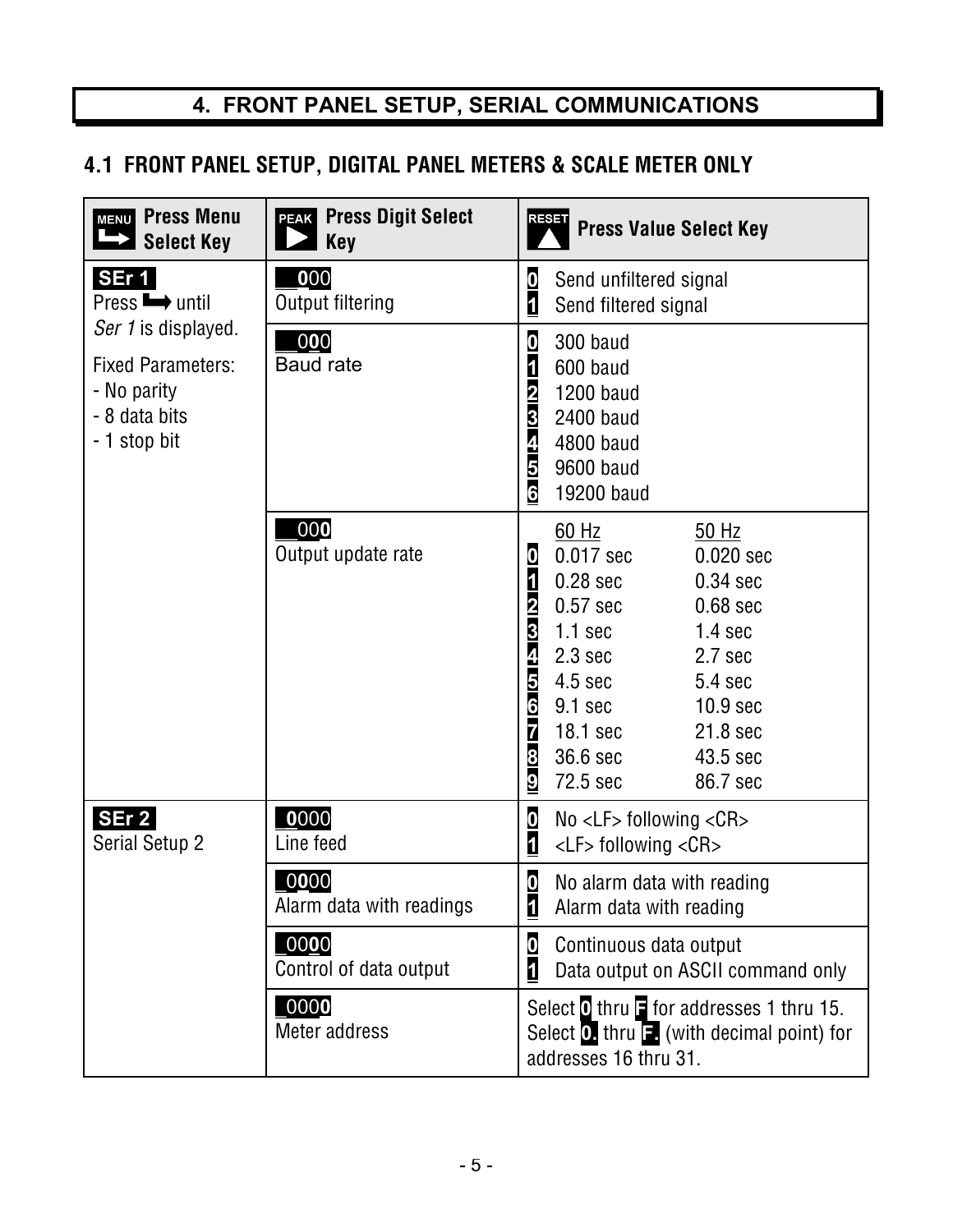| <b>Press Menu</b><br><b>MENU</b><br><b>Select Key</b> | <b>Press Digit Select</b><br><b>PEAK</b><br>$\blacksquare$ Key       | RESET Press Value Select<br>$\blacksquare$ Key                                                                                                                                                             |
|-------------------------------------------------------|----------------------------------------------------------------------|------------------------------------------------------------------------------------------------------------------------------------------------------------------------------------------------------------|
| SEr <sub>3</sub><br>Serial Setup 3                    | 00000<br>RS485 half or full duplex                                   | $\boldsymbol{0}$<br>Full duplex<br>$\overline{\mathbf{1}}$<br>Half duplex                                                                                                                                  |
|                                                       | 00000<br>Special start & stop char.                                  | $\boldsymbol{0}$<br>Standard continuous mode<br>$\overline{\mathbf{1}}$<br>Special start & stop characters                                                                                                 |
|                                                       | 00000<br>RTS mode                                                    | $\frac{0}{1}$<br>Normal non-latching RTS<br>Single transmission, latching RTS                                                                                                                              |
|                                                       | 00000<br><b>Termination characters</b>                               | $\boldsymbol{0}$<br>Only at end of all items<br>$\overline{\mathbf{1}}$<br>At end of each item                                                                                                             |
|                                                       | 00000<br>Data sent, digital panel meter<br>only                      | $\boldsymbol{0}$<br>Reading<br>$\overline{\mathbf{d}}$<br>Peak<br>$\overline{\mathbf{2}}$<br>Valley<br>3<br>Reading + Peak<br>4<br>Reading + Valley<br>5<br>Reading + Peak + Valley                        |
|                                                       | 00000<br>Data sent, scale meter only                                 | $\overline{\mathbf{0}}$<br>$Net + Gross$<br>$\overline{\mathbf{1}}$<br>Net only<br>$\overline{\mathbf{2}}$<br>Gross only<br>3<br>Peak only (Net or Gross)<br>4<br>$Net + Gross + Peak$<br>5<br>Valley only |
| SEr 4<br>Serial Setup 4                               | 000<br>Modbus ASCII gap timeout                                      | $\boldsymbol{0}$<br>1 sec<br>$\overline{\mathbf{1}}$<br>3 sec<br>$\overline{\mathbf{2}}$<br>5 sec<br>3<br>10 sec                                                                                           |
|                                                       | 000<br>Serial protocol                                               | $\boldsymbol{0}$<br><b>Custom ASCII</b><br>$\overline{\mathbf{1}}$<br><b>Modbus RTU</b><br>$\overline{2}$<br><b>Modbus ASCII</b>                                                                           |
|                                                       | 000<br>Parity                                                        | $\boldsymbol{0}$<br>None<br>$\overline{\mathbf{1}}$<br><b>Odd</b><br>$\overline{\mathbf{2}}$<br>Even                                                                                                       |
| <b>Addr</b><br><b>Modbus Address</b>                  | $\_0$ 00 $\_$<br>$\overline{000}$  <br>000<br>Select digit to flash. | 158<br>Select <sup>o</sup> through <b>9</b> for flashing digit.<br>Address range is 1 to 247.                                                                                                              |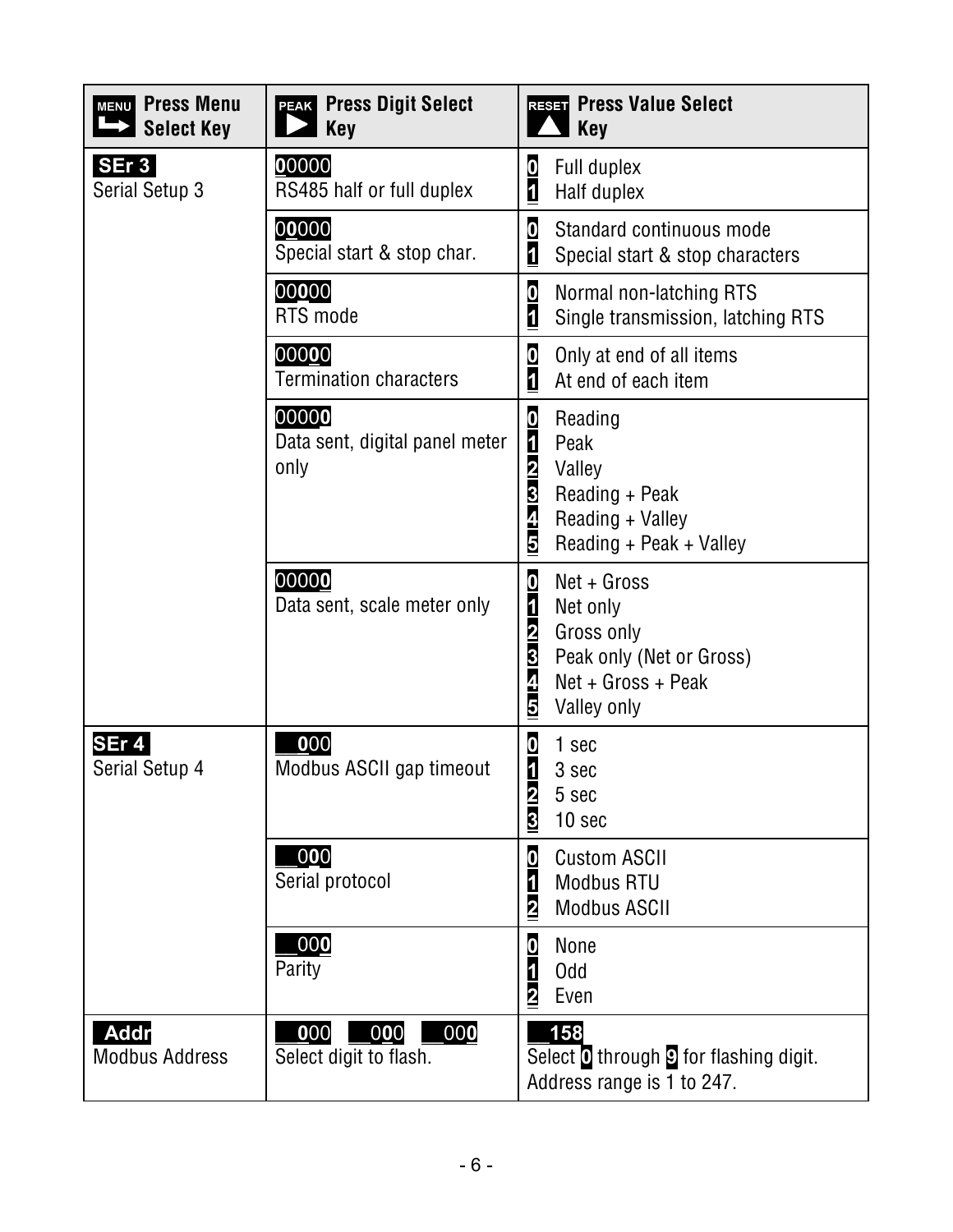## **4.2 FRONT PANEL SETUP, COUNTERS & TIMERS ONLY**

| <b>Press Menu</b><br><b>MENU</b><br><b>Select Key</b>                                                                  | <b>PEAK Press Digit Select</b><br><b>Key</b>               | <b>RESET</b><br><b>Press Value Select Key</b>                                                                                                                                                                                                                                                                                                                                                                                       |
|------------------------------------------------------------------------------------------------------------------------|------------------------------------------------------------|-------------------------------------------------------------------------------------------------------------------------------------------------------------------------------------------------------------------------------------------------------------------------------------------------------------------------------------------------------------------------------------------------------------------------------------|
| Ser 1<br>Serial Setup 1.                                                                                               | 000<br>Output filtering                                    | $\bf{0}$<br>Send unfiltered signal<br>$\overline{\mathbf{1}}$<br>Send filtered signal                                                                                                                                                                                                                                                                                                                                               |
| Press <b>b</b> until<br>Ser 1 is displayed.<br><b>Fixed Parameters</b><br>- No parity<br>- 8 data bits<br>- 1 stop bit | 000<br><b>Baud</b> rate                                    | $\boldsymbol{0}$<br>300 baud<br>$\overline{\mathbf{1}}$<br>600 baud<br>$\overline{2}$<br><b>1200 baud</b><br>3<br>2400 baud<br>4<br>4800 baud<br>5<br>9600 baud<br>6<br>19200 baud                                                                                                                                                                                                                                                  |
|                                                                                                                        | 000<br>Output update rate                                  | $60$ Hz<br>50 Hz<br>0<br>0.017 sec<br>0.020 sec<br>$\overline{\mathbf{1}}$<br>$0.28$ sec<br>$0.34$ sec<br>$\overline{\mathbf{2}}$<br>$0.57$ sec<br>$0.68$ sec<br>3<br>$1.1$ sec<br>1.4 <sub>sec</sub><br>4<br>2.3 <sub>sec</sub><br>2.7 <sub>sec</sub><br>$\overline{\mathbf{5}}$<br>4.5 sec<br>5.4 sec<br>6<br>9.1 sec<br>10.9 <sub>sec</sub><br>7<br>18.1 sec<br>21.8 sec<br>8<br>36.6 sec<br>43.5 sec<br>9<br>72.5 sec<br>97 sec |
| Ser <sub>2</sub><br>Serial Setup 2                                                                                     | 0000<br>Line feed                                          | $\overline{\mathbf{0}}$<br>No $\lt L$ F > after $\lt CR$<br>1<br>$\langle$ LF> after $\langle$ CR>                                                                                                                                                                                                                                                                                                                                  |
|                                                                                                                        | 0000<br>Alarm data with readings                           | $\boldsymbol{0}$<br>No alarm data<br>1<br>Alarm data with reading                                                                                                                                                                                                                                                                                                                                                                   |
|                                                                                                                        | 0000<br>Control of data output                             | $\bf{0}$<br>Continuous data output<br>$\mathbf{1}$<br>Data output on ASCII command only                                                                                                                                                                                                                                                                                                                                             |
|                                                                                                                        | 0000<br>Meter address with Custom<br><b>ASCII protocol</b> | Select $\overline{0}$ thru $\overline{1}$ for addresses 1 thru 15.<br>Select $\Omega$ , thru $\Xi$ (with decimal point) for<br>addresses 16 thru 31.                                                                                                                                                                                                                                                                                |
| Ser 3<br>Serial Setup 3                                                                                                | $_{00000}$<br>RS485 half or full duplex                    | $\boldsymbol{\mathsf{0}}$<br>Full duplex<br>$\overline{1}$<br>Half duplex                                                                                                                                                                                                                                                                                                                                                           |
|                                                                                                                        | $_{.00000}$<br>Special start & stop char.                  | $\bf{0}$<br>Standard continuous mode<br>1<br>Special start & stop characters                                                                                                                                                                                                                                                                                                                                                        |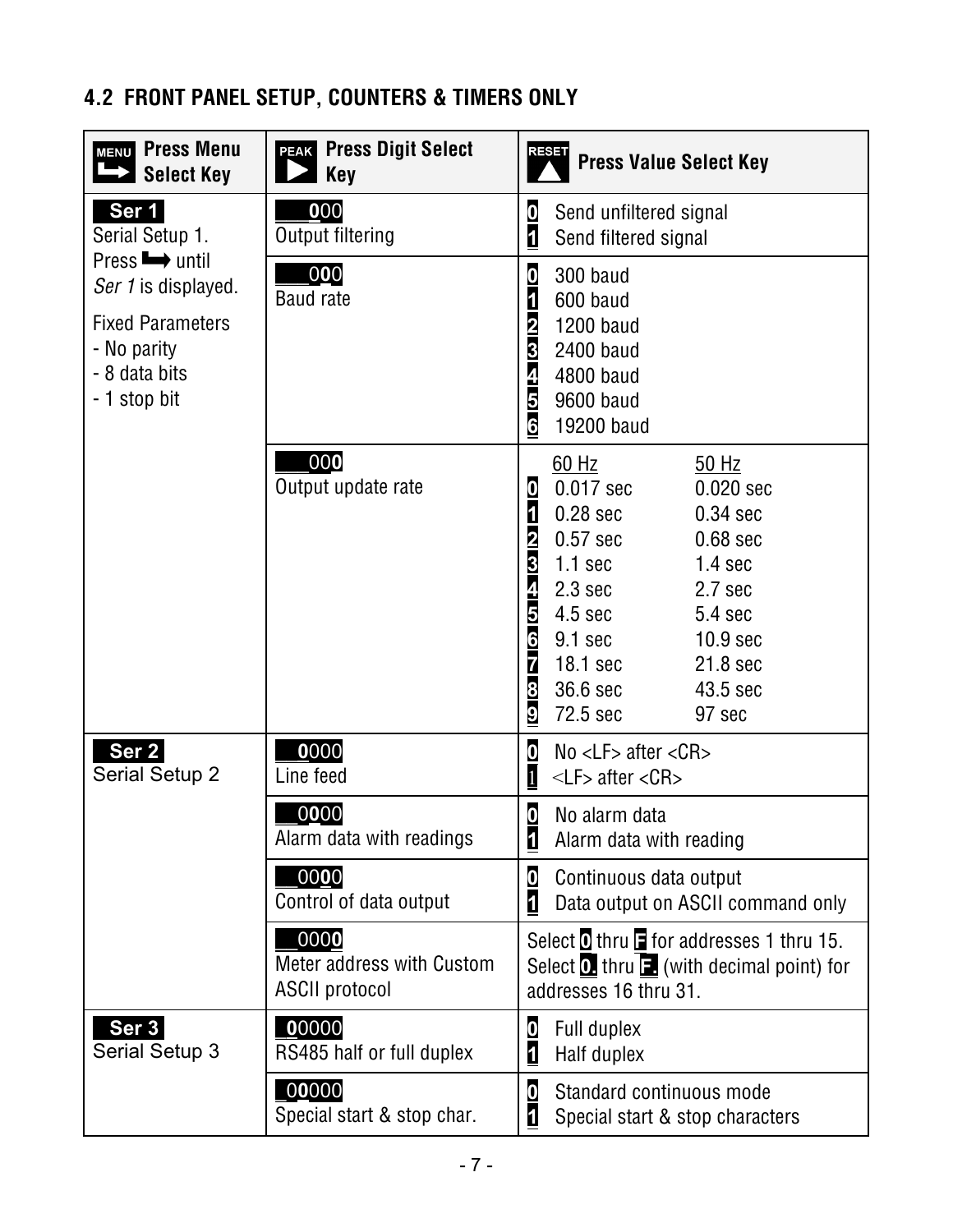| <b>MENU</b> Press Menu<br><b>Select Key</b> | <b>Press Digit Select</b><br><b>PEAK</b><br>$\blacktriangleright$ Key | <b>RESET</b><br><b>Press Value Select Key</b>                                                                                                                                                                                                         |
|---------------------------------------------|-----------------------------------------------------------------------|-------------------------------------------------------------------------------------------------------------------------------------------------------------------------------------------------------------------------------------------------------|
| Ser 3<br>(continued)                        | 00000<br>RTS mode                                                     | $\frac{0}{1}$<br>Normal non-latching RTS<br>Single transmission, latching RTS                                                                                                                                                                         |
|                                             | $_{.00000}$<br><b>Termination characters</b>                          | 0<br>1<br>Only at end of all items<br>At end of each item                                                                                                                                                                                             |
|                                             | $_{0000}$<br>Data sent in continuous<br>mode                          | $\boldsymbol{0}$<br>All active items<br>$\overline{\mathbf{1}}$<br>Item #1 only<br>$\frac{2}{3}$<br>Item #2 only (if active)<br>Item #3 only (if active)<br>4<br>Peak only<br>5<br>6<br>7<br>Displayed item<br>Valley only<br>All active items + Peak |
| Ser 4<br>Serial Setup 4                     | 000<br>Modbus* ASCII gap timeout                                      | $\frac{0}{1}$<br>1 sec<br>3 sec<br>$\frac{2}{3}$<br>5 sec<br>10 sec                                                                                                                                                                                   |
|                                             | 000<br>Serial protocol                                                | $\overline{\mathbf{0}}$<br><b>Custom ASCII</b><br>$\overline{\mathbf{1}}$<br><b>Modbus RTU</b><br>$\overline{\mathbf{2}}$<br><b>Modbus ASCII</b>                                                                                                      |
|                                             | 000<br>Parity                                                         | $\frac{0}{1}$<br><b>None</b><br><b>Odd</b><br>$\overline{\mathbf{2}}$<br>Even                                                                                                                                                                         |
| <b>Addr</b><br><b>Modbus Address</b>        | 000<br>000<br>000<br>Select digit to flash.                           | 158<br>Select <b>O</b> thru <b>D</b> for flashing digit. Address<br>range is 1 to 247.                                                                                                                                                                |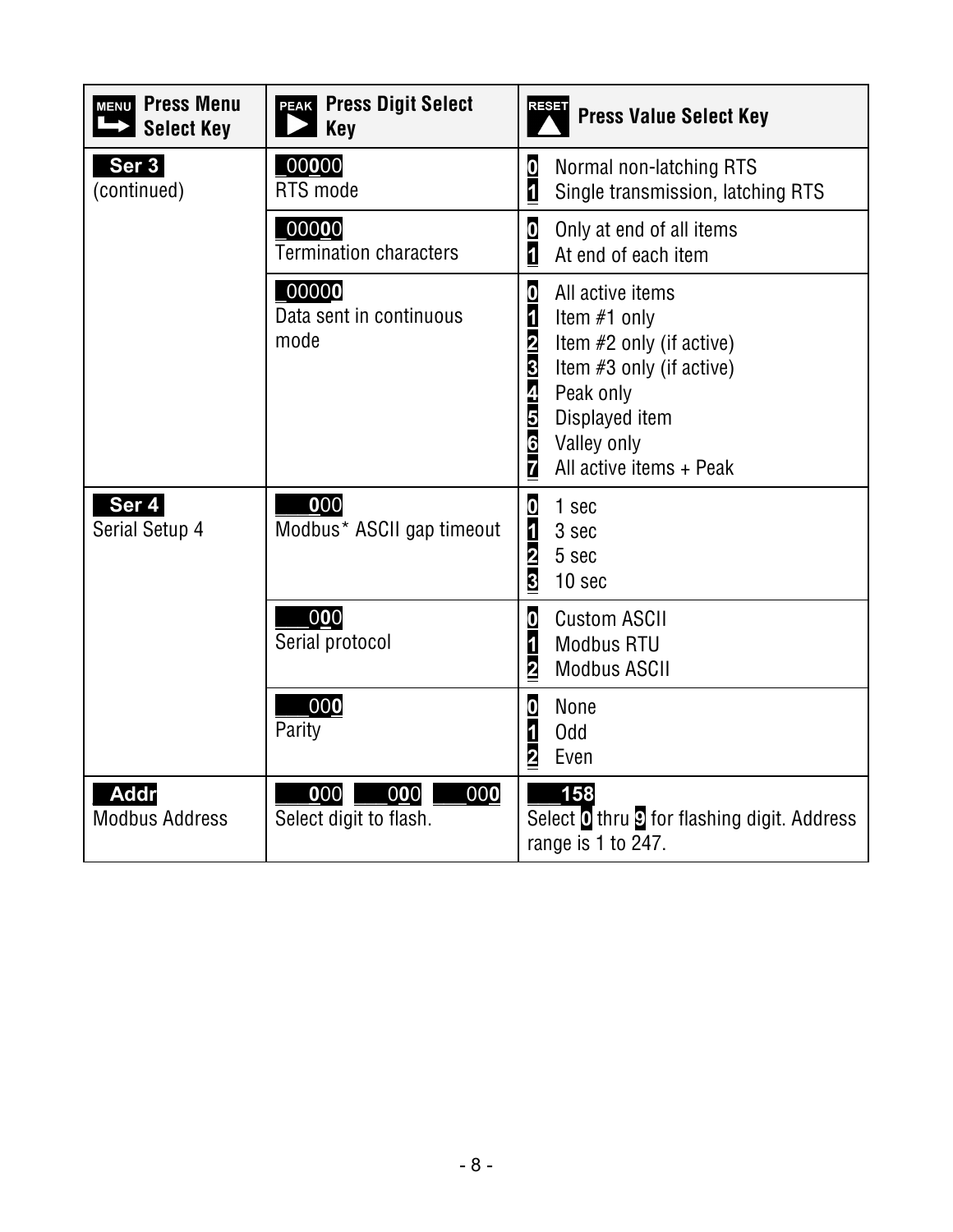## **5. RS232 & RS485 COMMUNICATION PROTOCOLS**

#### **5.1 SERIAL COMMUNICATION FORMAT**

The serial communication format for both RS232 and RS485 is the following:

Mode ................ Full Duplex (Separate transmit and receive lines) and Half Duplex (RS485 only) Baud Rate ......... 300, 600, 1200, 2400, 4800, 9600, 19200 selectable by front panel Menu item "Ser 1", Sub-menu item "Digit 4" for DPM, "Digit 5" for counter.

Parity ................ None Word length ...... 8 data bits Stop bit ............ 1

#### **5.2 MEASUREMENT DATA FORMAT**

The basic measurement data format consists of 8 ASCII characters for the DPM, such as +999.99<CR> and 9 characters for the counter, such as +9999.99<CR>, where <CR> is the carriage return character. The first character is always a plus or minus sign. A decimal point is always furnished, even when it follows the last digit.

#### **Adding a Line Feed Character to the Basic Format**

Printers and other devices that receive the measurement data may require a line feed character <LF> following the <CR>. The line feed character <LF> may be selected in "Ser 2".

#### **Adding a Coded Data Character to the Basic Format**

It is possible to add a coded character from A to H to the data string according to the following table to indicate the alarm and overload status of the device. If used, this character precedes the <CR>, so it is the last printable character in the string. With the optional <LF> and coded character selected, the data string will consist of 10 characters for the DPM +999.99A <CR><LF> and 11 characters for the counter +9999.99A<CR><LF>.

| <b>Alarm Status</b>    | <b>No Overload</b> | <b>Overload</b> |
|------------------------|--------------------|-----------------|
| Neither Alarm set      |                    |                 |
| Alarm 1 set only       |                    |                 |
| Alarm 2 set only       |                    | G               |
| <b>Both Alarms set</b> |                    |                 |

For example, a coded character "G" indicates that Alarm 2 only is set, that the DPM is in the overload condition, and that zero blanking has been selected. This information is useful when data is supplied to a computer for listing and analysis, or when data is supplied to a Remote Display in a Master-Slave configuration.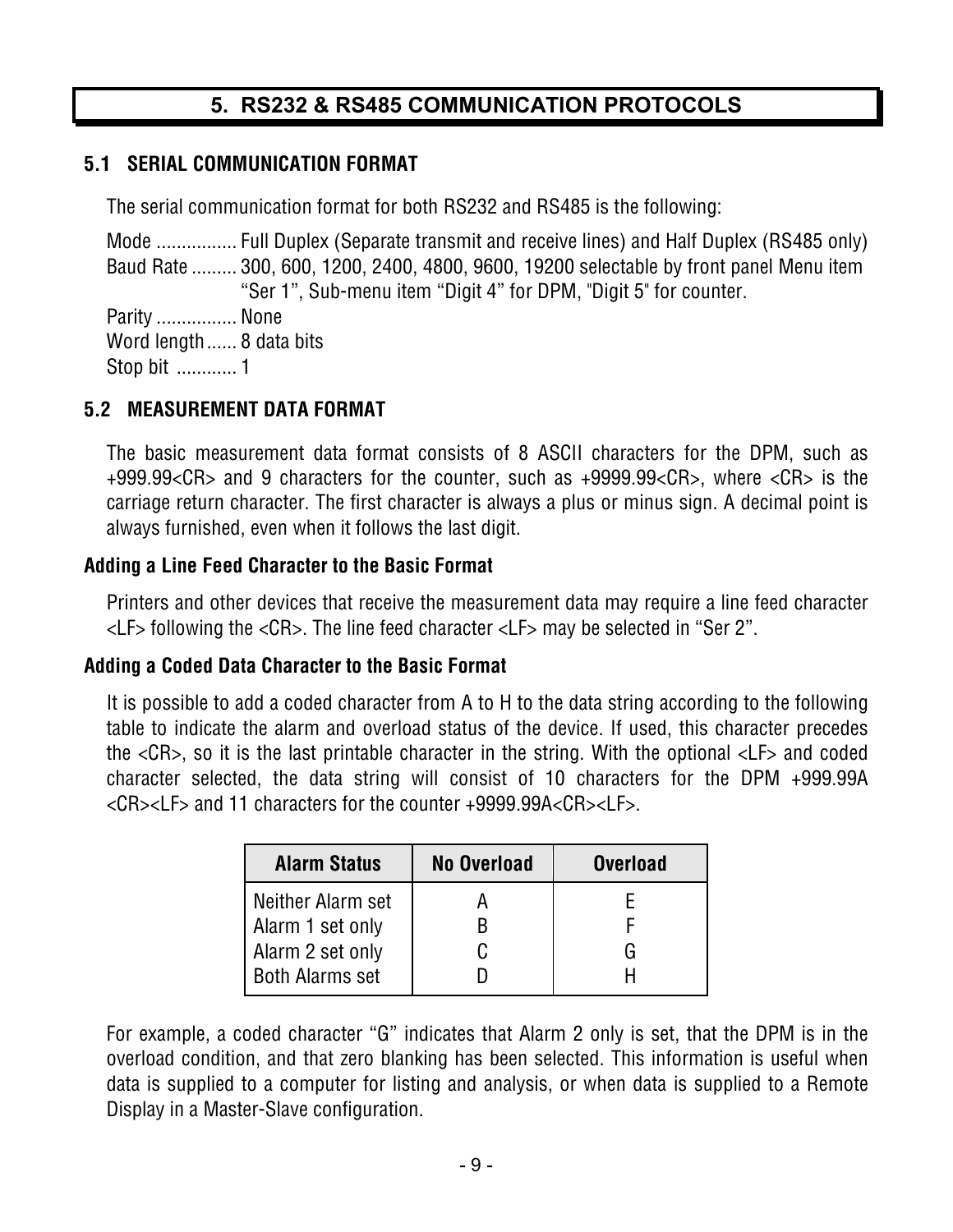The Counter and Scale Meter are capable of supplying more than 1 measurement value (or "Item") with each reading, as selected in "Ser 3". In the counter, there can be up to 3 Items plus a Peak value, depending on the selected Function. The scale meter can transmit Net, Gross and Peak weight.

Values are transmitted in a continuous string with no space between them. If the  $5<sup>th</sup>$  digit in "Ser 3" is set to 1, the termination characters of <CR> and optional <LF> appear after each value. If the 5<sup>th</sup> digit is et to 0, the termination characters appear only once at the end of the string. In either case, if included, the coded character appears at the end of the last value only.

#### **5.3 NETWORK CONFIGURATIONS**

The instruments can operate in a point-to-point mode using RS-232 or RS-485, or in a multipoint mode using RS-485.

**The point-to-point mode** is a direct connection between a computer (or other digital device) and the instrument.

**The multi-point mode** is a connection from a host computer to a multiplicity of instruments bused together with their inputs and outputs connected in parallel. For long cable runs, the last device should have a termination resistor installed. It is necessary to set up each device on the bus with a different address from 1 to 31. To command a particular device, its address is used in conjunction with the command, and only that device responds. The outputs of all of the devices on the bus are set to a high impedance state, except the device being addressed. The device addresses range from 1 to 31, with 0 being a special address to which a meter responds only internally (e.g. Reset), but does not transmit any response on the output lines. All devices may be commanded simultaneously with a 0 address, and there will not be any output response contention. Addressing of meters can be set in "Ser 2".

A device operating in a point-to-point mode must also be addressed. Although any address will suffice, it is suggested address = 1 be selected as a standard for the point-to-point mode.

#### **5.4 OPERATING MODES**

The instruments can operate in a Continuous Mode or Command Mode.

**In the Continuous Mode,** measurements are continuously transmitted by the meter in a standard data format. Please see the next manual section.

**In the Command Mode**, the meter does not send any data automatically, but responds to commands received from a host computer. Please see the manual section following the Continuous Mode.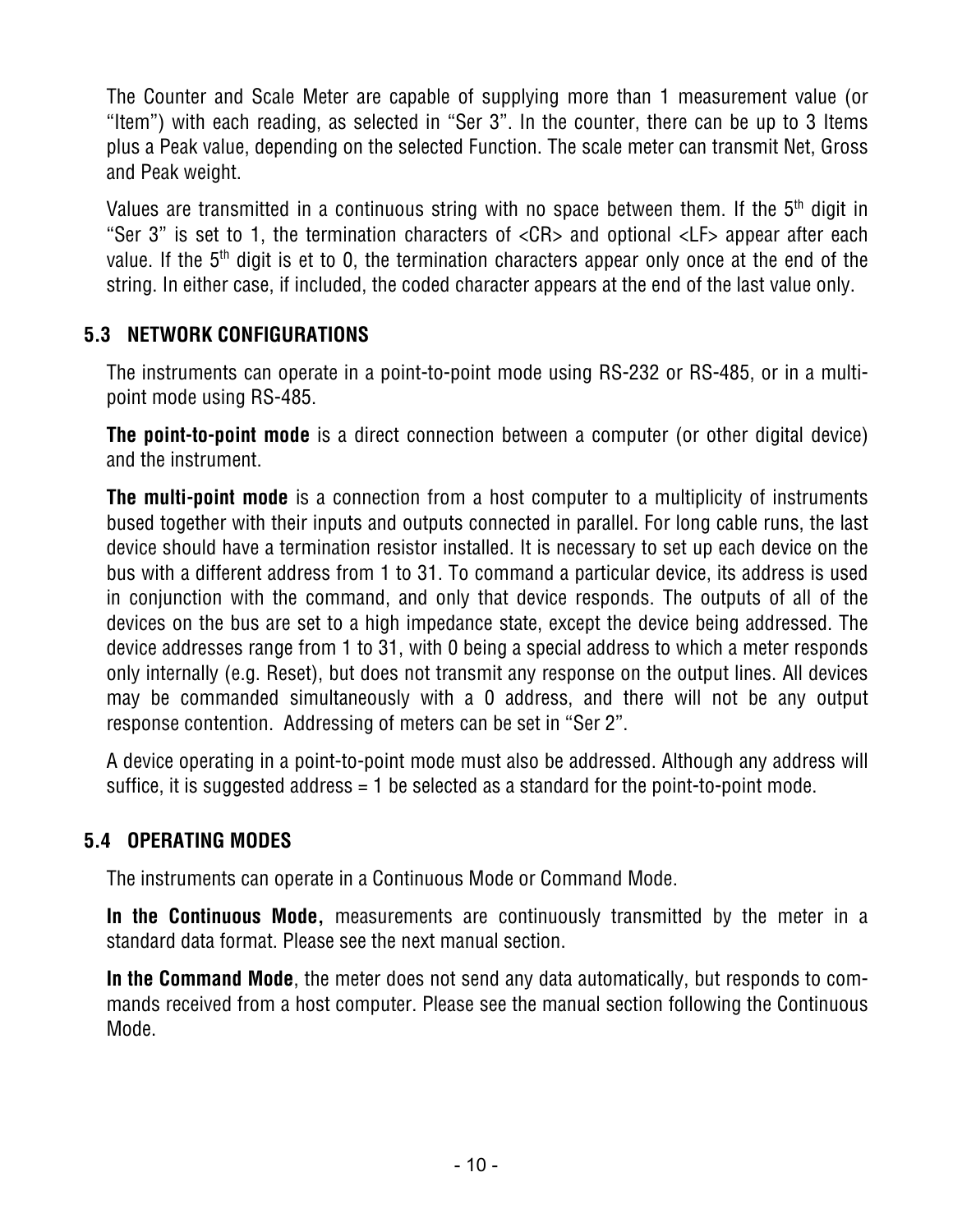#### **6.1 OVERVIEW**

In the Continuous Operating Mode, measurements are continuously transmitted by the instrument in a standard data format using printable ASCII characters at a user-selectable rate ranging from 50 or 60 Hz line frequency down to one measurement every 72 seconds. This data may be received by a remote display at a distant location, by a printer for data logging purposes, or by a host computer for data analysis or system control.

Both hardware (RTS) and software (XON/XOFF) handshaking are available for RS232, but neither is available for RS485.

#### **6.2 INSTRUMENTS WITH DPM OR SCALE METER MAIN BOARD**

The transmission rate of the measurement data can be selected in "Ser 1". The meter conversion rate equals the AC power frequency (50 or 60 Hz). Any baud rate may be used, but if less than the minimum baud rate in the table, the transmission rate will decrease accordingly.

| <b>Output Rate</b> | Data Output Rate   | <b>Minimum Baud Rate</b> |              |                     |  |
|--------------------|--------------------|--------------------------|--------------|---------------------|--|
| "Ser 1" Setting    | 50 Hz / 60 Hz      | <b>1 Item Sent</b>       | 2 Items Sent | <b>3 Items Sent</b> |  |
|                    | 021s / .018s       | 9600                     | 9600         | 19200               |  |
|                    | $.34$ s / 0.28 s   | 600                      | 600 / 1200   | 1200                |  |
| $\overline{2}$     | $.68$ s $/ 0.57$ s | 300                      | 300/600      | 600                 |  |
| 3                  | $1.4$ s $/1.1$ s   | 300                      | 300          | 300                 |  |
| 4                  | 2.7 s / 2.3 s      | 300                      | 300          | 300                 |  |
| 5                  | 5.4 s / 4.5 s      | 300                      | 300          | 300                 |  |
| 6                  | 1.9 s / 9.1 s      | 300                      | 300          | 300                 |  |
|                    | 21.8 s / 18.1 s    | 300                      | 300          | 300                 |  |
| 8                  | $43.5$ s / 36.3 s  | 300                      | 300          | 300                 |  |
| 9                  | 86.7s / 72.3 s     | 300                      | 300          | 300                 |  |

#### **6.3 INSTRUMENTS WITH COUNTER / TIMER MAIN BOARD**

The transmission rate of the measurement data can be selected in "Ser 1". Data transmission is initiated at the end of the calculation time following the gate time. Data is completely transmitted for one measurement before the calculation of the next measurement is started. Therefore, the reading rate is influenced by the baud rate, the number of items transmitted, and gate time. If the selected gate time is less than that shown in the table below, it is not the determining factor of the reading rate. If it is greater, then it is the determining factor. Time intervals (reciprocal of rate) between transmissions at the reading rate are: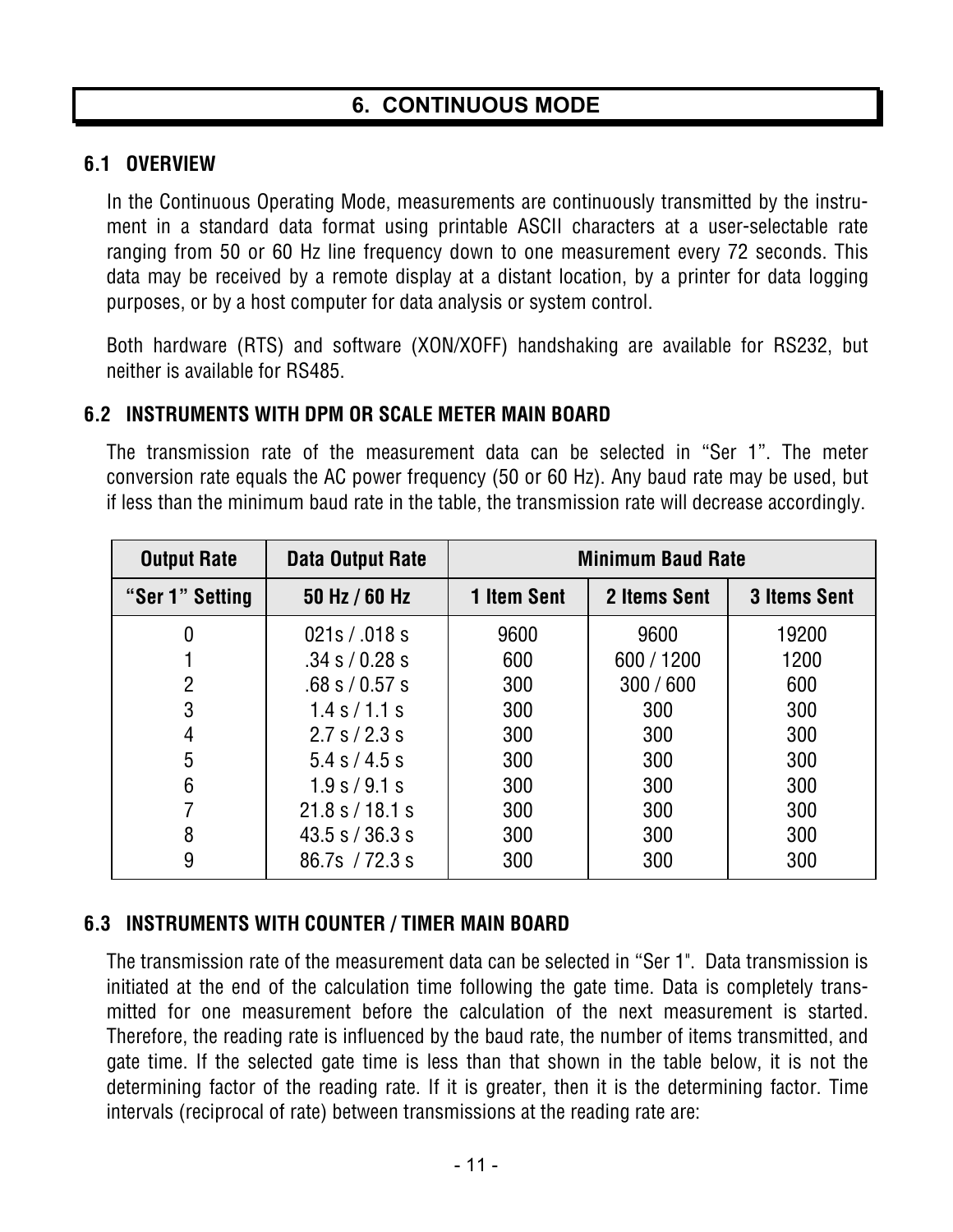| <b>Baud</b><br>Rate | Time<br>1 Item | Min<br>Gate | Time<br>2 Items | Min<br>Gate | Time<br>3 Items | <b>Min</b><br>Gate | Time<br>4 Items | <b>Min</b><br>Gate |
|---------------------|----------------|-------------|-----------------|-------------|-----------------|--------------------|-----------------|--------------------|
| 300                 | .37s           | .34s        | .70s            | .67s        | 1.03s           | 1.00s              | 1.37s           | 1.34s              |
| 600                 | .18s           | .15s        | .35s            | .32s        | .52s            | .49s               | .68s            | .65s               |
| 1200                | .09s           | .06s        | .18s            | .15s        | .26s            | .23s               | .34s            | .31s               |
| 2400                | .05s           | .02s        | .09s            | .06s        | .13s            | .10s               | .17s            | .14s               |
| 4800                | .02s           | .01s        | .04s            | .01s        | .07s            | .04s               | .09s            | .06s               |
| 9600                | .01s           | .01s        | .02s            | .01s        | .03s            | .01s               | .04s            | .01s               |
| 19200               | .01s           | .01s        | .01s            | .01s        | .02             | .01s               | .01s            | .01s               |

The data transmission rate may be reduced by sending data every other reading, every fourth reading, or less. This selection is made in "Ser 1". A computer, if busy with other tasks, may be unable to keep up with the faster data rates of the meter, so a handshake function is available that provides the computer with control over the meters' data transmissions.

#### **6.4 RTS CONTROL**

RTS control does not apply to RS485. DPMs and counter / timers have two RS232 RTS modes: unlatched and latched.

**In the unlatched mode,** the measurement transmission is enabled by a high RTS level and is disabled by a low RTS level. When disabled, any character being sent is completed. When enabled, any characters remaining in the data format are transmitted before the next measurement transmission. The computer, when its receive buffer is nearly full, takes the RTS line low to halt data transmission. When its receive buffer has emptied, it takes the RTS line high to enable more data transmissions. Some measurements could be missed in the process. The latched and unlatched modes are selected in "config" "digit 2" in the DPM and by "Ser 3" in the Counter and Scale Meter.

**In the latched mode,** the RTS input is polled every 3.3 ms. When a high level is detected, RTS is latched true, even though the RTS line goes low immediately. At the end of each calculation, the latched RTS value is checked. If it is true, a complete measurement transmission (from 1 to 4 values) is made without interruption, regardless of the state of the RTS line during that time. At the end of the complete transmission, the latched RTS value is reset false, even though the RTS line may be high at that instant. The RTS latch does not go true again until the RTS line is first returned to a low level after the completion of the transmission and then is taken high again. Latched control provides "print command" operation by sending a transmission for each RTS pulse. If a second pulse occurs during the transmission, it is not recognized.

#### **6.5 XON / XOFF CONTROL**

Applicable to RS232, not RS485. A measurement transmission is enabled by the receipt of an ASCII XON character. It is disabled by the receipt of an ASCII XOFF character.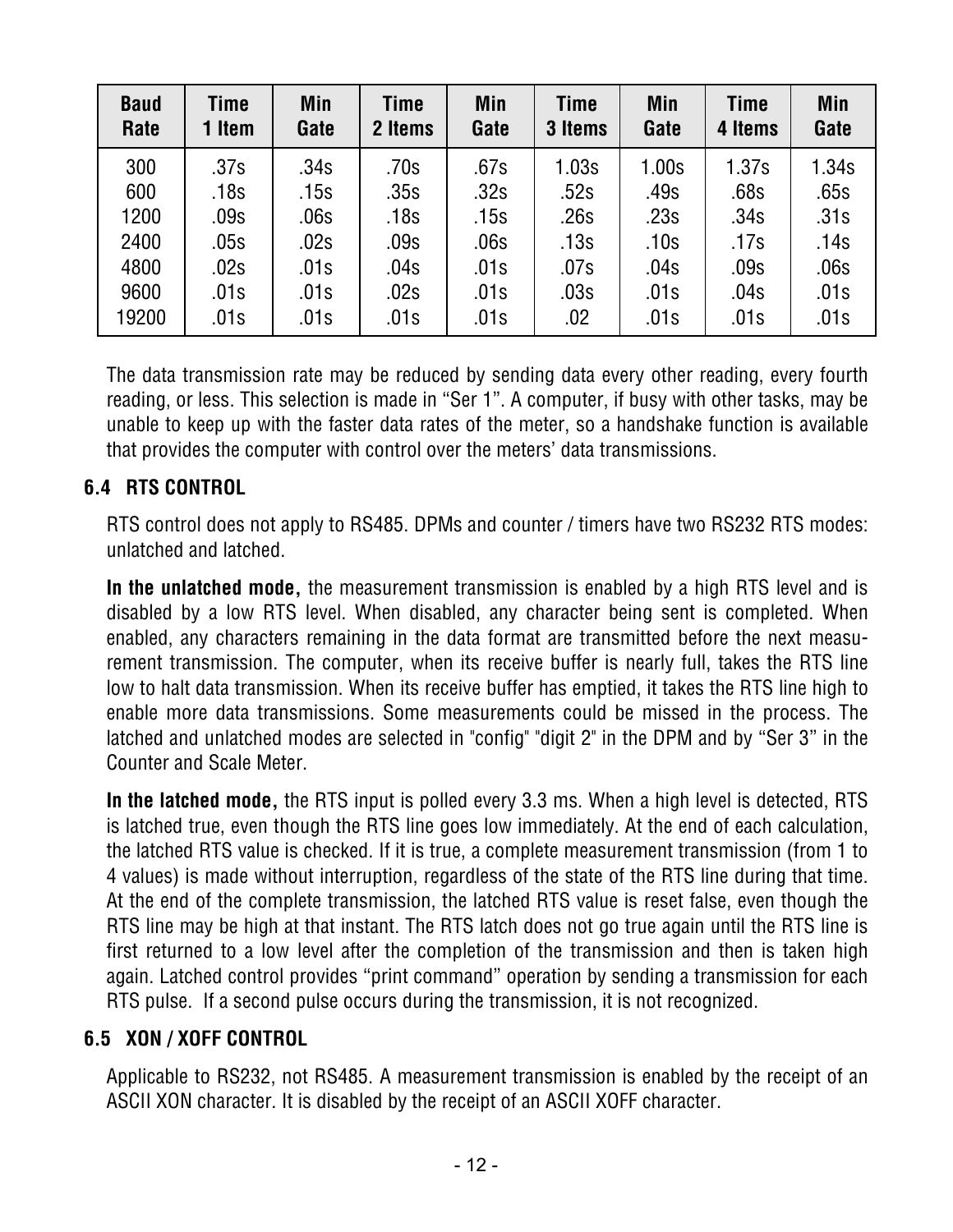## **7. COMMAND MODE**

#### **7.1 OVERVIEW**

In the Command Mode, the device does not send any data automatically, but responds to commands received from a host computer. These commands can be:

- To transmit the latest or peak measurement
- To reset the meter completely or just the peak value and/or latched alarms
- To display a value sent from the computer
- To transmit present setup parameters
- To receive new setup parameters,
- To monitor or alter data in selected memory locations of the meter.

The selection of either the Continuous mode or the Command Mode can be made from the front panel Menu selection "Ser 2". The meter will not respond to a command in the Continuous Mode, except the command "A1", which puts the meter into the Command Mode.

#### **7.2 COMMAND MODE FORMAT**

The minimum format is 4 characters. Example: \*5A1

After any command that causes a Meter Reset, such as C0, F, W, X, the Counter sends an "R" character after the Reset is complete and the Counter is ready to accept a new command.

#### **CHAR 1 - COMMAND IDENTIFIER**

All commands begin with "\*" followed by the meter address, then a command letter followed by a sub-command number or letter. Additional characters may be appended. All commands terminate with <CR> (<LF> ignored). The counter may be assigned a different recognition character via the RS232 / 485 serial port, but will still recognize the "\*".

| Char# | <b>Character</b> | <b>Description</b>                                          |
|-------|------------------|-------------------------------------------------------------|
|       | $\star$          | Command Identifier (Recognition Character)                  |
|       | $0-V$            | Device Address (0 addresses all devices, 1-V specific)      |
| 3     | $A-Z$            | Command Function                                            |
| 4     | $0 - U$          | Sub-command (or # Bytes or Words of data being transferred) |

#### **CHAR 2 - ADDRESS CODES**

The next table is the Serial Communication Address Codes following the "\*" for each meter address number. Also shown is the corresponding character that is set in menu item "SER 2".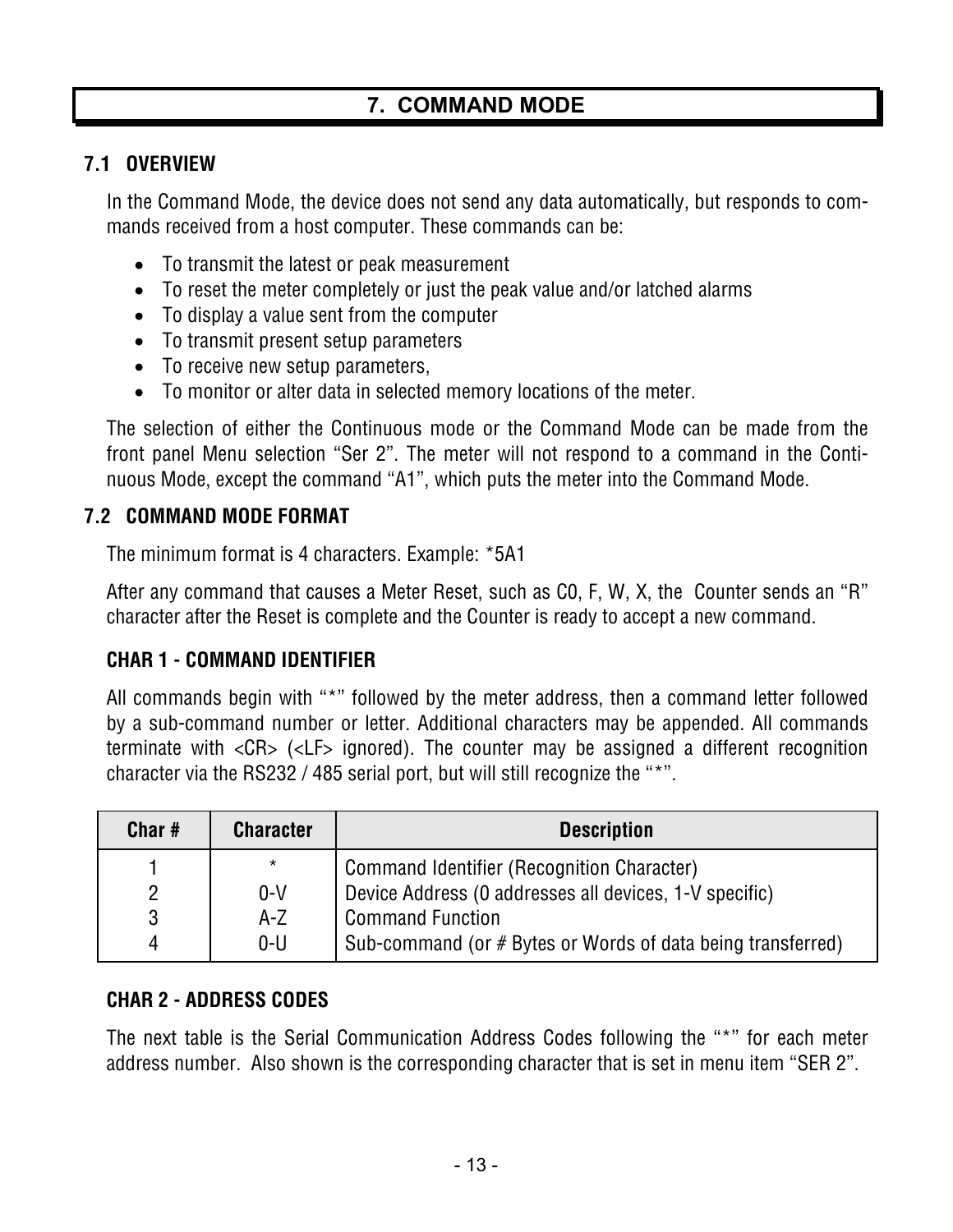| Meter #          | <b>Meter SER 2</b><br>Digit $5(6)$ | <b>Serial Comm</b><br><b>Address Code</b> | Meter # | <b>Meter SER 2</b><br>Digit $5(6)$ | <b>Serial Comm</b><br><b>Address Code</b> |
|------------------|------------------------------------|-------------------------------------------|---------|------------------------------------|-------------------------------------------|
|                  |                                    |                                           | 16      | 0.                                 | G                                         |
| $\overline{c}$   | 2                                  | $\overline{2}$                            | 17      | 1.                                 | Н                                         |
| 3                | 3                                  | 3                                         | 18      | 2.                                 |                                           |
| $\overline{4}$   | 4                                  | 4                                         | 19      | 3.                                 | J                                         |
| 5                | 5                                  | 5                                         | 20      | 4.                                 | K                                         |
| $6\phantom{1}$   | 6                                  | $6\phantom{1}6$                           | 21      | 5.                                 |                                           |
| 7                |                                    |                                           | 22      | 6.                                 | M                                         |
| 8                | 8                                  | 8                                         | 23      | 7.                                 | N                                         |
| $\boldsymbol{9}$ | 9                                  | 9                                         | 24      | 8.                                 | 0                                         |
| 10               | А                                  | A                                         | 25      | 9.                                 | P                                         |
| 11               | B                                  | B                                         | 26      | А.                                 | Q                                         |
| 12               | C                                  | C                                         | 27      | <b>B.</b>                          | $\mathsf{R}$                              |
| 13               | D                                  | D                                         | 28      | C.                                 | S                                         |
| 14               | E                                  | E                                         | 29      | D.                                 |                                           |
| 15               | F                                  | F                                         | 30      | Ε.                                 |                                           |
|                  |                                    |                                           | 31      | F.                                 |                                           |

#### **CHARS 3 & 4 - COMMANDS AND SUBCOMMANDS**

The examples below use a default address of 1 following the "\*". Substitute the desired address from the above table of Serial Comm Address Codes. All command sequences shown must terminate with <CR>, followed by an optional <LF>.

#### **COMMUNICATIONS MODE**

| Continuous mode | $*1A0$ |
|-----------------|--------|
| Command mode    | $*1A1$ |

#### **REQUEST DPM VALUES**

| Get reading**  | $*1B1$ |
|----------------|--------|
| Peak reading   | $*1B2$ |
| Valley reading | $*1B3$ |

\*\* The meter transmits the value or values selected in Ser 3.

#### **REQUEST SCALE METER VALUES**

| Get reading** | $*1B1$ |
|---------------|--------|
| Peak only     | $*1B2$ |
| Net only      | $*1B3$ |
| Gross only    | $*1B4$ |
| Valley only   | $*1B5$ |

\*\* The meter transmits the value or values selected in Ser 3.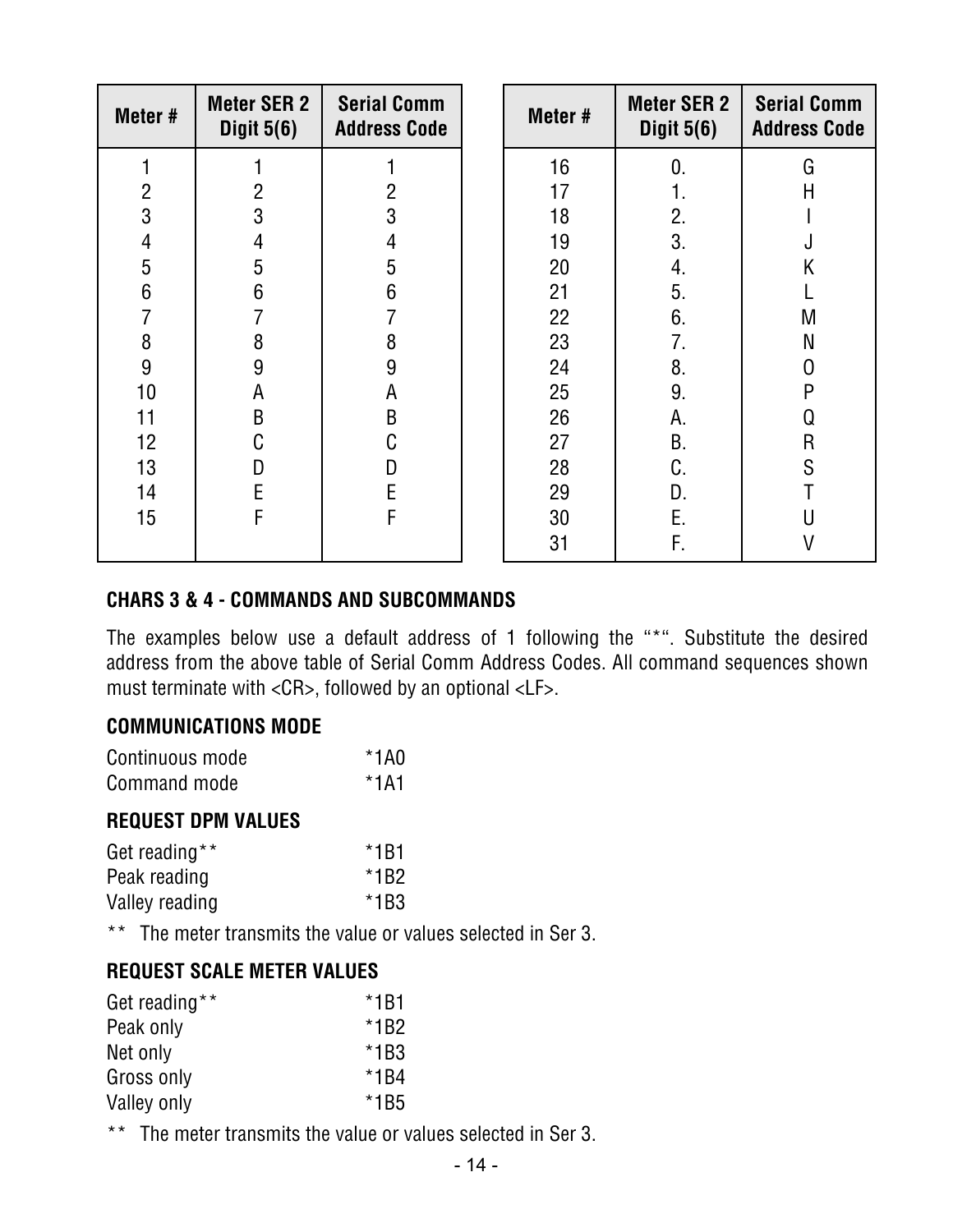#### **REQUEST COUNTER VALUES**

| All active items                     | $*1B0$ |
|--------------------------------------|--------|
| Item 1                               | $*1B1$ |
| Item 2                               | $*1B2$ |
| Item 3                               | $*1B3$ |
| Peak                                 | $*1B4$ |
| Displayed item                       | $*1B5$ |
| Valley only                          | $*1B6$ |
| All active items $+$ Peak $+$ Valley | $*1B7$ |

#### **RESET FUNCTIONS, DPM & SCALE METER**

| Cold reset             | $*100$ | Reads NVMEM into RAM locations after RAM is zeroed. |
|------------------------|--------|-----------------------------------------------------|
| Latched alarms reset   | $*1C2$ |                                                     |
| Peak value reset       | $*1C3$ |                                                     |
| Remote display reset   | $*1C4$ |                                                     |
| External Input B true  | $*1C5$ |                                                     |
| External Input B false | $*1C6$ |                                                     |
| External Input A true  | $*1C7$ |                                                     |
| External Input A false | $*1C8$ |                                                     |
| Valley reset           | $*1C9$ |                                                     |
| Tare function          | $*1CA$ |                                                     |
| Tare reset             | $*1CB$ |                                                     |

#### **RESET FUNCTIONS, COUNTER / TIMER**

| Cold reset             | $*1C0$ | Reads NVMEM into RAM locations after RAM zeroed.  |
|------------------------|--------|---------------------------------------------------|
| <b>Function reset</b>  | $*1C1$ | Resets all total values and/or peak value.        |
| Latched alarms reset   | $*1C2$ |                                                   |
| Peak value reset       | $*1C3$ |                                                   |
| Remote display reset   |        | *1C4 Resets Item 3 to zero if not Arith or Batch. |
|                        |        | Removes Alarm View or Peak View if on.            |
| External Input B true  | $*1C5$ |                                                   |
| External Input B false | $*1C6$ |                                                   |
| External Input A true  | $*1C7$ |                                                   |
| External Input A false | $*1C8$ |                                                   |
| Valley value reset     | $*1C9$ |                                                   |

#### **7.3 READING AND WRITING TO RAM AND NONVOLATILE MEMORY**

#### **CHARACTERS 1, 2**

The Recognition character and Meter Address Code are the same as shown in previous table.

#### **CHARACTER 3**

Command character: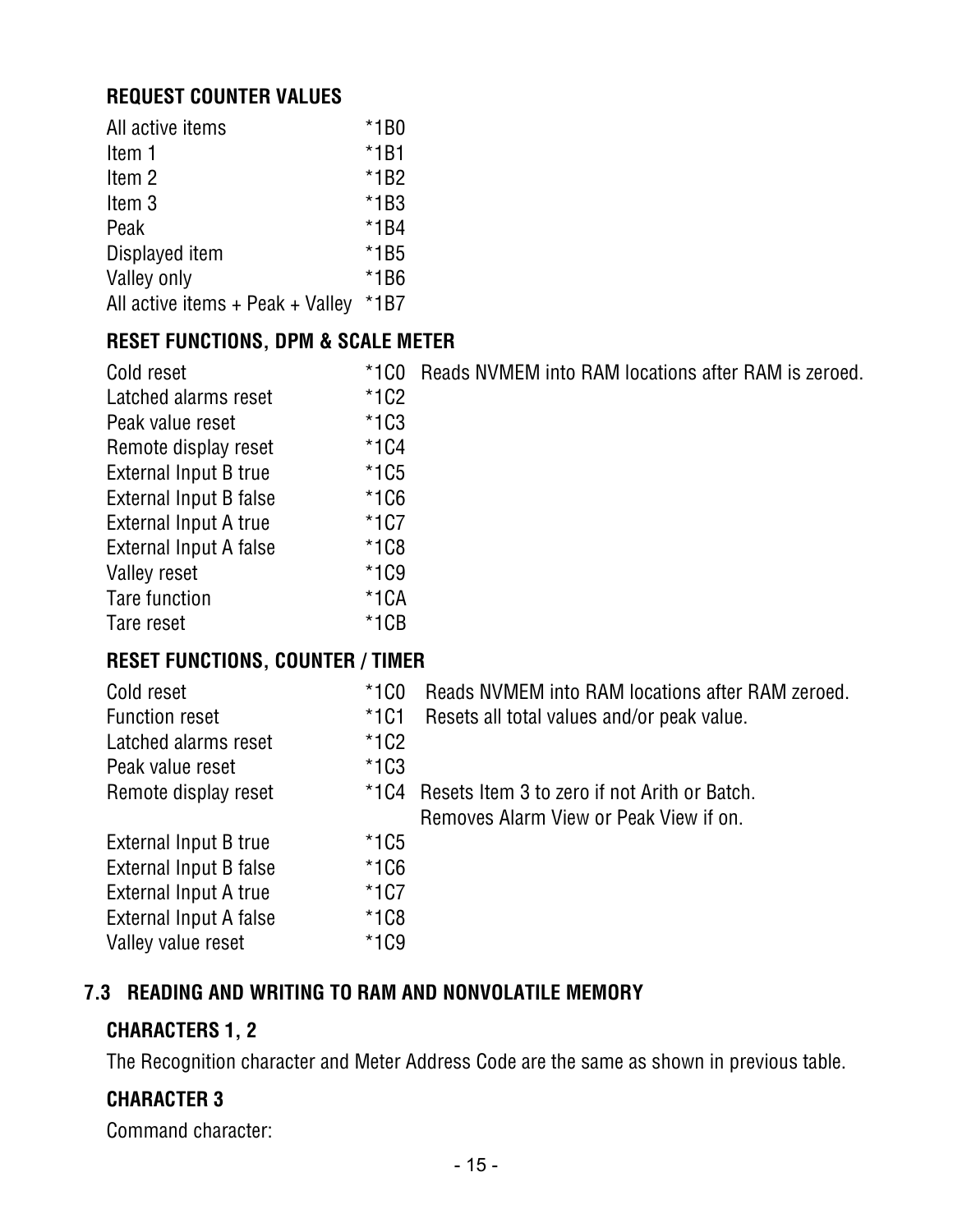- G Read bytes from RAM Memory
- F Write bytes to RAM Memory (DPM and Scale meter only)
- R Read bytes from Upper RAM Memory
- Q Write bytes to Upper RAM Memory
- X Read words from Non-Volatile Memory
- W Write words to Non-Volatile Memory

#### **CHARACTER 4**

Command character

| Code #                                                                               | Code #                                                                                      | Code #                                                                                       | Code #                                                               |
|--------------------------------------------------------------------------------------|---------------------------------------------------------------------------------------------|----------------------------------------------------------------------------------------------|----------------------------------------------------------------------|
| $1 = 1$<br>$2 = 2$<br>$3 = 3$<br>$4 = 4$<br>$5 = 5$<br>$6 = 6$<br>$7 = 7$<br>$8 = 8$ | $9 = 9$<br>$A = 10$<br>$B = 11$<br>$C = 12$<br>$D = 13$<br>$E = 14$<br>$F = 15$<br>$G = 16$ | $H = 17$<br>$I = 18$<br>$J = 19$<br>$K = 20$<br>$L = 21$<br>$M = 22$<br>$N = 23$<br>$0 = 24$ | $P = 25$<br>$Q = 26$<br>$R = 27$<br>$S = 28$<br>$T = 29$<br>$U = 30$ |

#### **CHARACTERS 5, 6**

See tables for the RAM MEMORY ADDRESSES and NONVOLATILE MEMORY ADDRESSES with their respective data definitions.

#### **GENERAL, READING AND WRITING RAM MEMORY DATA**

RAM memory data is read and written as a continuous string of bytes consisting of 2 hex characters (0-9,A-F) per byte. Included in the command are the total number of bytes to be transferred and the most significant address in RAM of the continuous string of bytes. The format is:

| Read lower RAM data                       | *1Gnaa                                                                      |
|-------------------------------------------|-----------------------------------------------------------------------------|
| Write lower RAM data *1Fnaa <data></data> |                                                                             |
| Read upper RAM data *1Rnaa                |                                                                             |
| Write upper RAM data *1Qnaa <data></data> |                                                                             |
| where: n                                  | is the number of bytes to be read or written.                               |
| aa                                        | is the most significant address in RAM of the bytes to be read or written.  |
| <data></data>                             | is n bytes of 2 hex characters per byte in order from the most to the least |
|                                           | significant byte.                                                           |

The number of bytes n consists of a single code character representing values from 1 to 30 as shown above under CHARACTER 4. The most significant address aa consists of 2 hex characters as shown below under RAM MEMORY ADDRESSES AND DATA DEFINITIONS.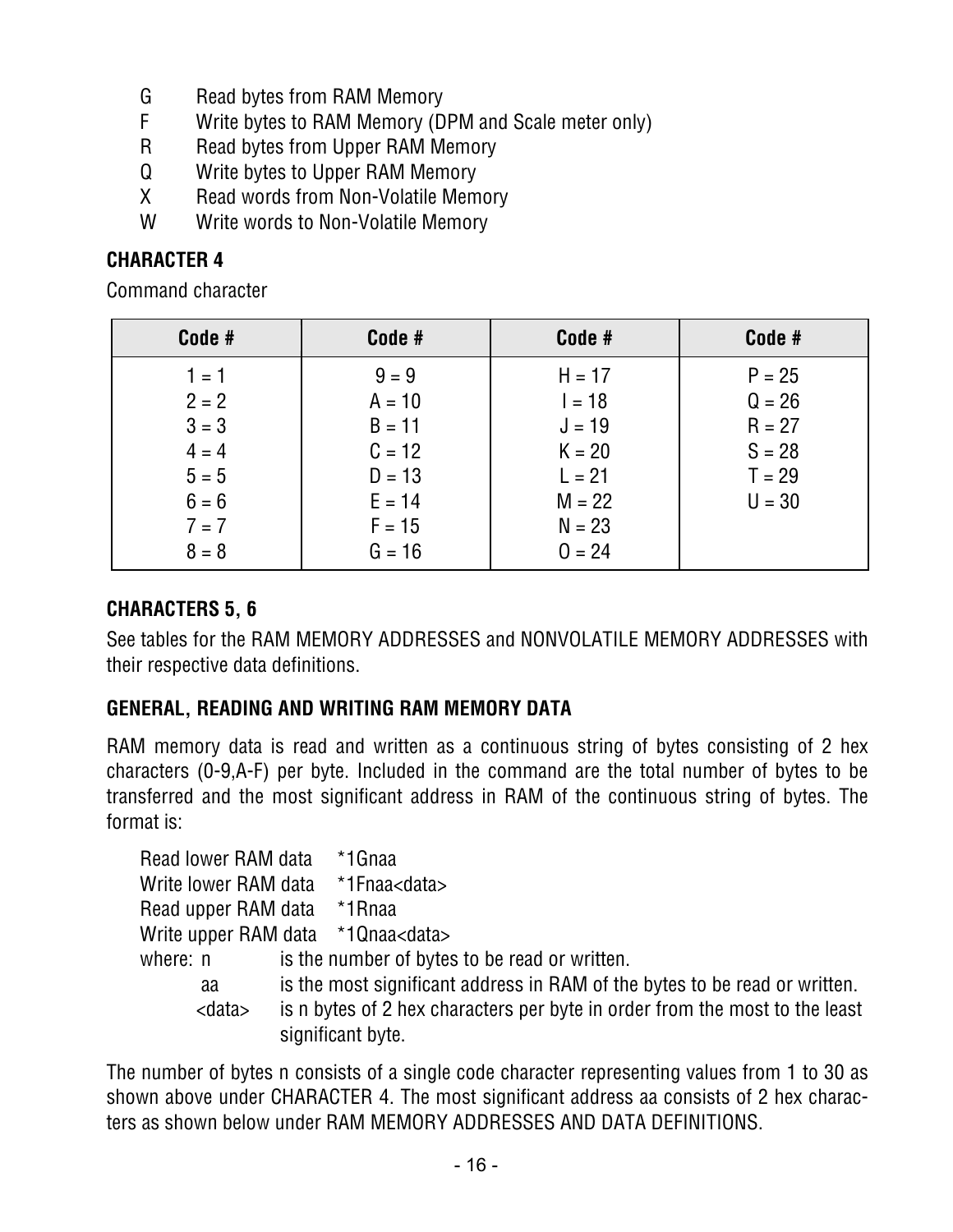## **GENERAL, READING AND WRITING NONVOLATILE MEMORY DATA**

Nonvolatile data is read and written as a continuous string of words consisting of 2 bytes or 4 hex characters (0-9,A-F) per word. Included in the command is the total number of words to be transferred and the most significant address in nonvolatile memory of the continuous string of words. The format is:

|          | *1Xnaa (followed by Meter reset)<br>Read nonvolatile memory data                                                             |
|----------|------------------------------------------------------------------------------------------------------------------------------|
|          | *1Wnaa <data> (followed by Meter reset)<br/>Write non-volatile memory data</data>                                            |
| where: n | is the number of words to be read or written.                                                                                |
| aa       | is the most significant address in nonvolatile memory of the words to be read or<br>written.                                 |
|          | <data> is n words of 2 bytes or 4 hex characters per word in order from the most to the<br/>least significant address</data> |

The coded number of words n consists of a single character representing values from 1 to 30 as shown under CHARACTER 4. The most significant address aa consists of 2 hex characters as shown under NONVOLATILE MEMORY ADDRESSES.

### **7.4 COMMAND MODE FOR REMOTE DISPLAY OPERATION OF DPM**

#### **OVERVIEW**

A DPM can serve as a remote display that responds to values sent via serial communications by a PC or by another DPM in a Master-Slave configuration. In one application, the DPM sends readings to a PC, which then processes the readings and transmits values back to the DPM for display. There are 3 modes in which the DPM may act as a remote display:

#### **MODE 1: DPM with Signal Conditioner Card and not in Remote Display Mode**

| SETUP (left digit) | $= 0$ 4-1/2 digit DPM                  |
|--------------------|----------------------------------------|
|                    | $= 2$ 4-1/2 digit DPM with Count by 10 |
|                    | $= 3$ 3-1/2 digit DPM                  |

The baud rate must be set the same as the source. The PC Controller uses the H command to cause the display to halt it's normal readings and display the value sent by Serial Communications instead. The DPM must be in the Command mode to receive the data. The data format sent via Serial Communications is:

```
*#HSDDDDD.A <CR> where the decimal point is in front, behind (as shown), or 
           between the D's (digits).
```
A total of 11 characters plus a CR must be included and sent as ASCII characters. Those in quotes below are included as shown. The other symbols represent a range of characters except for CR which is the ASCII character "0D".

 $=$  Command identifier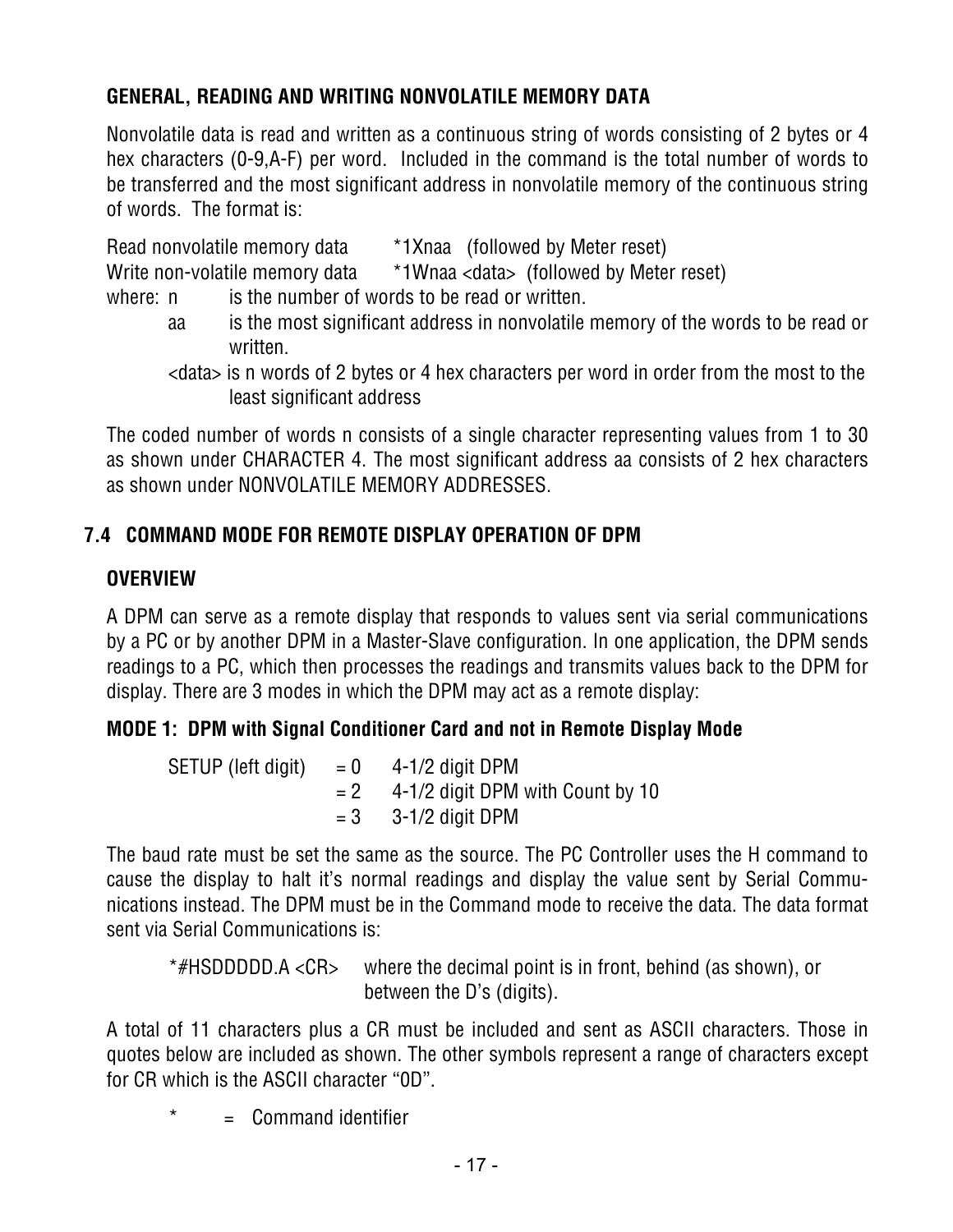- $#$  = Device address from 1 to 9, A to V, or 0 for common address
- $H =$  Command letter
- $S =$  Sign of value, space (or +) for positive, for negative value
- $D =$  Digit from 0 to 9
- $*$  = Decimal point placement and must always be included
- $A =$  Alarm and overload character code, A to H

<CR> = Carriage return character

The following table lists the Alarm and Overload characters.

| <b>ALARM CONDITION</b> | NO OVERLOAD | <b>OVERLOAD</b> |
|------------------------|-------------|-----------------|
| Neither Alarm on       |             |                 |
| Alarm 1 only on        |             |                 |
| Alarm 2 only on        |             |                 |
| Alarms 1 & 2 on        |             |                 |

 If the DPM is in the Continuous mode, it must be put into the Command mode by sending \*#A1 prior to sending the remote display value.

The Remote Display value remains on the display until one of the following occurrences:

- a. The command \*#C4 is sent removing the Remote Display value and returning to the normal readings without resetting the DPM.
- b. The command \*#C0 is sent causing a Cold Reset of the DPM.
- c. The command \*#C1 is sent causing a Warm Reset of the DPM.
- d. Front panel pushbuttons RESET and MENU are simultaneously pushed to cause a Cold Reset of the DPM.

**Notes:** After the Remote Display value is entered, the DPM can be put back in the Continuous mode with the command \*#A0 without disturbing the display's value. DPM must be in the Command mode for a., b., or c. above. It may be put into the Command mode while displaying a remote display value with the \*1A1 command without affecting the display.

If PEAK (manual or external) or ALARM VIEW (manual) is activated while the remote value is being displayed, the peak or alarm value is displayed and cannot be removed except by Remote Display Reset (a., b., or c. above in Command mode) or by manual RESET. If a Remote Display value is sent while in PEAK or ALARM VIEW, it is ignored, but when PEAK or ALARM VIEW is turned off, the Remote Display value comes on.

### **MODE 2: DPM with Signal Conditioner Card and in Remote Display Mode**

SETUP (left digit)  $= 1$  Remote Display mode

The baud rate must be set the same as the source which may be a PC Controller or another DPM. The format is the Slave Format. This is the same as MODE 1 above but without the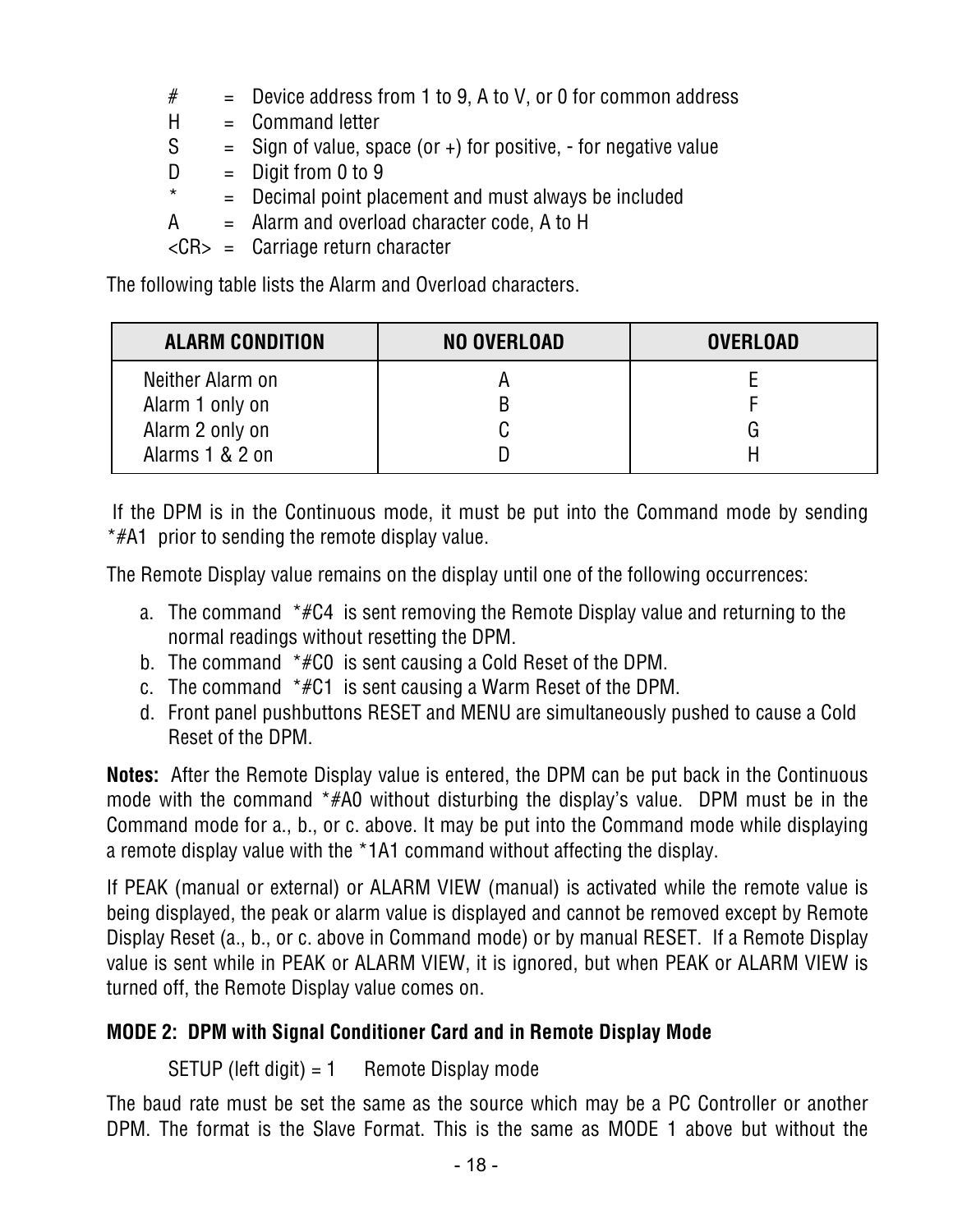Command Identifier "\*", the address #, and the Command letter "H". This is the same format that data is transmitted from a DPM in the Continuous mode. The string of characters must be exactly 8 characters plus the CR in length.

#### SDDDDD.A <CR>

No commands can be received in this mode but the front panel MENU can be accessed. Any transmissions received other than properly formatted data will result in a meaningless display. Alarm setpoints, Peak readings and external control functions are disabled while the Remote Display value is being displayed. When the DPM is Reset, it displays RESET continuously until data is received.

#### **DATA FORMAT**

#### \*1HSDDDDD.A

 $S =$  Sign, either blank (for +) or -

 $D =$  Digit from 0 to 9, five digits total. Always include a decimal point even at the end.

 $A =$  Alarm character as defined in 8.4, Mode 1

#### **7.5 COMMAND MODE FOR REMOTE DISPLAY OPERATION OF COUNTER / TIMER**

The Counter has 13 Display Modes (0-12). Modes 0-5 are normal measurement modes. Modes 6-12 are dedicated to Remote Display without making any normal readings. In any of the 13 modes, remote display data may be received via RS-232 or RS-485 and be displayed. The remote data requirements and the Remote Display capabilities vary for the different display modes and selected Input Functions. The mode is selected by Menu item "ConFiG" "Digit 3" from the following list:

|                | <b>Normal Readings While Displaying Remote Data</b> | <b>Addressable Commands</b> |
|----------------|-----------------------------------------------------|-----------------------------|
| 0              | Normal display, Exponent Overflow                   | $H, K$ or $L$               |
|                | Normal display, 999999 Overflow                     | $H,$ K or L                 |
| $\overline{2}$ | 1 right-hand dummy zero                             | $H, K$ or $L$               |
| 3              | 2 right-hand dummy zeros                            | $H, K$ or $L$               |
| 4              | Real time clock, multi-format                       | $H, K$ or $L$               |
| 5              | Real time clock, hh.mm,ss                           | $H, K$ or $L$               |

|   | Remote Display Only - No Normal Readings | <b>Addressable Commands</b> |
|---|------------------------------------------|-----------------------------|
| 6 | Addressable remote display               | H, K or L commands          |
|   | Single value remote display              | 1 value only                |
| 8 | 1st value of value sequence              | 1-4 sequential Values       |
| 9 | 2nd value of value sequence              | 2-4 sequential Values       |
| А | 3rd value of value sequence              | 3-4 sequential Values       |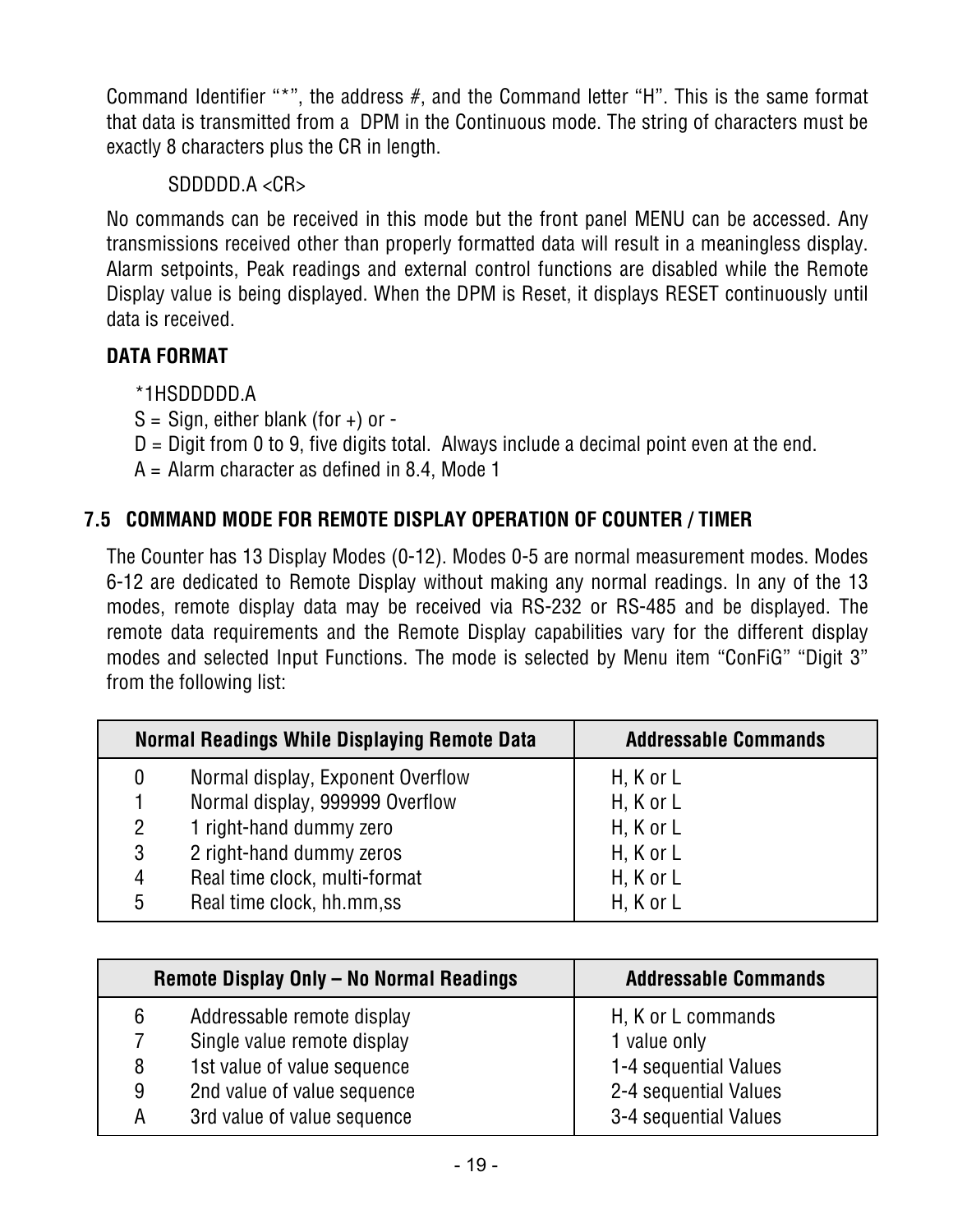| 4th value of value sequence                              | 4 sequential Values |
|----------------------------------------------------------|---------------------|
| Programmed to select specific data from<br>a data string | 1 value only        |
|                                                          |                     |

The addressable commands of Modes 0-6 can display remote data on one or more Counters having the command address in a multi-point configuration or a single Counter having the command address in a Point-to-point configuration. Modes 7 - 11 (B) do not use addressable commands, but values only. They are primarily designed for Host Counter or Scale meter to Slave Counter or remote display applications but may be used also in Host Computer to Remote Display Counter configurations. Since the Host Counter may be selected to transmit up to four sequential measurement values, Item 1, Item 2, Item 3 and Peak, (Scale meter transmits up to 3 values) each measurement cycle, Modes 8-11 provide the ability of the Remote Display to extract one of four sequential values and display it.

**Modes 0-5** are normal counter modes that may be commanded as follows:

- 1. **H Command.** Overrides the normal display reading only.
- 2. K Command. The value is not displayed, but is stored as Item 3 if Item 3 is not being used. It may then become the source, if selected, for the Alarm comparison and the Analog Output. Item 3 is normally only used for the Batch and Arithmetic functions.
- 3. L Command. Both 1 and 2.

In addition, the H, K, L commands may or may not include a coded Alarm character. If included, this character always overrides the internal Alarm comparisons and determines the alarm indicators, the relay operation and the alarm character sent with the serial communications. Readings continue to be made internally during Remote Display operation and may be received by a Host Computer, manipulated, and returned as remote data. When reset by a \*1C4 Command, the display returns to its internal readings, the Alarms to its internal comparisons, the Analog Output to zero and the Item 3 value to zero. A signal conditioner board must be present in these modes to return to normal readings. If no signal conditioner board is present, any Mode setting from 0-5 automatically changes to Mode 6.

**Modes 6-11** are used for remote display operation only. No normal readings are made. A signal conditioner board is optional, and if present, is ignored. When reset, the display shows "rESEt" until the first remote display data is received.

**Mode 6** is an addressable remote display mode that uses the H, K, L commands.

**Mode 7** is not addressable, and data representing a value to be displayed is received in a pointto-point connection. In addition to being displayed, that value is put into Item 3, where it may be selected for Alarm comparisons and/or for Analog Output. If a Coded Alarm character is included, it overrides the internal alarm comparisons.

**Modes 8-11** are able to extract one value of data from a sequence of values, and display that particular value only. Using this mode, multiple slave counters connected to a Host Counter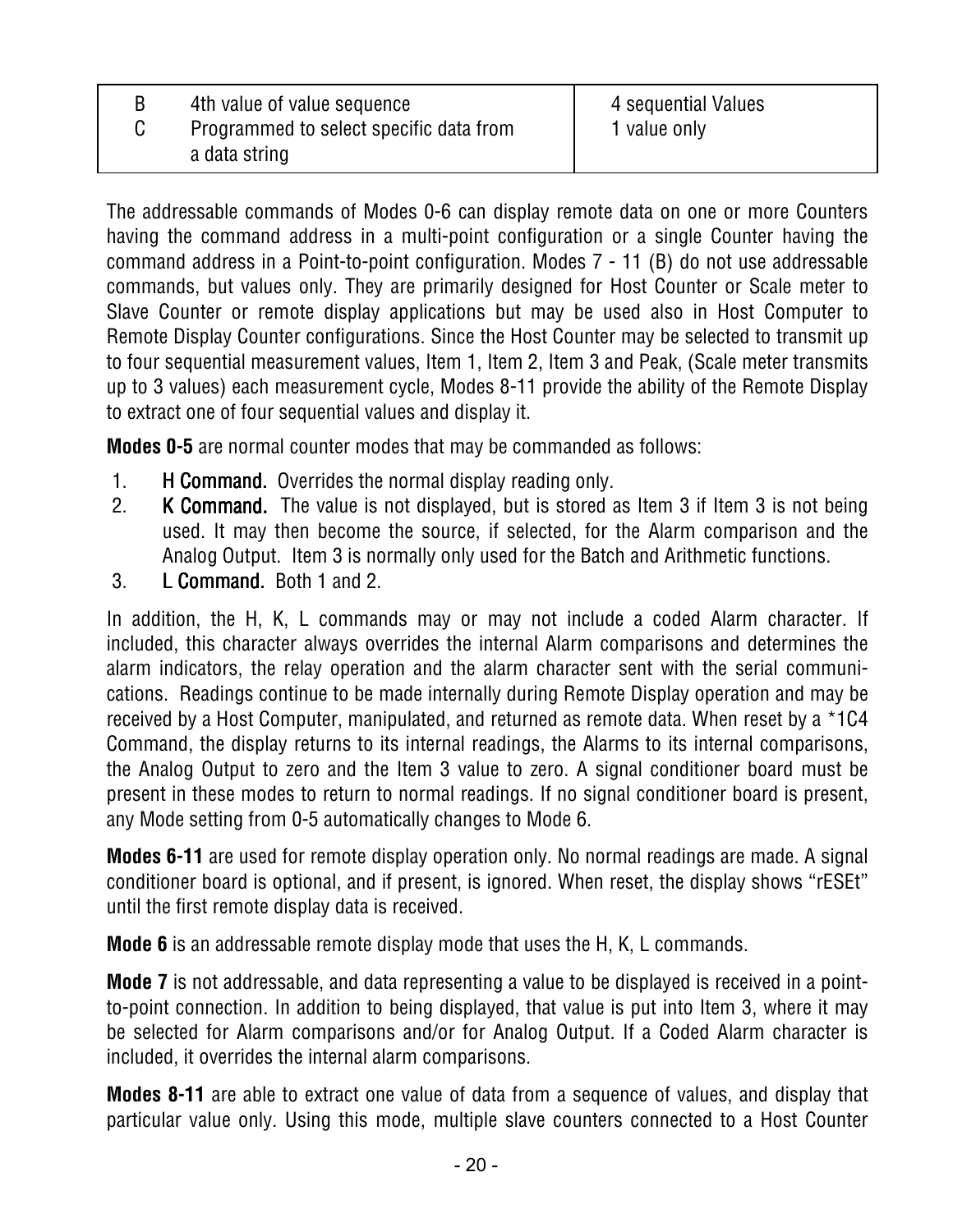could each be displaying a different Item value. Also, the extracted value is put into Item 3 where it may be selected for Alarm comparisons and/or Analog Output. If a Coded Alarm character is included at the end of the sequence, it is ignored. The remote display reading can only be changed by Meter Reset, a \*1C4 Remote display reset command, or another remote display H or L command.

**Mode 12 - Remote display "C"** allows extraction of data from an ASCII string that contains multiple data values or non-numeric characters. It can accommodate selected Start and Stop characters. Any number of characters between the Start character and the data can be masked OFF. Up to 8 display characters (including sign and DP) can be masked ON. Any number of characters between the last displayed character and the Stop character can be masked OFF.

When CONFIG, CXXX is set, the meter is a Masked Remote Display, and the following parameters determine its operation. These must be set while the meter is set to something other than CONFIG, CXXX, because that is the one setting for which there is no serial communication with the meter. It is suggested to use CONFIG, 6XXX to set the following parameters, and then to use CONFIG, CXXX for operation.

- 1. START character (set to 00 if none desired).
- 2. STOP character (set to 00 if none desired). Note: Only one of the above can be set to 00.
- 3. Number of characters following the START character to be ignored.
- 4. Number of characters following the ignored characters to be displayed.

#### **DATA FORMATS**

The basic two Command formats of the data sent via Serial Communications are:

\*#CSDDDDDD.A<CR><LF> where the decimal point is to the right of any one of the D's (digits). \*#CSD.DDDEPA<CR><LF> This is the exponential format. The decimal point is fixed. Alarm comparison and Analog Output are not valid in this format.

- $* = Recognition character$
- $#$  = Device address from 1-9, A to V, or 0 for common address.
- $C =$  Command letter H, K, L.
- $S =$  Sign of value, space (or  $+$ ) for positive,  $-$  for negative value. Sign is optional in display modes 0-7, required in 8-11.
- $D =$  Digit from 0 to 9. Number of digits may be 1-6 in display modes 0-7, but must be 6 in 8-11.
- $P = Power of 10. 0-9, A-F where A-F represents 10-15$
- A = Optional Alarm Character as defined in section 2.1
- $\langle CR \rangle$  = Carriage return character
- $\langle LF \rangle$  = Optional line feed character (ignored)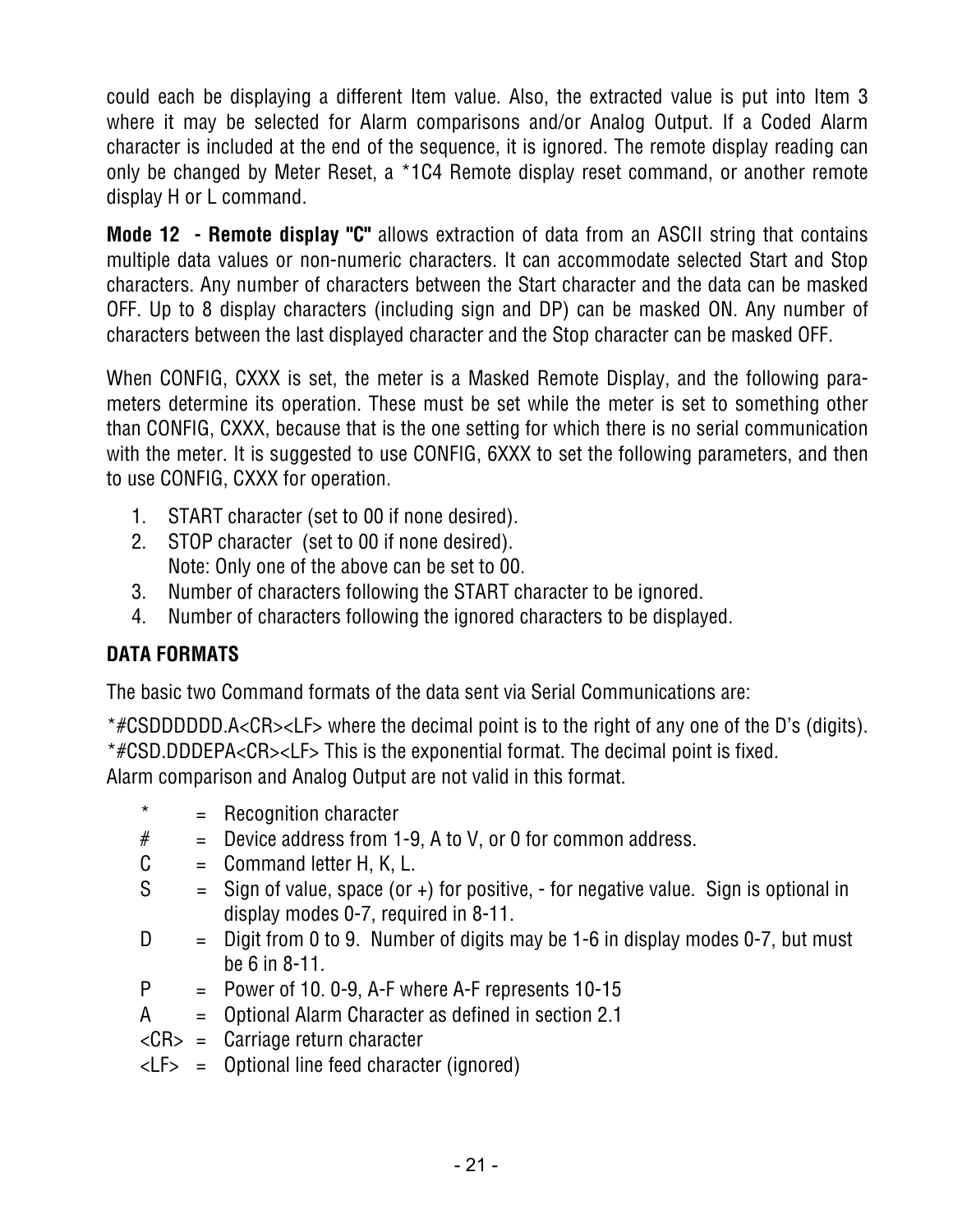These basic Command formats are used when the Remote Display Counter is in display modes 0 - 6. The basic Data formats are the same except  $*$ #C is omitted. The basic Data formats are used in display mode 7.

Single or multiple (2-4) Data formats are used in display modes 8-11. Example:

SDDDDDD.SDDDDDD.SDDDDDD.SDDDDDD.A<CR><LF>  $\langle$ LF> optional, "Ser 3" "Digit 5" = 0, termination characters only at end of data string or SDDDDDD.<CR><LF>SDDDDDD.<CR><LF>SDDDDDD.<CR><LF>SDDDDDD.A<CR><LF> "Ser 3" "Digit 5" = 1, termination characters at end of each data item.

#### **7.6 RECOGNITION CHARACTER, AND START AND STOP CHARACTERS**

.

The meter recognizes an asterisk ( \* ) as the command recognition character. In the counter, another command recognition character may be chosen to make the meter compatible with an existing system. The meter will still respond to an asterisk. For all meters, in continuous mode, a device ,such as a printer, may require a start and stop bit to recognize the data string being sent. Normally there is no start bit and the stop bit is a carriage return <CR>. When the Counter is in a normal operating mode (not Remote Display), SER 3, XDXXX can be set for the following combinations:

| D |                                      | <b>Continuous Readings</b> |                       |  |  |  |  |
|---|--------------------------------------|----------------------------|-----------------------|--|--|--|--|
|   | <b>Command Recognition Character</b> | <b>Start Character</b>     | <b>Stop Character</b> |  |  |  |  |
|   | $\star$                              | None                       | CR                    |  |  |  |  |
|   | Selected                             | None                       | CR                    |  |  |  |  |
|   | $\star$                              | Selected                   | <b>Selected</b>       |  |  |  |  |
|   | Selected                             | Selected                   | Selected              |  |  |  |  |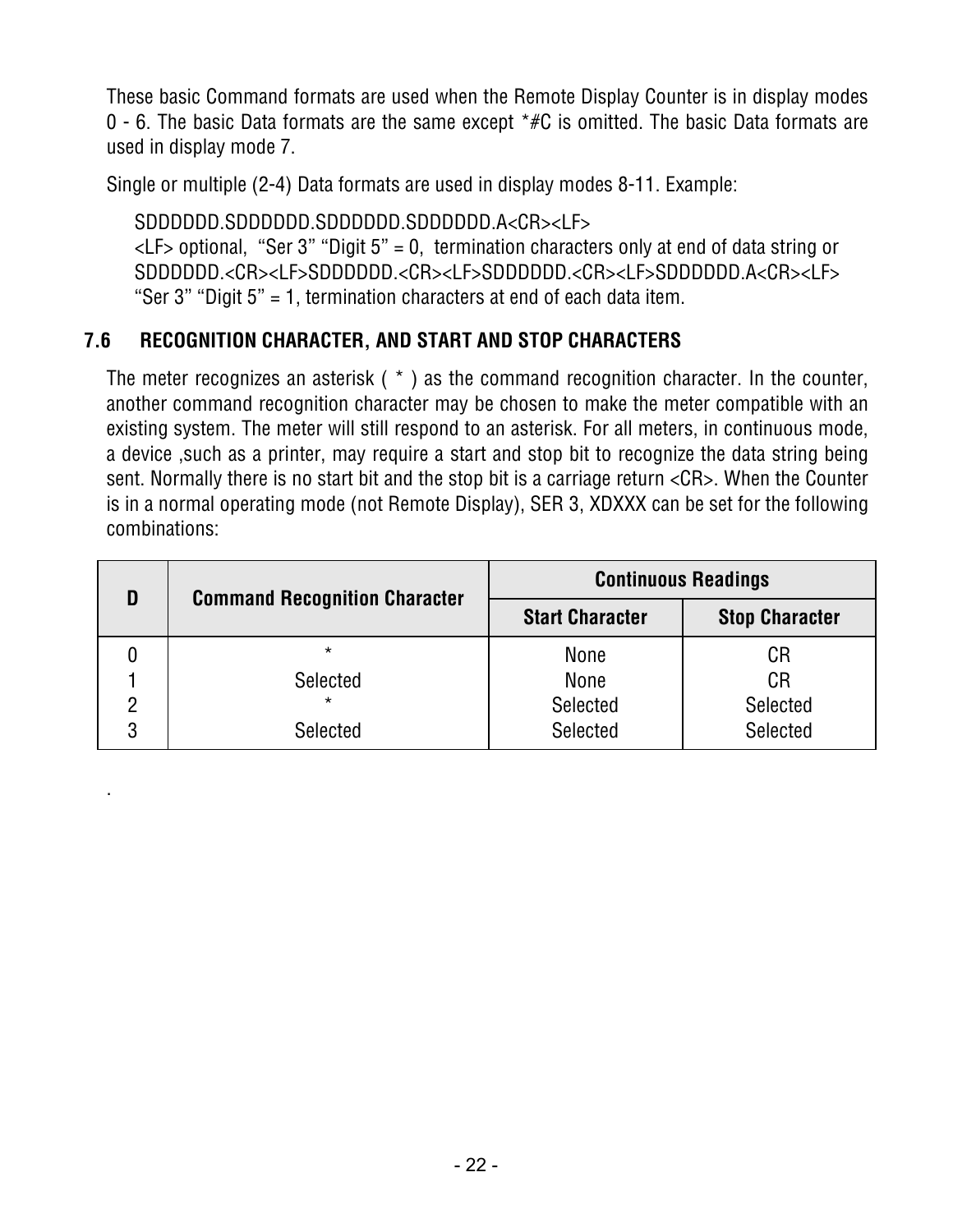## **8. APPENDIX A: DPM MEMORY ADDRESSES AND DATA DEFINITIONS**

#### **8.1 DPM 1-BYTE RAM MEMORY DATA**

(L) = Lower memory, (U) = Upper memory

| <b>Hex Address</b> | <b>Item Name</b>    |                                          |                                                                                                    |                                                         |                                              |                                                           |                                                   |                                                                                  |                                                             | <b>Bit Assignment</b>                                                                                                                                                                                                                                                                                                    |
|--------------------|---------------------|------------------------------------------|----------------------------------------------------------------------------------------------------|---------------------------------------------------------|----------------------------------------------|-----------------------------------------------------------|---------------------------------------------------|----------------------------------------------------------------------------------|-------------------------------------------------------------|--------------------------------------------------------------------------------------------------------------------------------------------------------------------------------------------------------------------------------------------------------------------------------------------------------------------------|
| DE(L)              | Configuration       | Bit 7<br>0<br>0<br>$\boldsymbol{0}$<br>0 | $6\phantom{1}6$<br>$\bf{0}$<br>$\mathbf 0$<br>$\mathbf{1}$<br>1<br>$\mathbf 0$<br>$\boldsymbol{0}$ | $5\phantom{.0}$<br>0<br>1<br>$\mathbf 0$<br>1<br>0<br>0 | $\overline{4}$<br>0<br>$\boldsymbol{0}$<br>1 | $\mathbf{3}$<br>$\boldsymbol{0}$<br>1<br>$\boldsymbol{0}$ | $\overline{2}$<br>$\boldsymbol{0}$                | 0                                                                                | $\mathbf{0}$<br>0<br>1                                      | Linear data<br>Custom curve (Extended DPM)<br>Spare<br>No Auto-Tare<br>Auto-Tare<br>Peak button displays Peak<br>Peak button displays Valley<br>Peak b. displays Peak then Valley<br>Peak button tares the meter<br>Not rate<br>Rate $\times$ 0.1<br>Rate x 1<br>Rate x 10<br>Rate x 100<br>Rate x 1000<br>Rate x 10,000 |
| BF(L)              | <b>Analog Setup</b> | Bit 7                                    | $6\phantom{1}$                                                                                     | 5                                                       | $\overline{4}$                               | $\mathbf{3}$                                              | $\overline{2}$<br>$\boldsymbol{0}$<br>$\mathbf 0$ | $\blacksquare$ 1<br>$\boldsymbol{0}$<br>$\mathbf{1}$<br>0                        | $\boldsymbol{0}$<br>0                                       | Analog output unfiltered<br>Analog output filtered<br>0-20 mA current output<br>0-10V voltage output<br>4-20 mA current output                                                                                                                                                                                           |
| 69(L)              | Serial Cnfg3        | Bit 7                                    | 6                                                                                                  | 5                                                       | 4<br>0                                       | 3<br>0                                                    | $\overline{2}$<br>0<br>0<br>0<br>0                | $\boldsymbol{0}$<br>$\mathbf{0}$<br>$\mathbf{1}$<br>$\mathbf{1}$<br>$\mathbf{0}$ | $\boldsymbol{0}$<br>0<br>1<br>0<br>$\mathbf{1}$<br>$\bf{0}$ | Send Reading<br><b>Send Peak</b><br><b>Send Valley</b><br>Send Reading + Peak<br>Send Reading + Peak + Valley<br><cr> or <cr><lf> at end of all Items<br/><cr> or <cr><lf> at end of each Item<br/>(if no Alarm character)<br/>Non-latching RTS<br/><b>Latching RTS</b></lf></cr></cr></lf></cr></cr>                    |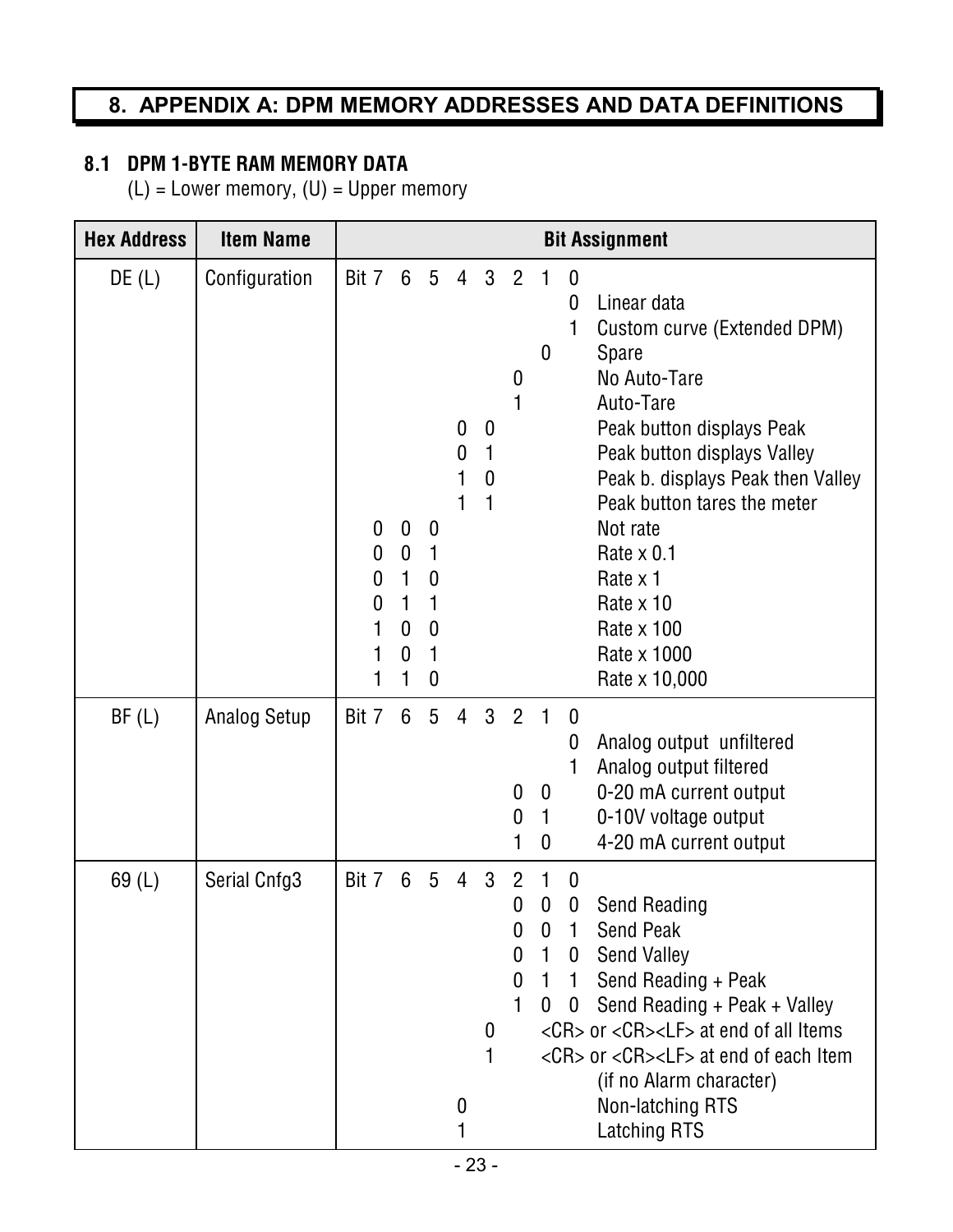|       |                                                        | 1                                | 0              | 0                |                |                    |                     |             |           | Normal continuous TX<br>Special Start & Stop characters<br>Full duplex<br>Half duplex                                                                                                                                                                          |
|-------|--------------------------------------------------------|----------------------------------|----------------|------------------|----------------|--------------------|---------------------|-------------|-----------|----------------------------------------------------------------------------------------------------------------------------------------------------------------------------------------------------------------------------------------------------------------|
| 35(L) | <b>Decimal Point</b>                                   | 01<br>02<br>03<br>04<br>05<br>06 |                |                  |                | Byte values in hex |                     |             |           | XXXXX.<br>(2 hex characters/byte) XXXX.X<br>XXX.XX<br>XX.XXX<br>X.XXXX<br>XXXXX.                                                                                                                                                                               |
| 34(L) | Lockout <sub>2</sub><br>$0 =$ unlocked<br>$1 =$ locked | Bit 7                            | $6\phantom{1}$ | $5\overline{)}$  | $\overline{4}$ | 3                  | $\overline{2}$<br>1 |             | 0         | <u>Menu item &amp; front panel lockout</u><br>Serial configuration<br>Analog output scaling<br>Alarm setpoint programming<br>Alarm setup<br>Front panel DPM reset<br>Front panel Peak & Alarm reset<br>View alarm setpoints<br>View Peak value & Tare function |
| 33(L) | Lockout1<br>$0 =$ unlocked<br>$1 =$ locked             | Bit 7                            | $6\phantom{1}$ | 5                | $\overline{4}$ | 3                  | $\overline{2}$      | $\mathbf 1$ | 0<br>1    | Menu item & front panel lockout<br>Offset, Lo & Hi readings<br>Scale, Lo In, Hi In<br><b>Filter Setup</b><br>Setup, Config & Decimal Point<br><b>InPut Menu Item</b>                                                                                           |
| 32(L) | Serial Cnfg2                                           | Bit 7 6<br>$\bf{0}$              | 0              | $5^{\circ}$<br>0 | $\overline{4}$ | 3 2 1 0            |                     |             | X X X X X | Binary Custom ASCII addr. 0-31<br>Continuous mode<br><b>Command mode</b><br>Alarm data not included with rdg.<br>Alarm data included with rdg.<br>$No < LF$ following $<$ CR >)<br><lf> following <cr></cr></lf>                                               |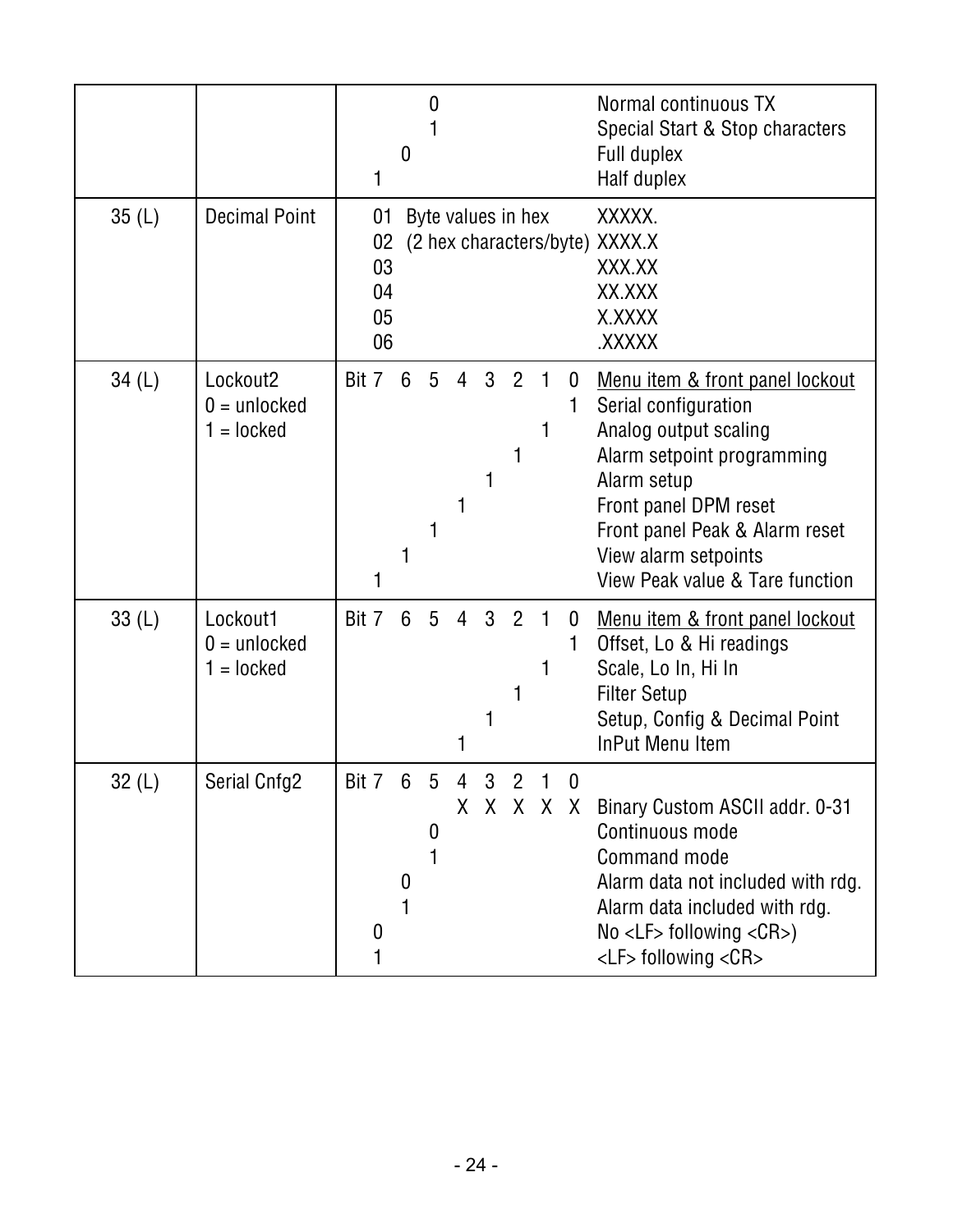| 31(L) | Serial Cnfg1 | Bit 7            | 6                | $5\phantom{.0}$  | $\overline{4}$   | $\mathbf{3}$          | $\overline{2}$               | $\mathbf{1}$        | $\boldsymbol{0}$      | <b>Continuous Output Data Rate</b>                                    |
|-------|--------------|------------------|------------------|------------------|------------------|-----------------------|------------------------------|---------------------|-----------------------|-----------------------------------------------------------------------|
|       |              |                  |                  |                  |                  | $\boldsymbol{0}$      | $\bf{0}$                     | $\boldsymbol{0}$    | $\boldsymbol{0}$      | $60$ Hz<br>$50$ Hz<br>0.017s<br>0.02s                                 |
|       |              |                  |                  |                  |                  | $\boldsymbol{0}$      | $\mathbf 0$                  | $\mathbf 0$         | 1                     | 0.28<br>0.34                                                          |
|       |              |                  |                  |                  |                  | 0                     | $\mathbf{0}$                 | 1                   | $\mathbf 0$           | 0.57<br>0.68                                                          |
|       |              |                  |                  |                  |                  | $\boldsymbol{0}$      | $\mathbf 0$                  |                     | 1                     | 1.1<br>1.4                                                            |
|       |              |                  |                  |                  |                  | 0                     | 1                            | 0                   | $\boldsymbol{0}$      | 2.3<br>2.7                                                            |
|       |              |                  |                  |                  |                  | 0                     | 1                            | $\mathbf 0$         | 1                     | 4.5<br>5.4                                                            |
|       |              |                  |                  |                  |                  | $\mathbf 0$           | 1                            | 1                   | $\boldsymbol{0}$      | 9.1<br>10.9                                                           |
|       |              |                  |                  |                  |                  | $\boldsymbol{0}$      | 1                            | 1                   | 1                     | 18.1<br>21.8                                                          |
|       |              |                  |                  |                  |                  | 1                     | 0                            | $\boldsymbol{0}$    | $\boldsymbol{0}$      | 36.3<br>43.5                                                          |
|       |              |                  |                  |                  |                  | 1                     | 0                            | $\mathbf 0$         | 1                     | 1:13<br>1:27                                                          |
|       |              |                  |                  |                  |                  | 1                     | 0                            | 1                   | $\boldsymbol{0}$      | 2:25<br>2:54                                                          |
|       |              |                  |                  |                  |                  |                       | 0                            | 1                   | 1                     | 4:50<br>5:48                                                          |
|       |              |                  |                  |                  |                  |                       | 1<br>1                       | 0                   | $\mathbf 0$           | 9:40<br>11:36                                                         |
|       |              |                  |                  |                  |                  | 1                     | 1                            | $\overline{0}$<br>1 | 1<br>$\mathbf 0$      | 19:20<br>23:13<br>38:41<br>46:25                                      |
|       |              |                  |                  |                  |                  | 1                     | 1                            | 1                   |                       | 1:17:21<br>1:32:51                                                    |
|       |              |                  | $\mathbf 0$      | $\mathbf 0$      | $\boldsymbol{0}$ |                       |                              |                     |                       | 300 baud                                                              |
|       |              |                  | $\boldsymbol{0}$ | $\boldsymbol{0}$ | 1                |                       |                              |                     |                       | 600 baud                                                              |
|       |              |                  | 0                | 1                | 0                |                       |                              |                     |                       | <b>1200 baud</b>                                                      |
|       |              |                  | 0                | 1                | 1                |                       |                              |                     |                       | 2400 baud                                                             |
|       |              |                  | 1                | $\boldsymbol{0}$ | 0                |                       |                              |                     |                       | 4800 baud                                                             |
|       |              |                  | 1                | $\boldsymbol{0}$ | 1                |                       |                              |                     |                       | 9600 baud                                                             |
|       |              |                  |                  |                  | $\boldsymbol{0}$ |                       |                              |                     |                       | 19200 baud                                                            |
|       |              | $\boldsymbol{0}$ |                  |                  |                  |                       |                              |                     |                       | Send unfiltered value                                                 |
|       |              |                  |                  |                  |                  |                       |                              |                     |                       | Send filtered value                                                   |
| 2F(L) | Filter       | Bit 7            | 6                | 5                | 4                | 3                     | $\overline{2}$               | 1                   | $\boldsymbol{0}$      |                                                                       |
|       |              |                  |                  |                  |                  | $\boldsymbol{0}$      | $\pmb{0}$                    | $\bf{0}$            | $\mathbf 0$           | <b>Auto Filter</b>                                                    |
|       |              |                  |                  |                  |                  | $\boldsymbol{0}$      | $\boldsymbol{0}$             | $\boldsymbol{0}$    | 1                     | Batch (16 samples) filter                                             |
|       |              |                  |                  |                  |                  |                       |                              |                     |                       | Time constant<br>60 Hz 50 Hz                                          |
|       |              |                  |                  |                  |                  | 0<br>$\boldsymbol{0}$ | $\bf{0}$<br>$\boldsymbol{0}$ | 1<br>1              | $\boldsymbol{0}$<br>1 | Moving average<br>0.07 s<br>0.085 s<br>0.14<br>Moving average<br>0.17 |
|       |              |                  |                  |                  |                  | $\mathbf 0$           | $\mathbf{1}$                 | $\bf{0}$            | 0                     | Moving average<br>0.28<br>0.34                                        |
|       |              |                  |                  |                  |                  | $\mathbf 0$           | 1                            | $\mathbf 0$         | $\mathbf{1}$          | Moving average<br>0.57<br>0.68                                        |
|       |              |                  |                  |                  |                  | $\boldsymbol{0}$      | 1                            | 1                   | $\bf{0}$              | 1.13<br>1.36<br>Moving average                                        |
|       |              |                  |                  |                  |                  | $\boldsymbol{0}$      | 1                            | 1                   | 1                     | Moving average<br>2.27<br>2.72                                        |
|       |              |                  |                  |                  |                  | 1                     | $\boldsymbol{0}$             | $\boldsymbol{0}$    | $\bf{0}$              | Moving average<br>4.53<br>5.44                                        |
|       |              |                  |                  |                  |                  | 1                     | $\mathbf 0$                  | $\boldsymbol{0}$    | $\mathbf{1}$          | Moving average<br>10.88<br>9.06                                       |
|       |              |                  |                  |                  |                  | 1                     | $\mathbf 0$                  | $\mathbf{1}$        | $\mathbf 0$           | <b>Unfiltered</b>                                                     |
|       |              |                  |                  |                  | 0                |                       |                              |                     |                       | Low adaptive threshold                                                |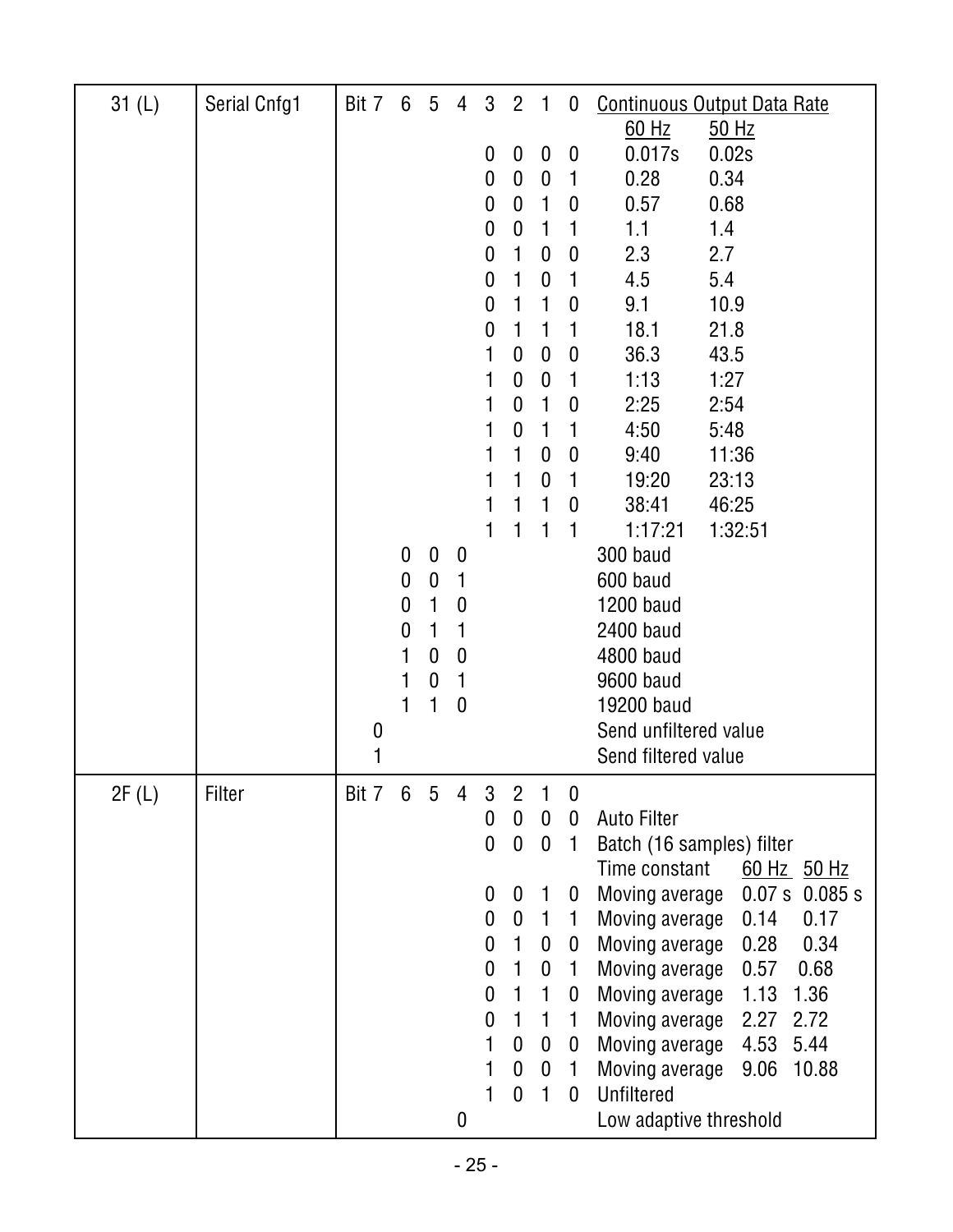|                   |              | High adaptive threshold<br>Display batch<br>$\boldsymbol{0}$<br>Display filtered signal<br>Take peak of unfiltered signal<br>0<br>Take peak of filtered signal<br>Alarm from unfiltered signal<br>0<br>Alarm from filtered signal                                                                                                                                                                                                                                                                                                                                                                                                                                                                                                                                                                                                                                                                                                                                                                                                                                                                                                  |
|-------------------|--------------|------------------------------------------------------------------------------------------------------------------------------------------------------------------------------------------------------------------------------------------------------------------------------------------------------------------------------------------------------------------------------------------------------------------------------------------------------------------------------------------------------------------------------------------------------------------------------------------------------------------------------------------------------------------------------------------------------------------------------------------------------------------------------------------------------------------------------------------------------------------------------------------------------------------------------------------------------------------------------------------------------------------------------------------------------------------------------------------------------------------------------------|
| 35 <sub>(U)</sub> | Modbus Addr. | 00 to FF<br>Modbus address 0-255<br>(in Hex format)                                                                                                                                                                                                                                                                                                                                                                                                                                                                                                                                                                                                                                                                                                                                                                                                                                                                                                                                                                                                                                                                                |
| 09(U)             | Setup        | 5 <sup>5</sup><br>Bit 7<br>6 <sup>1</sup><br>$\overline{4}$<br>3<br>$\overline{2}$<br><u>EXT IN A</u><br>EXT IN B<br>1<br>$\boldsymbol{0}$<br>Reset<br>Meter Hold<br>$\boldsymbol{0}$<br>0<br>$\bf{0}$<br>$\boldsymbol{0}$<br>Reset<br>Peak Display<br>0<br>$\mathbf{1}$<br><b>Both ExtinA &amp;</b><br>$^\star$<br>$\star$<br>$\mathbf{1}$<br>0 Meter Hold<br>Peak Display<br>0<br>$ExtinB =$<br>$\star$<br>$\mathbf{1}$<br><b>Meter Hold</b><br><b>Tare</b><br>$\mathbf{0}$<br>1<br>Function reset *<br>0 Peak Display Tare<br>1<br>$\boldsymbol{0}$<br>$\mathbf{0}$<br><b>Tare</b><br>Reset<br>1<br><b>External Decimal Point 1</b><br>1<br>$\mathbf{0}$<br><b>External Decimal Point 2</b><br>1<br>Coordinates of 2 points for Scale, Offset<br>1<br>Scale and Offset direct parameters<br>0<br>Normal Format, Ser Com Continuous mode<br>0<br>Special Start & Stop characters<br>60 Hz power<br>0<br>50 Hz power<br>4-1/2 digit display $(0.1^{\circ}$ for temp.)<br>$\boldsymbol{0}$<br>0<br>Remote display<br>$\theta$<br>4-1/2 digits count by 10 $(0.01^{\circ}$ for RTD)<br>0<br>3-1/2 digit display (1° for temp.)<br>1 |
| OD(U)             | Alarm Confg4 | $5\phantom{.0}$<br>Bit 7<br>6<br>$\mathbf{3}$<br>$\overline{2}$<br>$\mathbf{1}$<br>$\overline{4}$<br>$\boldsymbol{0}$<br><b>Alarm Trigger Delay</b><br>$60$ Hz<br>50Hz<br>0.021 s<br>0.018 s<br>0<br>$\mathbf 0$<br>$\boldsymbol{0}$<br>$\mathbf 0$<br>0.035<br>0.043<br>0<br>$\mathbf{1}$<br>0.07<br>0.085<br>0<br>1<br>$\bf{0}$<br>0<br>1<br>0.14<br>0.17<br>1<br>0.28<br>0.34<br>$\mathbf 0$<br>$\boldsymbol{0}$<br>$\mathbf 0$<br>0.56<br>0.68<br>1<br>1.13<br>1.36<br>$\boldsymbol{0}$<br>1<br>2.27<br>1<br>2.72<br>Al3 Band Dev, Al4 Band Dev<br>$\boldsymbol{0}$<br>0<br>$\boldsymbol{0}$<br>$\mathbf 0$<br>0<br>Al3 Hysteresis, Al4 Band Dev<br>1                                                                                                                                                                                                                                                                                                                                                                                                                                                                          |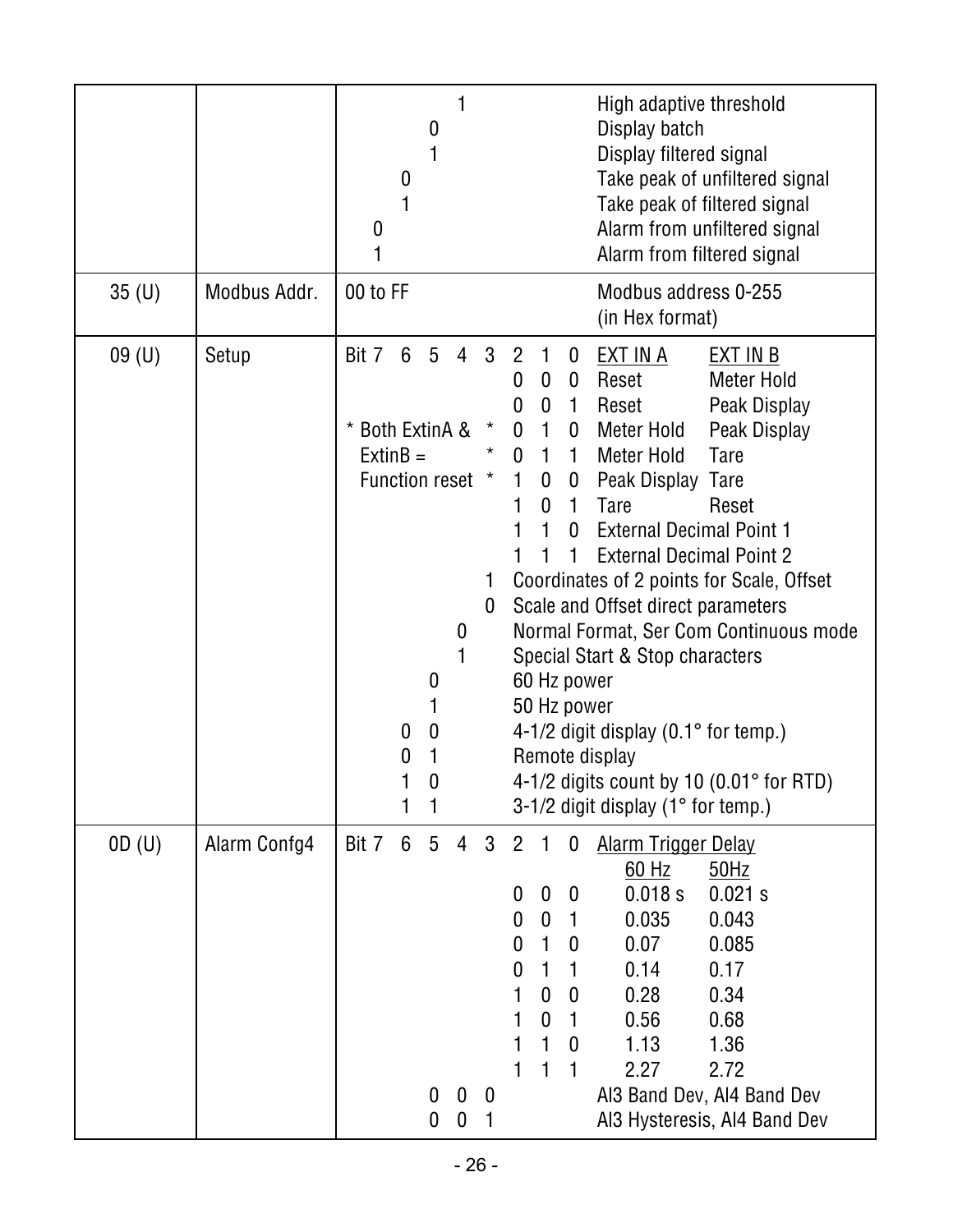|        |                     |                      |                  | 0<br>0                                              | 1<br>0                                  | $\mathbf 0$<br>1<br>0                                                 |                                                                                                                                                       |                                                                                                          |                                                                                                                                                        | Al3 Band Dev, Al4 Hysteresis<br>AI3 Hysteresis, AI4 Hysteresis<br>No deviation in menus or calc                                                                                                                                                                                                                                                                                                                                                                                                                                                                                  |
|--------|---------------------|----------------------|------------------|-----------------------------------------------------|-----------------------------------------|-----------------------------------------------------------------------|-------------------------------------------------------------------------------------------------------------------------------------------------------|----------------------------------------------------------------------------------------------------------|--------------------------------------------------------------------------------------------------------------------------------------------------------|----------------------------------------------------------------------------------------------------------------------------------------------------------------------------------------------------------------------------------------------------------------------------------------------------------------------------------------------------------------------------------------------------------------------------------------------------------------------------------------------------------------------------------------------------------------------------------|
| OC(U)  | Alarm Confg3        | Bit 7<br>0<br>0<br>1 | 6<br>0<br>1<br>0 | $5\phantom{.0}$<br>$\boldsymbol{0}$<br>0            | $\overline{4}$<br>$\boldsymbol{0}$<br>0 | 3<br>$\boldsymbol{0}$<br>0<br>0<br>0<br>0<br>$\pmb{0}$<br>1<br>1<br>1 | $\overline{2}$<br>$\mathbf 0$<br>$\boldsymbol{0}$<br>$\bf{0}$<br>$\mathbf{1}$<br>$\mathbf{1}$<br>1<br>$\mathbf 0$<br>$\boldsymbol{0}$<br>$\mathbf{0}$ | 1<br>$\bf{0}$<br>$\boldsymbol{0}$<br>1<br>$\boldsymbol{0}$<br>0<br>1<br>$\boldsymbol{0}$<br>$\mathbf{1}$ | $\boldsymbol{0}$<br>$\boldsymbol{0}$<br>$\mathbf{1}$<br>0<br>$\pmb{0}$<br>$\mathbf{1}$<br>$\mathbf 0$<br>$\mathbf{0}$<br>0 <sub>1</sub><br>$\mathbf 0$ | Al3 Hi active, Al4 Hi active<br>Al3 Lo active, Al4 Hi active<br>Al3 Disabled, Al4 Hi active<br>Al3 Hi active, Al4 Lo active<br>Al3 Lo active, Al4 Lo active<br>Al3 disabled, Al4 Lo active<br>Al3 Hi active, Al4 disabled<br>Al3 Lo active, Al4 disabled<br>Al3 disabled, Al4 disabled<br>Al3 non-latch, Al4 non-latch<br>Al3 latch, Al4 non-latch<br>Al3 non-latch, Al4 latch<br>Al3 latch, Al4 latch<br>Relay3 On when AI3 active, Relay4 On when AI4 active<br>Relay3 Off when AI3 active, Relay4 On when AI4 active<br>Relay3 On when AI3 active, Relay4 Off when AI4 active |
|        |                     | 1                    |                  |                                                     |                                         |                                                                       |                                                                                                                                                       |                                                                                                          |                                                                                                                                                        | Relay3 Off when AI3 active, Relay4 Off when AI4 active                                                                                                                                                                                                                                                                                                                                                                                                                                                                                                                           |
| 0B (U) | Alarm Confg2        | Bit 7                | 6                | 5<br>0<br>$\boldsymbol{0}$<br>$\boldsymbol{0}$<br>0 | 4<br>0<br>0<br>1<br>$\mathbf{1}$<br>0   | 3<br>0<br>1<br>$\boldsymbol{0}$<br>1<br>0                             | $\overline{2}$<br>0<br>0<br>0                                                                                                                         | $\mathbf{0}$<br>$\boldsymbol{0}$<br>$\mathbf{0}$<br>0<br>$\mathbf{1}$<br>1                               | 0<br>$\boldsymbol{0}$<br>1<br>$\boldsymbol{0}$<br>1<br>$\boldsymbol{0}$<br>1<br>$\theta$<br>1                                                          | <b>Alarm Trigger Delay</b><br>$60$ Hz<br>$50$ Hz<br>0.018s<br>0.021s<br>0.035<br>0.043<br>0.07<br>0.085<br>0.14<br>0.17<br>0.28<br>0.34<br>0.56<br>0.68<br>1.13<br>1.36<br>2.27<br>2.72<br>Al1 Band Dev, Al2 Band Dev<br>Al1 Hysteresis, Al2 Band Dev<br>Al1 Band Dev, Al2 Hysteresis<br>Al1 Hysteresis, Al2 Hysteresis<br>No deviation in menus or calc                                                                                                                                                                                                                         |
| OA(U)  | <b>Alarm Confg1</b> | Bit 7                | 6                | 5 <sup>5</sup>                                      | $\overline{4}$                          | 3<br>$\boldsymbol{0}$<br>$\boldsymbol{0}$<br>0                        | $\overline{2}$<br>$\mathbf 0$<br>$\boldsymbol{0}$<br>$\boldsymbol{0}$                                                                                 | $\mathbf{1}$<br>$\boldsymbol{0}$<br>$\mathbf 0$<br>1                                                     | $\mathbf{0}$<br>$\mathbf 0$<br>$\mathbf{1}$<br>$\mathbf 0$                                                                                             | Al1 Hi active, Al2 Hi active<br>Al1 Lo active, Al2 Hi active<br>Al1 Disabled, Al2 Hi active                                                                                                                                                                                                                                                                                                                                                                                                                                                                                      |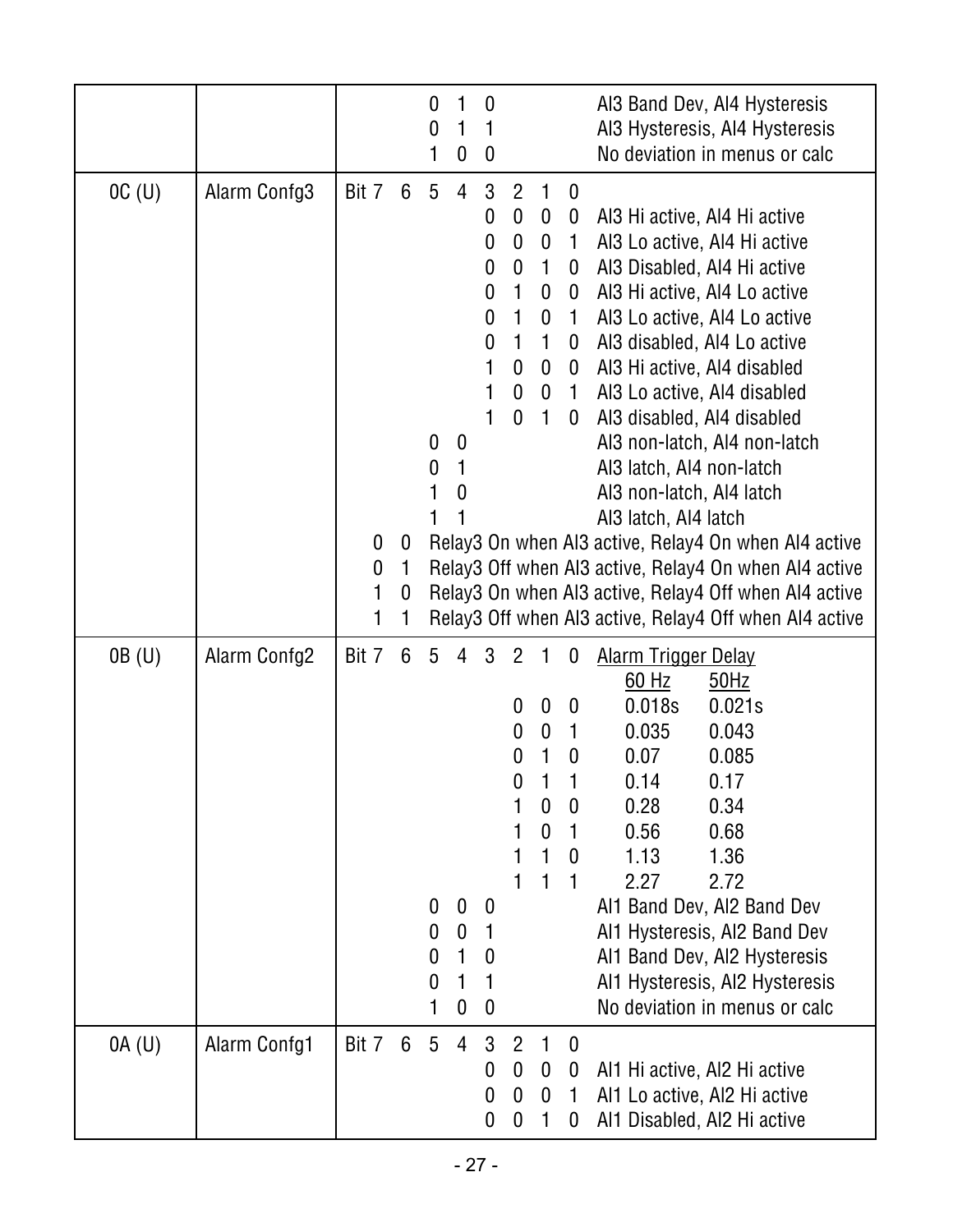|          |               |       |             |             |   |              | 0                |                | 0                | $\mathbf 0$    | Al1 Hi active, Al2 Lo active                           |
|----------|---------------|-------|-------------|-------------|---|--------------|------------------|----------------|------------------|----------------|--------------------------------------------------------|
|          |               |       |             |             |   |              | 0                | 1              | $\boldsymbol{0}$ | $\mathbf{1}$   | Al1 Lo active, Al2 Lo active                           |
|          |               |       |             |             |   |              | $\mathbf{0}$     | $\mathbf{1}$   | $\mathbf{1}$     | $\mathbf{0}$   | Al1 disabled, Al2 Lo active                            |
|          |               |       |             |             |   |              | 1                | $\mathbf 0$    | $\mathbf 0$      | $\mathbf 0$    | Al1 Hi active, Al2 disabled                            |
|          |               |       |             |             |   |              |                  | 0              |                  | 0 <sub>1</sub> | Al1 Lo active, Al2 disabled                            |
|          |               |       |             |             |   |              |                  | 0 <sub>1</sub> |                  | $\mathbf 0$    | Al1 disabled, Al2 disabled                             |
|          |               |       |             |             | 0 | 0            |                  |                |                  |                | Al1 & Al2 non-latching                                 |
|          |               |       |             |             | 0 |              |                  |                |                  |                | Al1 latching, Al2 non-latching                         |
|          |               |       |             |             |   | $\mathbf{0}$ |                  |                |                  |                | Al1 non-latching, Al2 latching                         |
|          |               |       |             |             |   |              |                  |                |                  |                | Al1 & Al2 latching                                     |
|          |               |       | 0           | $\mathbf 0$ |   |              |                  |                |                  |                | Relay1 On when Al1 active, Relay2 On when Al2 active   |
|          |               |       | $\mathbf 0$ | 1           |   |              |                  |                |                  |                | Relay1 Off when Al1 active, Relay2 On when Al2 active  |
|          |               |       | 1           | 0           |   |              |                  |                |                  |                | Relay1 On when Al1 active, Relay2 Off when Al2 active  |
|          |               |       |             |             |   |              |                  |                |                  |                | Relay1 Off when Al1 active, Relay2 Off when Al2 active |
| $00($ U) | Serial Cnfg4  | Bit 7 |             | 6           | 5 | 4            | 3                | $\overline{2}$ |                  | 0              | <b>Serial Protocol</b>                                 |
|          | (NG to review |       |             |             |   |              |                  |                | $\bf{0}$         | $\mathbf 0$    | No Parity                                              |
|          | carefully)    |       |             |             |   |              |                  |                | $\mathbf{0}$     | 1              | <b>Odd Parity</b>                                      |
|          |               |       |             |             |   |              | $\mathbf{0}$     | $\mathbf{0}$   |                  |                | Custom ASCII protocol (8 bits)                         |
|          |               |       |             |             |   |              | $\boldsymbol{0}$ | $\mathbf{1}$   |                  |                | Modbus RTU protocol (8 bits)                           |
|          |               |       |             |             |   |              | 1                | $\mathbf{0}$   |                  |                | Modbus ASCII protocol (7 bits)                         |
|          |               |       |             |             | 0 | 0            |                  |                |                  |                | 1 s Modbus ASCII gap timeout                           |
|          |               |       |             |             | 0 | 1            |                  |                |                  |                | 3 s Modbus ASCII gap timeout                           |
|          |               |       |             |             |   | 0            |                  |                |                  |                | 5 s Modbus ASCII gap timeout                           |
|          |               |       |             |             |   |              |                  |                |                  |                | 10 s Modbus ASCII gap timeout                          |
|          |               |       |             |             |   |              |                  |                |                  |                |                                                        |

#### **8.2 DPM 3-BYTE RAM MEMORY DATA**

| Format for all items except Scale Factor: MS byte                                                   |           | Mid byte  | LS byte |  |
|-----------------------------------------------------------------------------------------------------|-----------|-----------|---------|--|
|                                                                                                     | XX        | XX.       | XX      |  |
| Format for Scale Factor:                                                                            | $\star$ X | <b>XX</b> | XX.     |  |
| The $\Lambda$ bit MC pibble $\frac{6}{5}$ at the pelerity and decimal peint essenting to the follow |           |           |         |  |

The 4-bit MS nibble "\*" sets the polarity and decimal point according to the following table:

| <b>Positive</b> | <b>Negative</b> | <b>Decimal Point</b> |
|-----------------|-----------------|----------------------|
|                 |                 | XXXXX.               |
|                 |                 | XXXX.X               |
| 3               |                 | XXX.XX               |
|                 |                 | XX.XXX               |
| 5               |                 | X, XXXX              |
|                 |                 | XXXXX.               |

**Note:** Hex values are 2's complement and absolute values.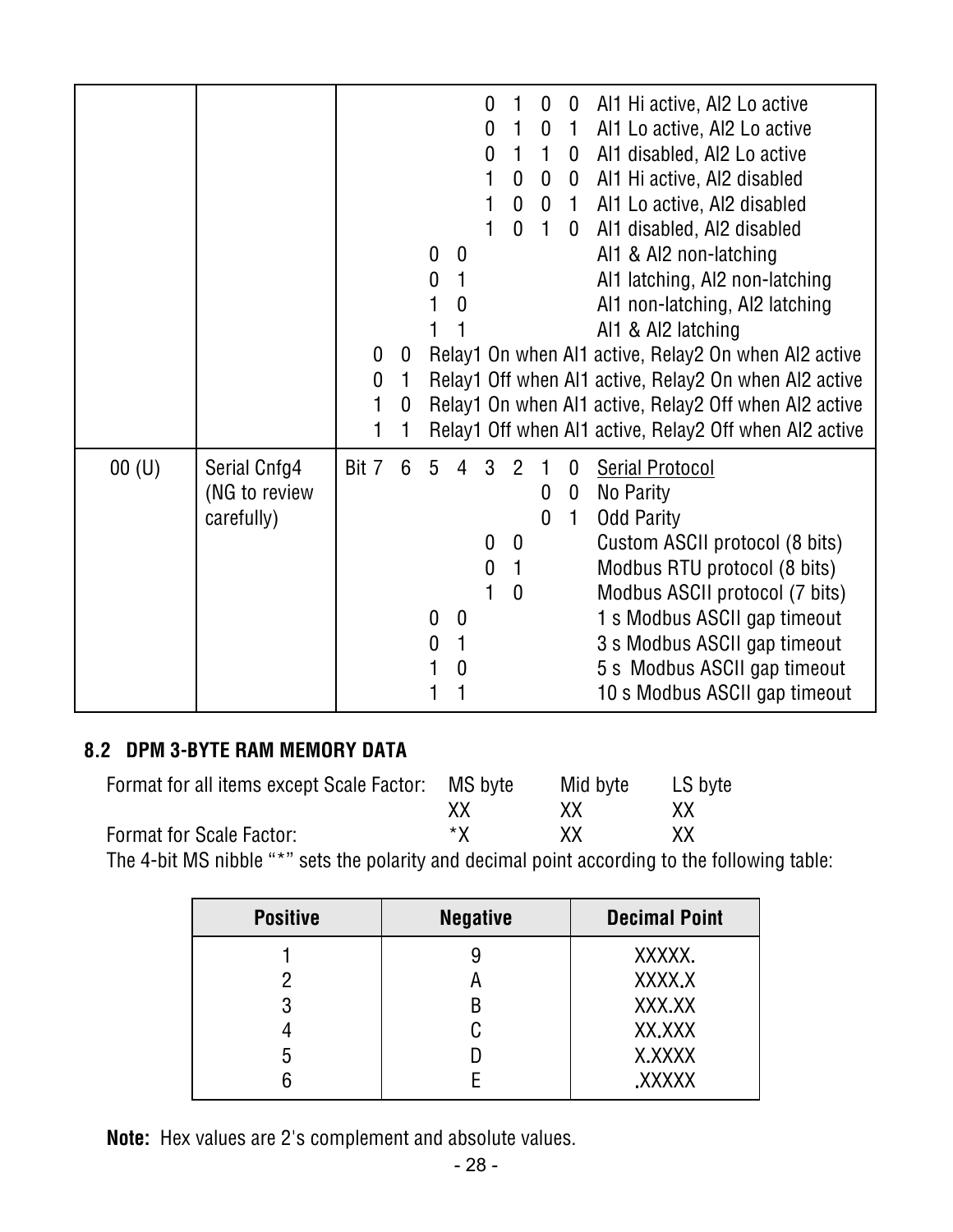#### **8.3 DPM HEX ADDRESSES**

| <b>MS</b>         | <b>Mid</b> | LS        | <b>Description</b> |
|-------------------|------------|-----------|--------------------|
| A1 $(L)$          | A0         | 9F        | Analog high value  |
| 9E (L)            | 9D         | <b>9C</b> | Analog low value   |
| 1B(U)             | 1A         | 19        | Deviation, Alarm4  |
| 18 <sub>(U)</sub> | 17         | 16        | Deviation, Alarm3  |
| 9B (L)            | 9Α         | 99        | Deviation, Alarm2  |
| 98(L)             | 97         | 96        | Deviation, Alarm1  |
| 8F(L)             | 8E         | 8D        | Offset value       |
| 8C(L)             | 8B         | 8A        | Scale factor       |
| 15 (U)            | 14         | 13        | Setpoint4          |
| 12 (U)            | 11         | 10        | Setpoint3          |
| 89(L)             | 88         | 87        | Setpoint2          |
| 86(L)             | 85         | 84        | Setpoint1          |

## **8.4 DPM NONVOLATILE MEMORY ADDRESSES** (2 bytes/address)

| <b>Address</b>  | <b>MS</b>                | <b>LS</b>                     |
|-----------------|--------------------------|-------------------------------|
| 75              | Setup1                   | Serial Confg3                 |
| 74              | Deviation4 3             | Deviation4 2                  |
| 73              | Deviation4 1             | Deviation 3 3                 |
| 72              | Deviation 32             | Deviation <sub>3</sub> 1      |
| 71              | Setpoint4 3              | Setpoint4 2                   |
| 70              | Setpoint4 1              | Setpoint3 3                   |
| 6F              | Setpoint <sub>3</sub> 2  | Setpoint3 1                   |
| 6E              | Alarm Cnfg4              | Alarm Confg3                  |
| 18              | Deviation <sub>2</sub> 3 | Deviation <sub>2</sub> 2      |
| 17              | Deviation <sub>2</sub> 1 | Deviation1 3                  |
| 16              | Deviation1 2             | Deviation1 1                  |
| 15              | Configuration            | Sig Cond Type (do not change) |
| 14              | Analog Setup             | <b>System Decimal Point</b>   |
| 13              | Lockout <sub>2</sub>     | Lockout 1                     |
| 12 <sub>2</sub> | Serial Cnfg2             | Serial Cnfg 1                 |
| 11              | <b>Options</b>           | Filter                        |
| 10              | Setup                    | Input Type                    |
| 0F              | Alarm Cnfg2              | Alarm Cnfg 1                  |
| 0E              | Analog High 3            | Analog High 2                 |
| 0D              | Analog High 1            | Analog Low 3                  |
| OC              | Analog Low 2             | Analog Low 1                  |
| 0B              | High Reading 3           | <b>High Reading 2</b>         |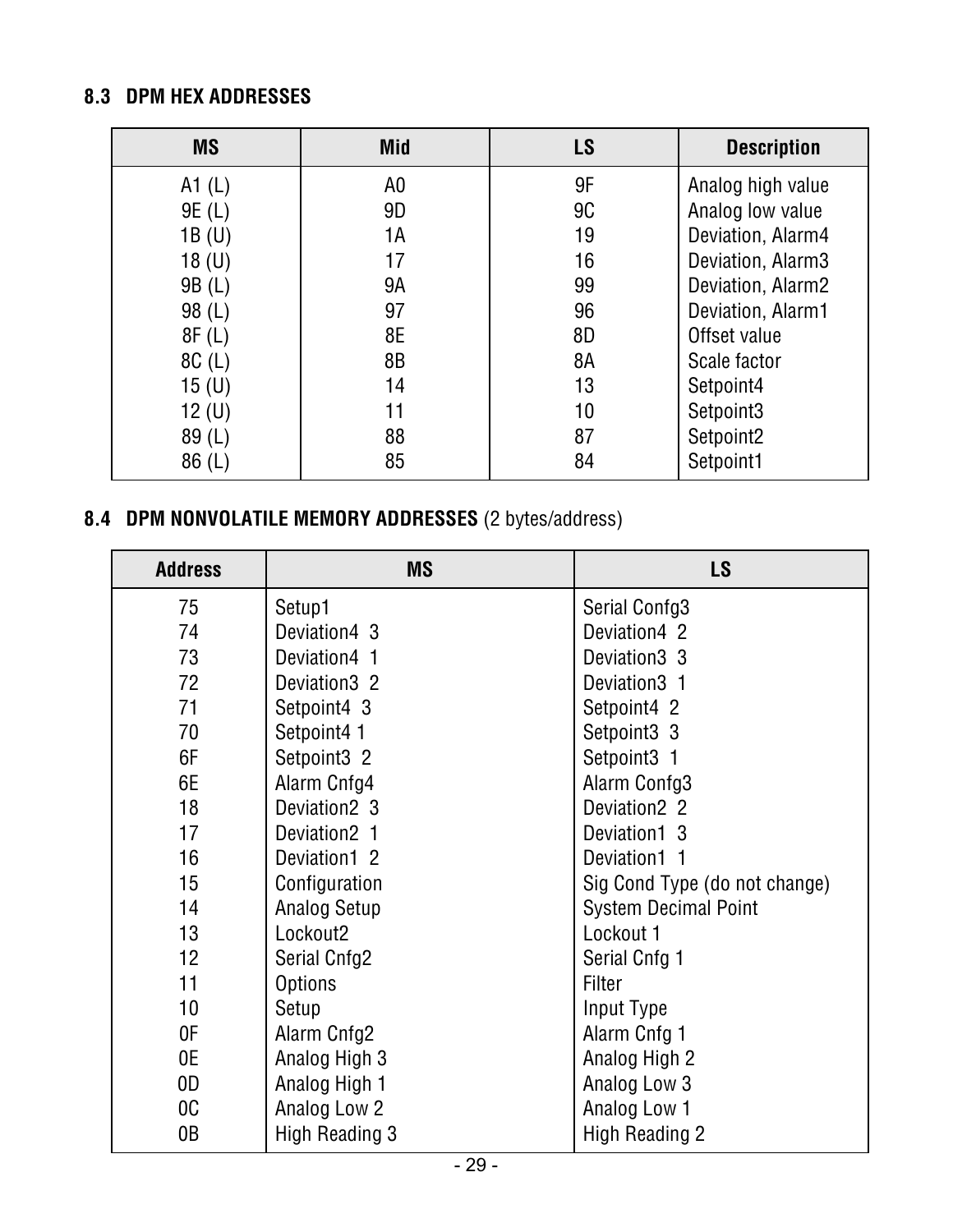| 0A | High Reading 1 | High Input 3   |
|----|----------------|----------------|
| 09 | High Input 2   | High Input 1   |
| 08 | Low Reading 3  | Low Reading 2  |
|    |                |                |
| 07 | Low Reading 1  | Low Input 3    |
| 06 | Low Input 2    | Low Input 1    |
| 05 | Offset 3       | Offset 2       |
| 04 | Offset 1       | Scale Factor 3 |
| 03 | Scale Factor 2 | Scale Factor 1 |
| 02 | Setpoint2 3    | Setpoint2 2    |
| 01 | Setpoint2 1    | Setpoint1 3    |
| 00 | Setpoint1 2    | Setpoint1 1    |
|    |                |                |

#### **9. APPENDIX B: COUNTER / TIMER MEMORY ADDRESSES AND DATA DEFINITIONS**

#### **9.1 COUNTER / TIMER 1-BYTE RAM MEMORY DATA**

(L) = Lower memory, (U) = Upper memory

| <b>Hex Address</b> | <b>Item Name</b> |       | <b>Bit Assignment</b> |                 |                |              |                |                  |              |                                             |  |
|--------------------|------------------|-------|-----------------------|-----------------|----------------|--------------|----------------|------------------|--------------|---------------------------------------------|--|
| 43                 | Resolution       | Bit 7 | $6\phantom{1}6$       | $5\overline{)}$ | $\overline{4}$ | $\mathbf{3}$ | 2 <sub>1</sub> |                  | 0<br>0       | <b>Multiplier</b><br>0.00001                |  |
|                    |                  |       |                       |                 |                |              |                |                  |              | 0.0001                                      |  |
|                    |                  |       |                       |                 |                |              |                |                  | $\mathbf 0$  | 0.001                                       |  |
|                    |                  |       |                       |                 |                |              |                |                  | 1            | 0.01                                        |  |
|                    |                  |       |                       |                 |                |              |                | $\mathbf{0}$     | $\mathbf{0}$ | 0.1                                         |  |
|                    |                  |       |                       |                 |                |              |                | $\mathbf 0$      | 1            | 1                                           |  |
|                    |                  |       |                       |                 |                |              |                |                  | $\mathbf 0$  | 10                                          |  |
|                    |                  |       |                       |                 |                |              |                |                  |              | 100                                         |  |
|                    |                  |       |                       |                 |                | 1            | $\mathbf 0$    | $\mathbf 0$      | $\mathbf 0$  | 1000                                        |  |
|                    |                  |       |                       |                 |                |              | $\mathbf{0}$   | $\mathbf 0$      | 1            | 10000                                       |  |
|                    |                  |       |                       |                 |                |              | 0              |                  | $\mathbf 0$  | 100000                                      |  |
| 42                 | Recog. Char.     |       |                       |                 |                |              |                |                  |              | ASCII value of custom recognition character |  |
| 41                 | Slope            | Bit 7 | $6\phantom{1}$        | $5\overline{)}$ | $\overline{4}$ | 3            | 2 <sub>1</sub> |                  | $\mathbf 0$  |                                             |  |
|                    |                  |       |                       |                 |                |              |                |                  | 0            | Positive slope Channel B                    |  |
|                    |                  |       |                       |                 |                |              |                |                  |              | Negative slope Channel B                    |  |
|                    |                  |       |                       |                 |                |              |                | $\boldsymbol{0}$ |              | Positive slope Channel A                    |  |
|                    |                  |       |                       |                 |                |              |                |                  |              | Negative slope Channel A                    |  |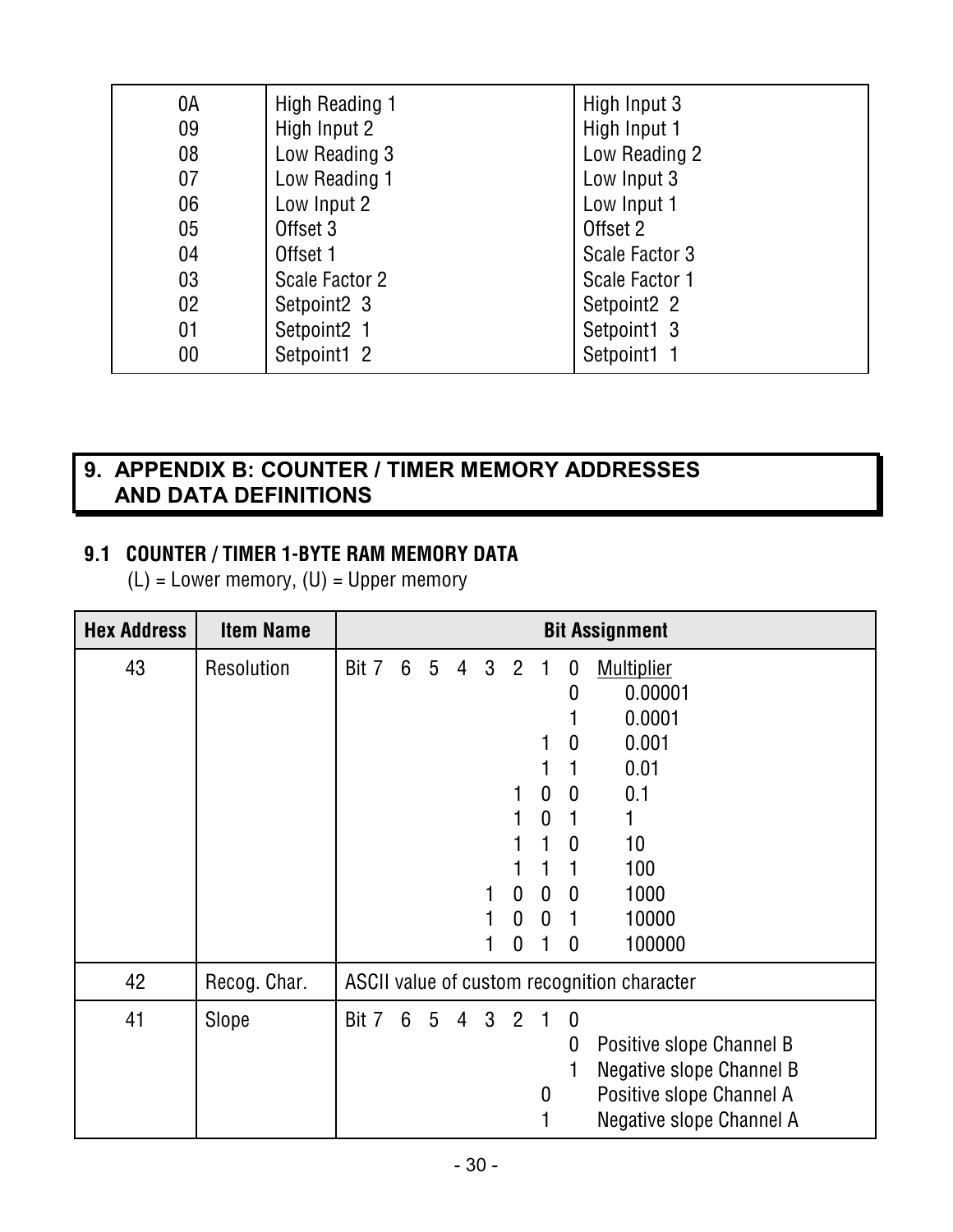| 3E | <b>Scale</b><br>Multiplier                             | Bits $3-0 = 0-A$<br>Bits $7 - 4 = 0 - A$<br>$0-A$ : |                 |                 |                |                        |                                          |                                  |                                 | <b>SCALE1</b> multiplier<br><b>SCALE2</b> multiplier<br>Same multiplier as for Resolution                                                                                                           |
|----|--------------------------------------------------------|-----------------------------------------------------|-----------------|-----------------|----------------|------------------------|------------------------------------------|----------------------------------|---------------------------------|-----------------------------------------------------------------------------------------------------------------------------------------------------------------------------------------------------|
| 3D | <b>Analog Setup</b>                                    | Bit 7 6 5                                           |                 |                 | 4              | 3                      | $\overline{2}$<br>0                      | 0<br>$\mathbf{0}$<br>1           | 0<br>$\mathbf 0$<br>1<br>0<br>1 | <b>Analog Output Source</b><br><b>Filtered Item</b><br>Item 1<br>Item <sub>2</sub><br>Item <sub>3</sub><br>Current output<br>Analog voltage output                                                  |
| 3C | Source                                                 | Bit 7                                               | $6\phantom{1}$  | $5\phantom{.0}$ | $\overline{4}$ | $\mathbf{3}$<br>0<br>0 | $\overline{2}$<br>$\mathbf{0}$<br>1<br>0 | $\mathbf{1}$<br>0<br>0<br>1<br>1 | $\mathbf 0$<br>0<br>1<br>0<br>1 | Compare Setpoint 2 to:<br><b>Filtered Item</b><br>Item 1<br>Item <sub>2</sub><br>Item 3<br>Compare Setpoint 1 to:<br><b>Filtered Item</b><br>Item 1<br>Item 2<br>Item 3                             |
| 36 | Lockout <sub>2</sub><br>$0 =$ unlocked<br>$1 =$ locked | Bit 7                                               | $6\phantom{1}6$ | 5<br>1          | $\overline{4}$ | 3<br>1                 | $\overline{2}$                           | 1                                | $\mathbf 0$<br>1                | Change Item $#$<br>CALib<br>Ser 1, Ser 2, Ser 3<br>An Lo, An Hi, An SEt<br><b>Front Panel meter reset</b><br>Front Panel Peak, Latched resets<br>View alarm setpoints<br><b>View Peak locked</b>    |
| 35 | Lockout1<br>$0 =$ unlocked<br>$1 =$ locked             | Bit 7                                               | $6\phantom{1}$  | $5\overline{)}$ | $\overline{4}$ | 3 <sup>2</sup>         |                                          |                                  | $\theta$<br>1                   | <b>FiLtEr</b><br>Gate t, time out, batch, pulses<br>SEtuP, ConFiG<br><b>InPut</b><br><b>Change Setpoints</b><br>SourcE, AL SEt, dEVn1b, 1H, 2b, 2H<br>SCALE, OFFSEt, Coords, rESoLn<br>SLOPE, dECPt |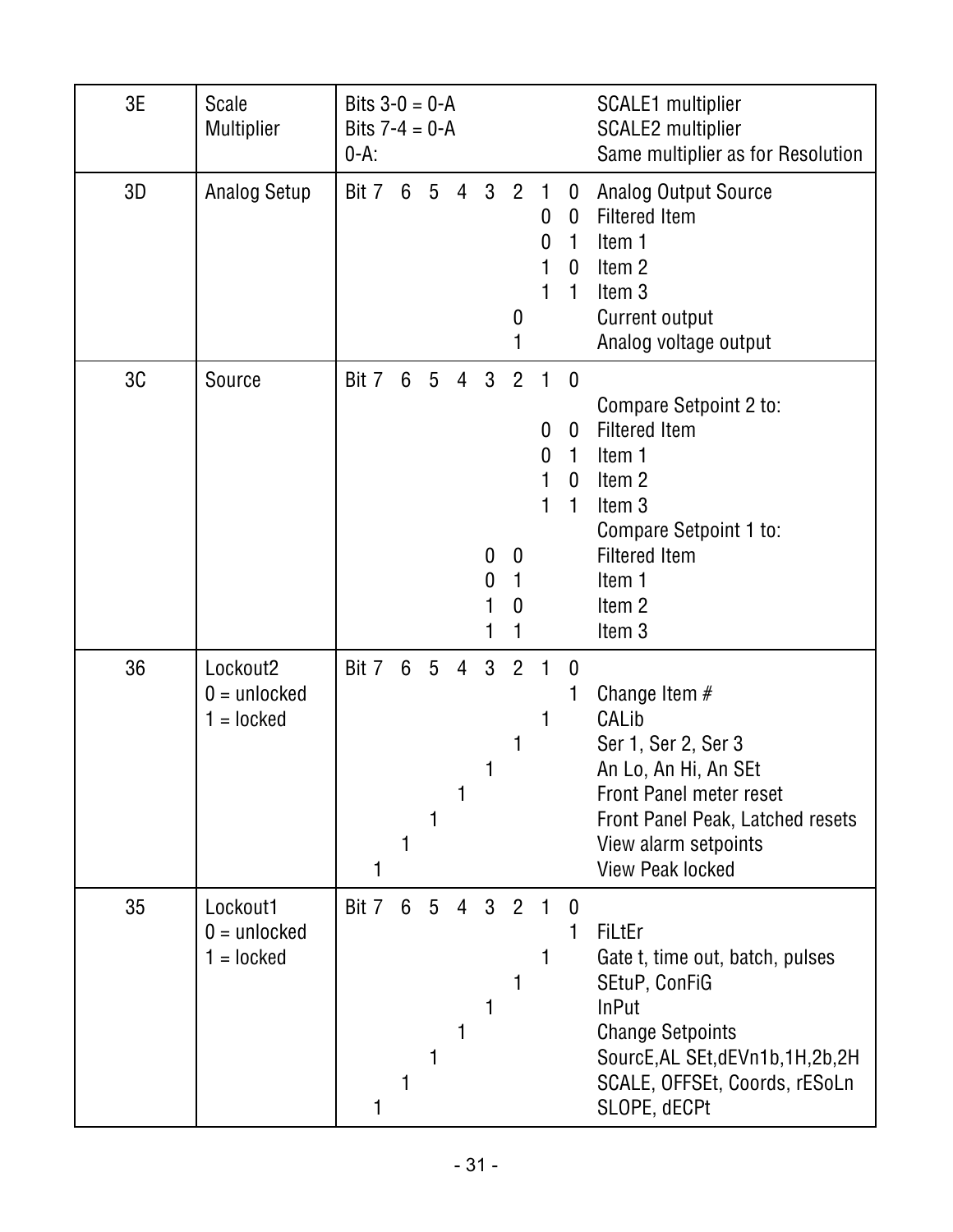| 34 | Configuration | Bit 7                                     | 6                                                                                                                     | 5                                                                                                                                                                  | 4                                                                                                                                                                   | 3                               | $\overline{2}$                     | 0                                                                                                                                                                                                                                                                                                                                                                                                                                                                                                                                                                                                                                                                                                                     |  |
|----|---------------|-------------------------------------------|-----------------------------------------------------------------------------------------------------------------------|--------------------------------------------------------------------------------------------------------------------------------------------------------------------|---------------------------------------------------------------------------------------------------------------------------------------------------------------------|---------------------------------|------------------------------------|-----------------------------------------------------------------------------------------------------------------------------------------------------------------------------------------------------------------------------------------------------------------------------------------------------------------------------------------------------------------------------------------------------------------------------------------------------------------------------------------------------------------------------------------------------------------------------------------------------------------------------------------------------------------------------------------------------------------------|--|
|    |               | 0<br>0<br>0<br>0<br>0<br>0<br>0<br>0<br>1 | $\mathbf 0$<br>$\mathbf 0$<br>$\boldsymbol{0}$<br>$\boldsymbol{0}$<br>1<br>1<br>$\mathbf{1}$<br>1<br>0<br>0<br>0<br>0 | 0<br>$\boldsymbol{0}$<br>1<br>$\mathbf{1}$<br>$\boldsymbol{0}$<br>$\boldsymbol{0}$<br>1<br>1<br>$\boldsymbol{0}$<br>$\boldsymbol{0}$<br>1<br>1<br>$\boldsymbol{0}$ | $\boldsymbol{0}$<br>$\boldsymbol{0}$<br>$\mathbf{1}$<br>$\boldsymbol{0}$<br>$\mathbf{1}$<br>$\boldsymbol{0}$<br>$\boldsymbol{0}$<br>1<br>0<br>1<br>$\boldsymbol{0}$ | $\boldsymbol{0}$<br>0<br>1<br>1 | $\boldsymbol{0}$<br>0              | Sample time total zero cutoff<br>0<br>1<br>Sample time total allow negative<br>Linear input<br>0<br>Square Root of input<br><b>Basic Counter</b><br>Ext. Counter<br>Ext. Counter, Custom curve #1<br>Ext. Counter, Custom curve #2<br>Display mode:<br>Normal, Exponential Overload<br>Normal, 999999 Flashing Overload<br>1 Right-Hand dummy zero<br>2 Right-Hand dummy zeros<br>Clock Time, Stopwatch, Multi-format<br>Clock Time, Stopwatch, hh.mm.ss<br>Remote Display, Addressable<br>Remote Display, Single Value<br>Slave Display, 1st data value of string<br>Slave Display, 2nd data value of string<br>Slave Display, 3rd data value of string<br>Slave Display, 4th data value of string<br>Masked display |  |
| 33 | Serial Cnfg3  | Bit 7                                     | 6<br>0                                                                                                                | 5<br>$\bf{0}$                                                                                                                                                      | 4<br>0                                                                                                                                                              | 3<br>0                          | $\overline{2}$<br>0<br>0<br>0<br>0 | Transmit:<br>$\mathbf 0$<br>All active items<br>0<br>$\mathbf{0}$<br>$\mathbf{0}$<br>Item $#1$ only<br>$\mathbf{1}$<br>1<br>Item #2 only<br>0<br>Item #3 only<br>1<br>Peak value only<br>$\boldsymbol{0}$<br>$\bf{0}$<br>All active items + Peak<br>$\mathbf{0}$<br>$\mathbf{1}$<br>Term chars end of all items<br>Term chars end of each item<br>Non-Latching RTS<br>Latching RTS<br>"*" recog character<br>Custom recognition character<br><b>Full Duplex</b><br><b>Half Duplex</b>                                                                                                                                                                                                                                 |  |
| 32 | Serial Cnfg2  | Bit 7                                     | 6                                                                                                                     | 5<br>1                                                                                                                                                             | $\overline{4}$<br>X                                                                                                                                                 |                                 | 3 <sup>2</sup>                     | $\overline{1}$<br>$\mathbf{0}$<br>X X X X<br>Counter address 0-31 (5 bits)<br>Command Mode ( $0 =$ Continuous)                                                                                                                                                                                                                                                                                                                                                                                                                                                                                                                                                                                                        |  |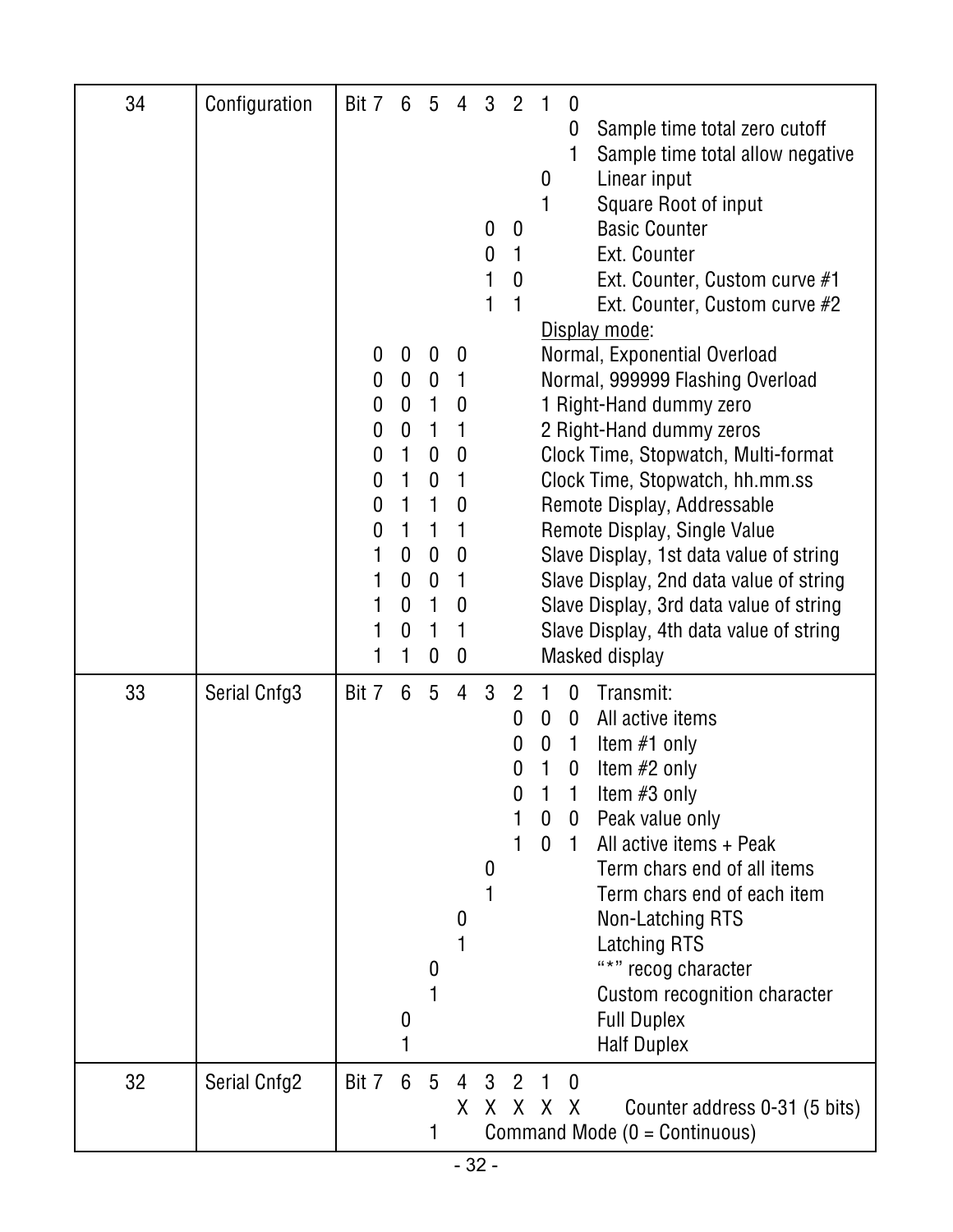|          |                          | 1          |                                 |                                                                             |                                                                              |                                                |                                                                                                                                                                                                                                |                                                                                                                                 |                                                                                                                                                                                                                                                                                                                                                                                                                                                                                                       | Alarm data included with reading $(0 = 0$ excluded)<br>LF following $CR$ (0=no LF)                                                                                                                                                                                                                                            |  |
|----------|--------------------------|------------|---------------------------------|-----------------------------------------------------------------------------|------------------------------------------------------------------------------|------------------------------------------------|--------------------------------------------------------------------------------------------------------------------------------------------------------------------------------------------------------------------------------|---------------------------------------------------------------------------------------------------------------------------------|-------------------------------------------------------------------------------------------------------------------------------------------------------------------------------------------------------------------------------------------------------------------------------------------------------------------------------------------------------------------------------------------------------------------------------------------------------------------------------------------------------|-------------------------------------------------------------------------------------------------------------------------------------------------------------------------------------------------------------------------------------------------------------------------------------------------------------------------------|--|
| 31       | Serial Cnfg1             | Bit 7<br>0 | 6<br>$\mathbf 0$<br>0<br>0<br>0 | $5\phantom{.0}$<br>$\boldsymbol{0}$<br>$\boldsymbol{0}$<br>1<br>1<br>0<br>0 | 4<br>$\boldsymbol{0}$<br>1<br>0<br>1<br>$\boldsymbol{0}$<br>1<br>$\mathbf 0$ | 3<br>0<br>0<br>0<br>0<br>0<br>0<br>0<br>0<br>1 | $\overline{2}$<br>$\mathbf 0$<br>$\boldsymbol{0}$<br>$\boldsymbol{0}$<br>$\mathbf 0$<br>$\mathbf{1}$<br>1<br>1<br>1<br>$\boldsymbol{0}$                                                                                        | $\boldsymbol{0}$<br>$\boldsymbol{0}$<br>1<br>$\mathbf{1}$<br>$\boldsymbol{0}$<br>$\boldsymbol{0}$<br>1<br>1<br>$\boldsymbol{0}$ | Continuous output data rate:<br>$\boldsymbol{0}$<br>Reading rate<br>Reading rate / 2<br>$\mathbf{1}$<br>Reading rate / 4<br>0<br>Reading rate / 8<br>$\mathbf{1}$<br>Reading rate / 16<br>$\bf{0}$<br>Reading rate / 32<br>1<br>Reading rate / 64<br>0<br>Reading rate / 128<br>$\mathbf{1}$<br>Reading rate / 256<br>$\boldsymbol{0}$<br>Baud rate:<br>300 baud<br>600 baud<br><b>1200 baud</b><br>2400 baud<br>4800 baud<br>9600 baud<br>19200 baud<br>Send unfiltered value<br>Send filtered value |                                                                                                                                                                                                                                                                                                                               |  |
| 30<br>2F | <b>Options</b><br>Filter | Bit 7      | $6\phantom{1}$                  | $\overline{5}$                                                              | 4                                                                            | 3                                              | Do not use. This byte is determined by installed option boards.<br>$\overline{2}$<br>$\boldsymbol{0}$<br>Approximate time constant:<br>No filtering<br>$\mathbf{0}$<br>$\mathbf{0}$<br>0<br>0<br>$\boldsymbol{0}$<br>$0.1$ sec |                                                                                                                                 | 0.2 <sub>sec</sub>                                                                                                                                                                                                                                                                                                                                                                                                                                                                                    |                                                                                                                                                                                                                                                                                                                               |  |
|          |                          |            | 0                               | 0                                                                           | U                                                                            | 0                                              | 0<br>0                                                                                                                                                                                                                         | 0<br>0                                                                                                                          | 0<br>$\mathbf{0}$<br>$\mathbf{0}$                                                                                                                                                                                                                                                                                                                                                                                                                                                                     | 0.4 <sub>sec</sub><br>0.8 <sub>sec</sub><br>1.6 <sub>sec</sub><br>3.2 <sub>sec</sub><br>6.4 sec<br>Low adaptive threshold<br>High adaptive threshold<br>Display unfiltered input<br>Display filtered input<br>Peak value of unfiltered input<br>Peak value of filtered input<br>Adaptive filter<br><b>Conventional filter</b> |  |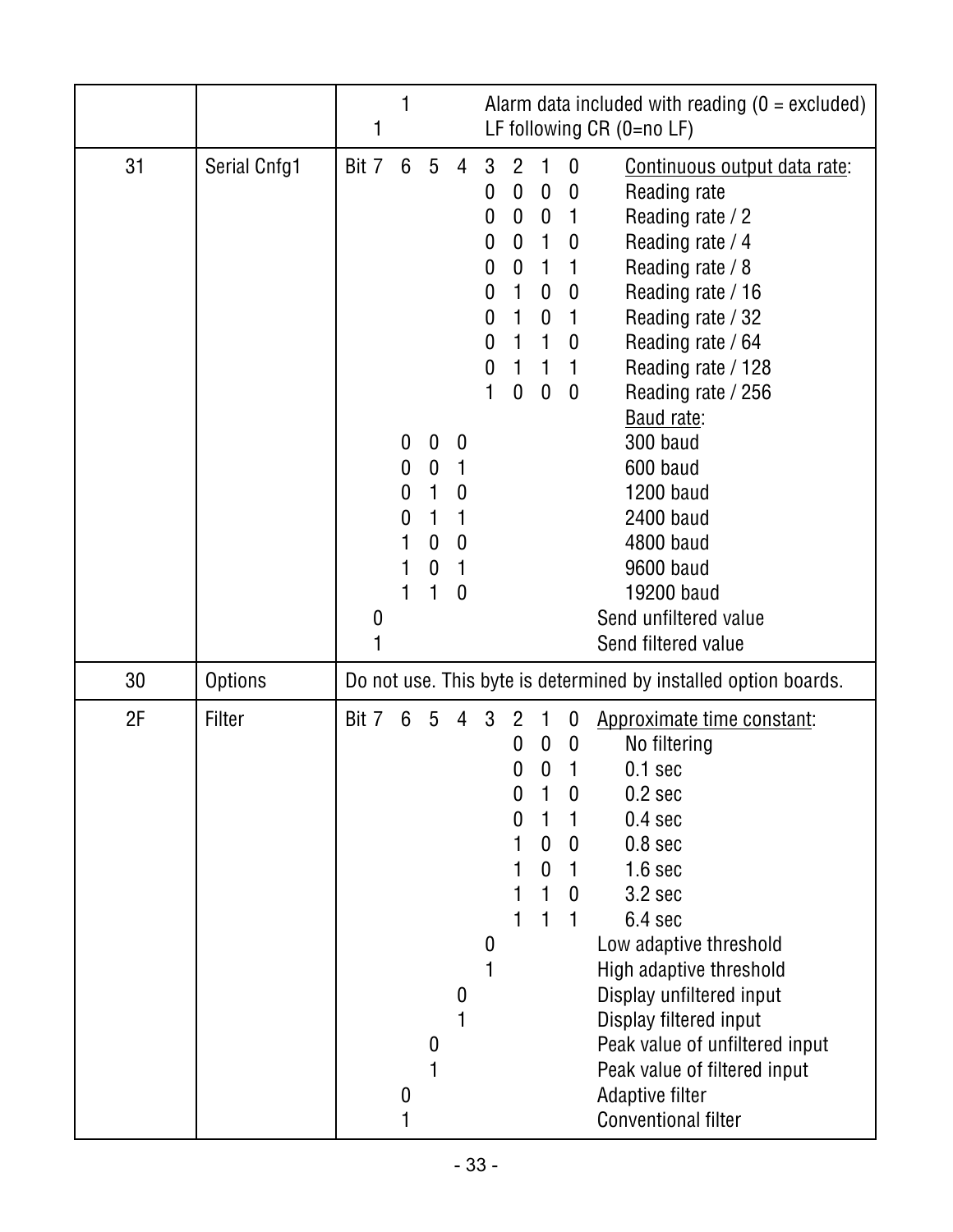| 2E | Setup      | Bit 7                 | 6<br>0                          | 5<br>$\mathbf{0}$ | 4<br>0<br>1 | 3<br>0<br>0<br>0<br>0<br>0<br>$\mathbf{0}$<br>0<br>1<br><b>Blank leading zeros</b> | $\overline{2}$<br>$\mathbf 0$<br>$\bf{0}$<br>$\mathbf{0}$<br>1<br>1<br>1<br>1<br>$\mathbf 0$<br>$\mathbf 0$<br>0<br>0<br>$\mathbf{1}$<br>1<br>1 | 0<br>$\mathbf{1}$<br>$\mathbf{1}$<br>$\boldsymbol{0}$<br>0<br>$\mathbf{1}$<br>1<br>$\bf{0}$<br>$\boldsymbol{0}$<br>$\mathbf{1}$<br>$\mathbf{1}$<br>$\boldsymbol{0}$<br>0<br>1<br>1 | $\bf{0}$<br>$\mathbf{0}$<br>$\mathbf 0$<br>$\mathbf{1}$<br>$\mathbf{0}$<br>$\mathbf{1}$<br>$\mathbf{0}$<br>$\mathbf{1}$<br>0<br>$\mathbf{1}$<br>$\mathbf 0$<br>1 | EXT IN A<br>Meter Reset<br>Meter Reset<br>Meter Reset<br>0 Function Reset<br>1 Function Reset<br><b>Function Reset</b><br>Hold<br>Hold<br>Peak Display<br>Meter Reset<br><b>Function Reset</b><br>0 Hold<br>1 Peak Display<br>Display Blank<br>Display item#2<br>Scale2, Offset2 entered directly<br>Scale1, Offset1 entered directly<br>Scale1, Offset1 using Coordinates of 2 points<br>Display leading zeros $(0 = Blank leading zeros)$ | EXT IN B<br><b>Function Reset</b><br>Peak Display<br><b>External Gate</b><br>Hold<br>Peak Display<br><b>External Gate</b><br>Peak Display<br><b>External Gate</b><br><b>External Gate</b><br>Display Blank<br>Display Blank<br>Display Blank<br><b>Display Blank</b><br><b>External Gate</b><br>Display item#3<br>Scale2, Offset2 using Coordinates of 2 points |
|----|------------|-----------------------|---------------------------------|-------------------|-------------|------------------------------------------------------------------------------------|-------------------------------------------------------------------------------------------------------------------------------------------------|------------------------------------------------------------------------------------------------------------------------------------------------------------------------------------|------------------------------------------------------------------------------------------------------------------------------------------------------------------|---------------------------------------------------------------------------------------------------------------------------------------------------------------------------------------------------------------------------------------------------------------------------------------------------------------------------------------------------------------------------------------------------------------------------------------------|-----------------------------------------------------------------------------------------------------------------------------------------------------------------------------------------------------------------------------------------------------------------------------------------------------------------------------------------------------------------|
|    |            | 0<br>1                |                                 |                   |             | Zero the total at power on<br>Restore total at power-on                            |                                                                                                                                                 |                                                                                                                                                                                    |                                                                                                                                                                  |                                                                                                                                                                                                                                                                                                                                                                                                                                             |                                                                                                                                                                                                                                                                                                                                                                 |
| 2B | Input Type |                       | Dual Channel Signal Conditioner |                   |             |                                                                                    |                                                                                                                                                 |                                                                                                                                                                                    |                                                                                                                                                                  |                                                                                                                                                                                                                                                                                                                                                                                                                                             |                                                                                                                                                                                                                                                                                                                                                                 |
|    |            |                       | Rate                            |                   |             |                                                                                    |                                                                                                                                                 | Period                                                                                                                                                                             |                                                                                                                                                                  | Total                                                                                                                                                                                                                                                                                                                                                                                                                                       | <b>Time Interval</b>                                                                                                                                                                                                                                                                                                                                            |
|    |            | 00 A,B                |                                 |                   |             |                                                                                    | 10 A,B                                                                                                                                          |                                                                                                                                                                                    |                                                                                                                                                                  | 20 A,B                                                                                                                                                                                                                                                                                                                                                                                                                                      | 41 A to B                                                                                                                                                                                                                                                                                                                                                       |
|    |            | 01<br>02 <sub>2</sub> | A only<br><b>Batch</b>          |                   |             | 11                                                                                 | $1B$ A+B                                                                                                                                        | A only                                                                                                                                                                             |                                                                                                                                                                  | 21 A only<br>24 A-B updwn                                                                                                                                                                                                                                                                                                                                                                                                                   | Stopwatch                                                                                                                                                                                                                                                                                                                                                       |
|    |            | OB A+B                | 03 A, Atot<br>05 A, Btot        |                   |             | $1C$ A-B                                                                           | 1D AxB                                                                                                                                          |                                                                                                                                                                                    |                                                                                                                                                                  | 26 Burst<br>27 B, Arate<br>29 A, Bup/dwn                                                                                                                                                                                                                                                                                                                                                                                                    | 50 A to A<br>51 A to B                                                                                                                                                                                                                                                                                                                                          |
|    |            | OC A-B                |                                 |                   |             |                                                                                    |                                                                                                                                                 |                                                                                                                                                                                    |                                                                                                                                                                  | 2A A, Binhibit                                                                                                                                                                                                                                                                                                                                                                                                                              | Phase                                                                                                                                                                                                                                                                                                                                                           |
|    |            | OD AxB<br>OE A/B      | OF A/B-1                        |                   |             |                                                                                    |                                                                                                                                                 |                                                                                                                                                                                    |                                                                                                                                                                  | $2B$ A+B<br>2C A-B<br>2D AxB<br>2E A/B                                                                                                                                                                                                                                                                                                                                                                                                      | 61 A to B                                                                                                                                                                                                                                                                                                                                                       |
|    |            |                       | <b>VF Converter</b>             |                   |             |                                                                                    |                                                                                                                                                 |                                                                                                                                                                                    |                                                                                                                                                                  |                                                                                                                                                                                                                                                                                                                                                                                                                                             |                                                                                                                                                                                                                                                                                                                                                                 |
|    |            |                       | 4-20 mA                         |                   |             |                                                                                    |                                                                                                                                                 |                                                                                                                                                                                    |                                                                                                                                                                  | $0-1$ mA                                                                                                                                                                                                                                                                                                                                                                                                                                    | $0-10V$                                                                                                                                                                                                                                                                                                                                                         |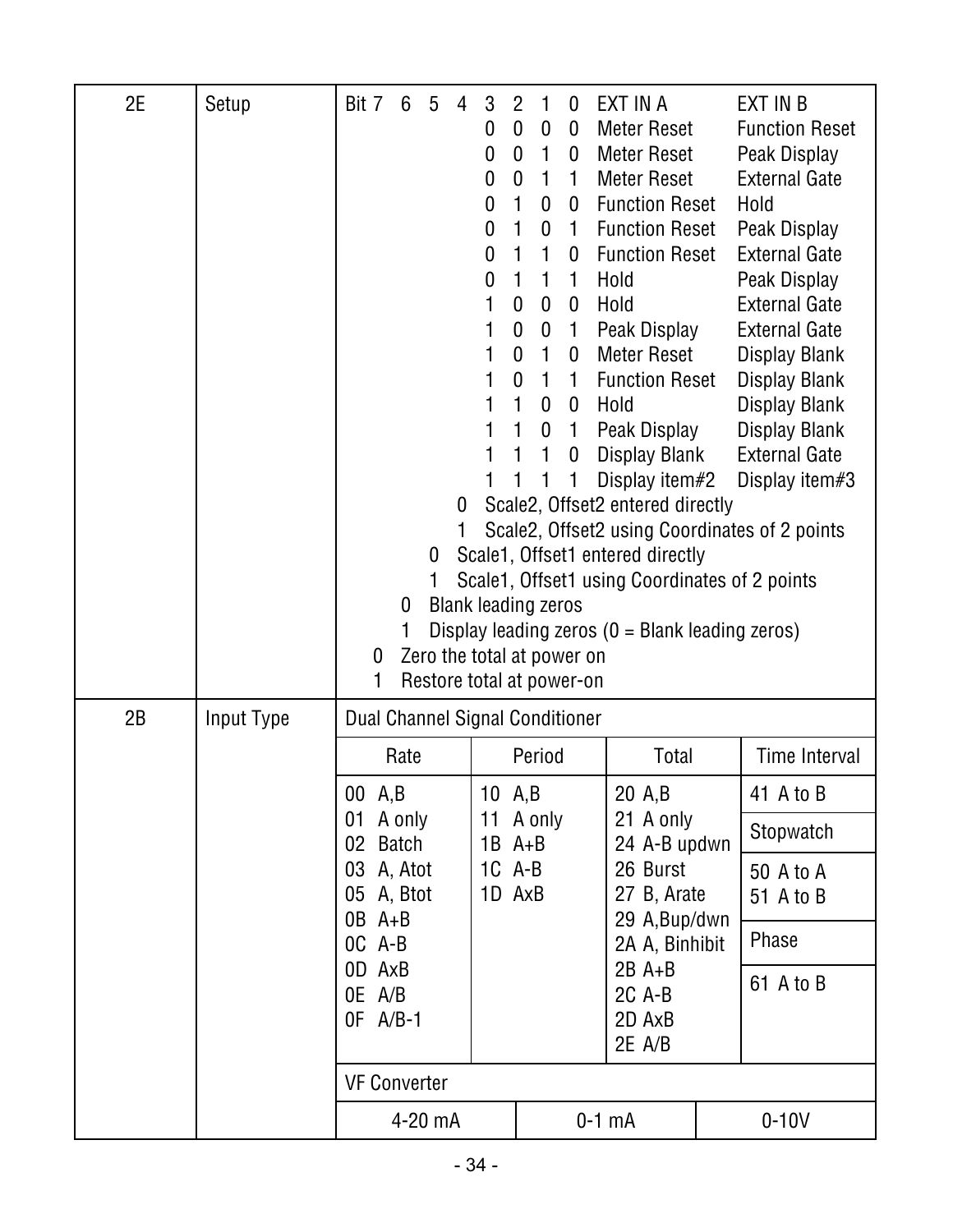|    |             | 81<br>83<br>88<br>8F | A only<br>82 Batch<br>A, Atotal<br>Atot, A<br>1/A<br>Quadrature<br>CO Total |                                          |                                                           |                                                |                                                                                                      | 91<br>92<br>93<br>98<br>9F                                                                                           | A only<br><b>Batch</b><br>Atot, A<br>1/A                                                                                                         | A, Atotal                                                                             | A1 A only<br>A2 Batch<br>A3 A, Atotal<br>A8 Atot, A<br>$AF$ 1/ $A$                                                                                                                                                                                                                                                                                                                                                                                                                                                                                                                                                                         |
|----|-------------|----------------------|-----------------------------------------------------------------------------|------------------------------------------|-----------------------------------------------------------|------------------------------------------------|------------------------------------------------------------------------------------------------------|----------------------------------------------------------------------------------------------------------------------|--------------------------------------------------------------------------------------------------------------------------------------------------|---------------------------------------------------------------------------------------|--------------------------------------------------------------------------------------------------------------------------------------------------------------------------------------------------------------------------------------------------------------------------------------------------------------------------------------------------------------------------------------------------------------------------------------------------------------------------------------------------------------------------------------------------------------------------------------------------------------------------------------------|
| 2C | Alarm Cnfg2 | Bit 7                | 6                                                                           | $5\overline{)}$                          | $\overline{4}$<br>$\boldsymbol{0}$<br>1                   | $3\phantom{.0}$<br>0                           | $\overline{2}$<br>0<br>0<br>0<br>0                                                                   | 1<br>$\mathbf 0$<br>$\boldsymbol{0}$<br>1<br>1<br>$\mathbf 0$<br>$\bf{0}$<br>1<br>1                                  | $\bf{0}$<br>$\mathbf{0}$<br>1<br>0<br>1<br>$\mathbf{0}$<br>1<br>$\mathbf{0}$<br>1                                                                | 2<br>4<br>8<br>16<br>32<br>64<br>128<br>Alarm1 Hysteresis<br><b>Alarm2 Hysteresis</b> | #Consecutive readings to Alarm<br><b>Alarm1 Band Deviation</b><br><b>Alarm2 Band Deviation</b>                                                                                                                                                                                                                                                                                                                                                                                                                                                                                                                                             |
| 2B | Alarm Cnfg1 | Bit 7                | $6\phantom{1}$<br>$\boldsymbol{0}$<br>0<br>0<br>1<br>1<br>0<br>1            | $5\phantom{.0}$<br>$\boldsymbol{0}$<br>0 | $\overline{4}$<br>$\boldsymbol{0}$<br>1<br>$\overline{0}$ | 3<br>0<br>0<br>0<br>0<br>0<br>0<br>1<br>1<br>1 | $\overline{2}$<br>$\boldsymbol{0}$<br>$\boldsymbol{0}$<br>$\mathbf 0$<br>1<br>0<br>0<br>$\mathbf{0}$ | $\bf{0}$<br>$\boldsymbol{0}$<br>1<br>$\bf{0}$<br>$\mathbf 0$<br>1<br>$\boldsymbol{0}$<br>$\mathbf 0$<br>$\mathbf{1}$ | $\mathbf 0$<br>$\boldsymbol{0}$<br>$\mathbf{1}$<br>$\bf{0}$<br>$\boldsymbol{0}$<br>$\boldsymbol{0}$<br>$\mathbf 0$<br>$\overline{1}$<br>$\bf{0}$ |                                                                                       | Al1 Hi Active, Al2 Hi Active<br>Al1 Lo Active, Al2 Hi Active<br>Al1 Disabled, Al2 Hi Active<br>Al1 Hi Active, Al2 Lo Active<br>Al1 Lo Active, Al2 Lo Active<br>Al1 Disabled, Al2 Lo Active<br>Al1 Hi Active, Al2 Disabled<br>Al1 Lo Active, Al2 Disabled<br>Al1 Disabled, Al2 Disabled<br>Al1 Non-Latch, Al2 Non-Latch<br>Al1 Latch, Al2 Non-Latch<br>Al1 Non-Latch, Al2 Latch<br>Al1 Latch, Al2 Latch<br>Relay1 On when Al1 active, Relay2 On when Al2 active<br>Relay1 Off when Al1 active, Relay2 On when Al2 active<br>Relay1 On when Al1 active, Relay2 Off when Al2 active<br>Relay1 Off when Al1 active, Relay2 Off when Al2 active |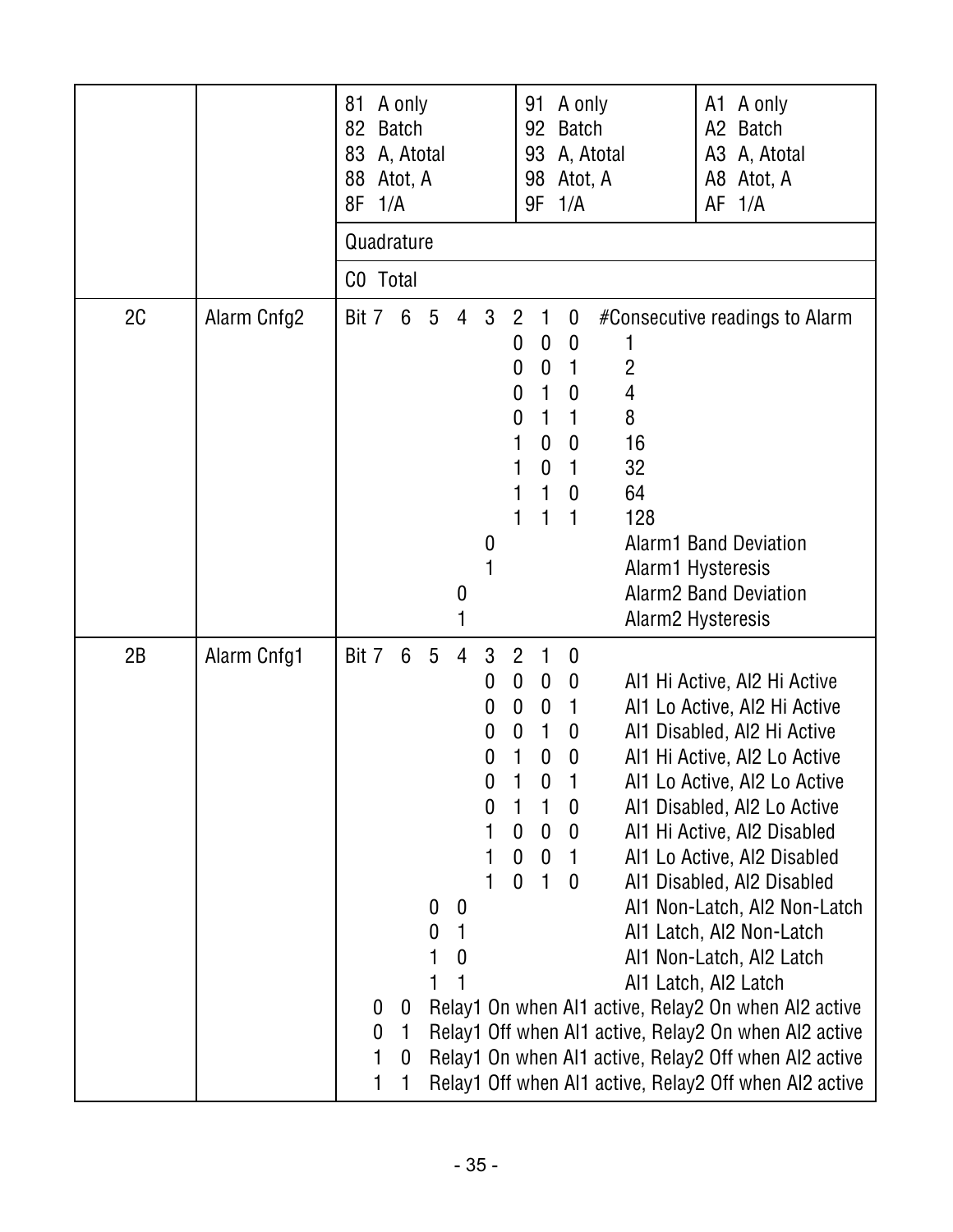#### **9.2 COUNTER / TIMER 2-BYTE RAM DATA TABLE**

| <b>Hex MS</b>  | Hex LS         | <b>Name</b>   | <b>Hex Range</b> | Dec Range                                                                                                                                                                                                                                         |
|----------------|----------------|---------------|------------------|---------------------------------------------------------------------------------------------------------------------------------------------------------------------------------------------------------------------------------------------------|
| 40<br>3A<br>38 | 3F<br>39<br>37 | <b>Pulses</b> |                  | $\vert 0000 - EASF \vert 0 - 59999$ Positive magnitude (Units = 1)<br>Timeout $\vert$ 0000 – 4E1F $\vert$ 0 – 19999 Positive magnitude (Units = 0.01 sec)<br>Gatetime $\vert$ 0000 – 4E1F $\vert$ 0 – 19999 Positive magnitude (Units = 0.01 sec) |

#### **9.3 COUNTER / TIMER 3-BYTE RAM DATA TABLE**

Values stored as 3-byte 2's complement

| <b>Hex MS</b>  | <b>Hex Mid</b> | <b>Hex LS</b> | <b>Name</b>                               |
|----------------|----------------|---------------|-------------------------------------------|
| B <sub>0</sub> | AF             | AE            | Deviation2 (values always+) (Hysteresis2) |
| AA             | A9             | A8            | Offset <sub>2</sub>                       |
| 9E             | 9D             | <b>9C</b>     | Setpoint2                                 |
| <b>AD</b>      | AC             | AB            | Deviation1 (values always+) (Hysteresis1) |
| A4             | A3             | Α2            | Offset 1                                  |
| 9 <sub>B</sub> | 9Α             | 99            | Setpoint1                                 |

Values stored as sign (MS bit) + magnitude (all other bits), fixed  $DP = 6$ 

| <b>MS</b><br>Hex | <b>Hex Mid</b> | <b>Hex LS</b>  | <b>Name</b>        |
|------------------|----------------|----------------|--------------------|
| A7               | A6             | A <sub>5</sub> | Scale <sub>2</sub> |
| A1               | A0             | 9F             | Scale1             |

#### **9.4 COUNTER / TIMER NON-VOLATILE MEMORY ADDRESSES** (2 bytes / address)

| Sign + Magnitude      |                | $\frac{1}{1}$ XXXX XXXX XXXX XXXX XXXX XXXX $\mid S =$ Sign<br>Magnitude | Sign = 1 for negative |
|-----------------------|----------------|--------------------------------------------------------------------------|-----------------------|
| Sign + DP + Magnitude | c              | XXXX XXXX XXXX XXXX XXXX XXXX XXXX                                       | $DP = 1$ for DDDDDD.  |
|                       | D <sub>P</sub> | Magnitude                                                                | $DP = 6$ for D.DDDDD  |

| <b>Hex Address</b> | <b>MS Byte</b>    | <b>LS Byte</b>               | <b>Stored As</b> |
|--------------------|-------------------|------------------------------|------------------|
| 74                 | Deviation4 Byte 3 | Deviaion4 Byte 2             | Magnitude        |
| 73                 | Deviation4 Byte 1 | Deviation3 Byte 3            | Magnitude        |
| 72                 | Deviation3 Byte 2 | Deviation3 Byte 1            | Magnitude        |
| 71                 | Setpoint4 Byte 3  | Setpoint4 Byte 2             | 2's Complement   |
| 70                 | Setpoint4 Byte 1  | Setpoint <sub>3</sub> Byte 3 | 2's Complement   |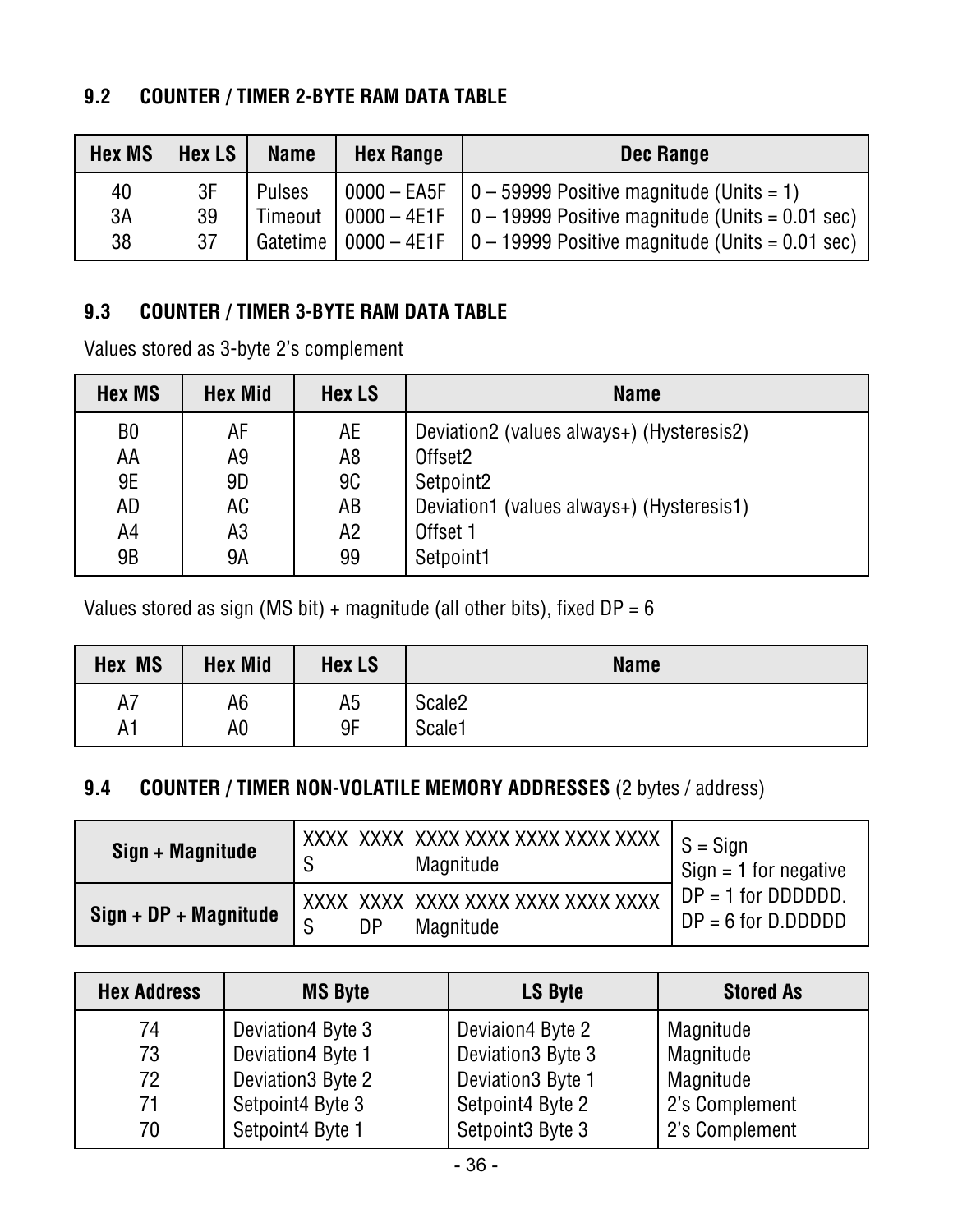| 6F              | Setpoint3 Byte 2           | Setpoint3 Byte 1            | 2's Complement |
|-----------------|----------------------------|-----------------------------|----------------|
| 6E              | Alarm Confg4               | Alarm Confg3                | <b>Bits</b>    |
| 6D              | Version                    | M Type                      | Magnitude      |
| 6C              | T Stop                     | T Start                     | <b>Bytes</b>   |
| 6B              | R Show                     | R Skip                      | Magnitude      |
| 6A              | R Stop                     | R Start                     | <b>Bytes</b>   |
| 32              | Serial Confg4              | <b>Modbus Address</b>       | Magnitude      |
| 31              | Total A Byte 6             | Total A Byte 5              | Magnitude      |
| 30              | Total A Byte 4             | Total A Byte 3              | Magnitude      |
| 2F              | Total A Byte 2             | Total A Byte 1              | Magnitude      |
| 2E              | Total B Byte 6             | Total B Byte 5              | Magnitude      |
| 2D              | Total B Byte 4             | Total B Byte 3              | Magnitude      |
| 2C              | Total B Byte 2             | Total B Byte 1              | Magnitude      |
| 2A              | Spare                      | Analog Type                 | <b>Bits</b>    |
| 29              | <b>Cutoff Byte 2</b>       | Cutoff Byte 1               | Magnitude      |
| 28              | <b>Recog Character</b>     | <b>System Decimal Point</b> | <b>Bits</b>    |
| 27              | Do not use                 | Resolution                  | <b>Bits</b>    |
| 26              | Display Item               | Slope                       | <b>Bits</b>    |
| 25              | Pulses Byte 2              | Pulses Byte 1               | Magnitude      |
| 24              | <b>Scale Multiplier</b>    | <b>Analog Output Setup</b>  | <b>Bits</b>    |
| 23              | Source                     | <b>Batch</b>                | <b>Bits</b>    |
| 22              | Timeout Byte 2             | Timeout Byte 1              | Magnitude      |
| 21              | Gate Time Byte 2           | Gate Time Byte 1            | Magnitude      |
| 20              | Lockout Byte 2             | Lockout Byte 1              | <b>Bits</b>    |
| 1F              | Config                     | Serial Config Byte 3        | <b>Bits</b>    |
| 1E              | Serial Config Byte 2       | Serial Config Byte 1        | <b>Bits</b>    |
| 1D              | <b>Options</b>             | Filter                      | <b>Bits</b>    |
| 1C              | Setup                      | Input Type                  | <b>Bits</b>    |
| 1B              | <b>Alarm Config Byte 2</b> | Alarm Config Byte 2         | <b>Bits</b>    |
| 1A              | Analog High Byte 3         | Analog High Byte 2          | 2's Complement |
| 19              | Analog High Byte 1         | Analog Low Byte 3           | 2's Complement |
| 18              | Analog Low Byte 2          | Analog Low Byte 1           | 2's Complement |
| 17              | Deviation2 Byte 3          | Deviation2 Byte 2           | 2's Complement |
| 16              | Deviation2 Byte 1          | Deviation1 Byte 3           | 2's Complement |
| 15              | Deviation1 Byte 2          | Deviation1 Byte 1           | 2's Complement |
| 14              | Offset2 Byte 3             | Offset2 Byte 2              | 2's Complement |
| 13              | Offset2 Byte 1             | Scale2 Byte 3               | 2's Complement |
| 12              | Scale2 Byte 2              | Scale2 Byte 1               | 2's Complement |
| 11              | Offset1 Byte 3             | Offset1 Byte 2              | 2's Complement |
| 10 <sup>1</sup> | Offset1 Byte 1             | Scale1 Byte 3               | 2's Complement |
| 0F              | Scale1 Byte 2              | Scale1 Byte 1               | 2's Complement |
| 0E              | Setpoint2 Byte 3           | Setpoint2 Byte 2            | 2's Complement |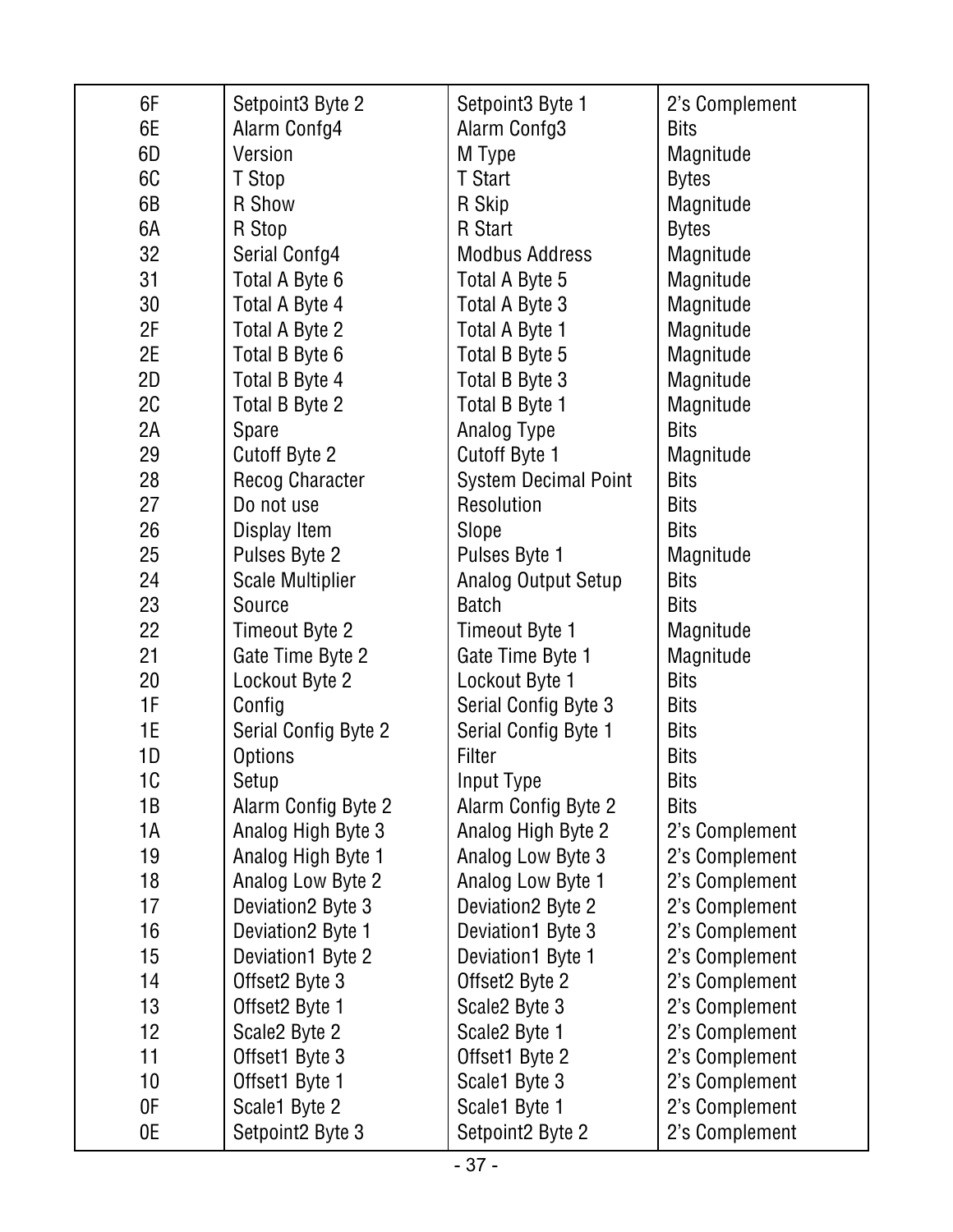| 0D              | Setpoint2 Byte 1     | Setpoint1 Byte 3     | 2's Complement |
|-----------------|----------------------|----------------------|----------------|
| 0 <sup>C</sup>  | Setpoint1 Byte 2     | Setpoint1 Byte 1     | 2's Complement |
| 0B              | High Reading2 Byte 3 | High Reading 22      | 2's Complement |
| 0A              | High Reading2 Byte 1 | High Input2 Byte 3   | 2's Complement |
| 09              | High Input2 Byte 2   | High Input2 Byte 1   | 2's Complement |
| 08              | Low Reading 2 Byte 3 | Low Reading 2Byte 2  | 2's Complement |
| 07              | Low Reading2 Byte 1  | Low Input2 Byte 3    | 2's Complement |
| 06              | Low Input2 Byte 2    | Low Input2 Byte 1    | 2's Complement |
| 05              | High Reading1 Byte 3 | High Reading1 Byte 2 | 2's Complement |
| 04              | High Reading1 Byte 1 | High Input1 3        | 2's Complement |
| 03              | High Input1 Byte 2   | High Input1 1        | 2's Complement |
| 02 <sub>2</sub> | Low Reading1 Byte 3  | Low Reading1 Byte 2  | 2's Complement |
| 01              | Low Reading1 Byte 1  | Low Input1 3         | 2's Complement |
| $00\,$          | Low Input1 2         | Low Input1 1         | 2's Complement |